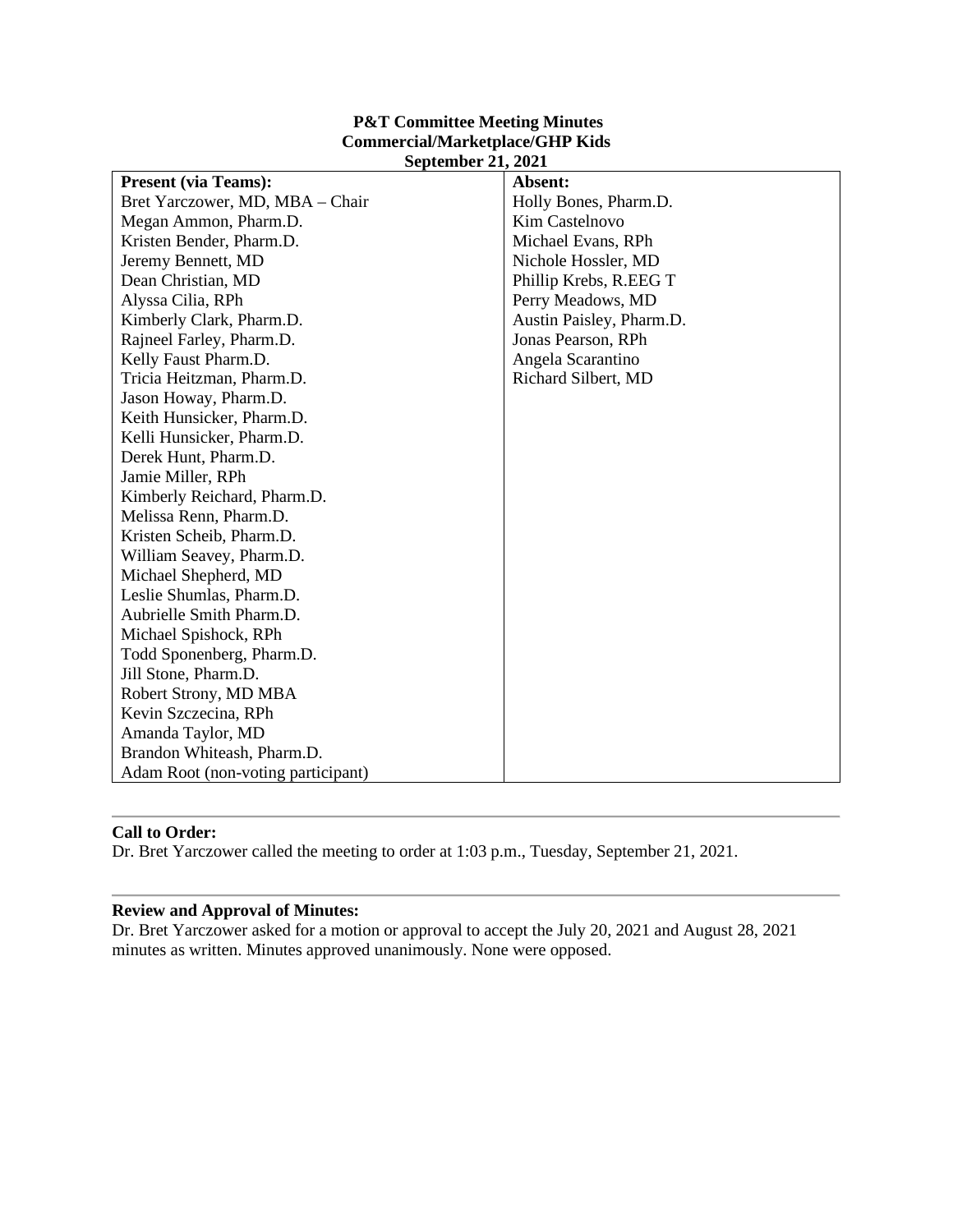#### **ARTESUNATE (artesunate)**

**Review**: Artesunate for Injection is an antimalarial indicated for the initial treatment of severe malaria in adult and pediatric patients. Treatment of severe malaria with Artesunate for Injection should always be followed by a complete treatment course of an appropriate oral antimalarial regimen. Artesunate, and its active metabolite DHA, inhibit protein and nucleic acid synthesis and lead to ultrastructural changes as well as decrease in parasite growth and survival. Both artesunate and DHA are active against the different asexual forms of Plasmodium parasites, including the chloroquine resistant strains, and clear parasitemia within 48 to 72 hours. Artesunate and DHA are not active against the hypnozoite liver stage forms of P. vivax or P. ovale so concomitant therapy with an antimalarial agent such as an 8 aminoquinoline drug is necessary to prevent relapses of malaria.

The CDC and WHO recommend that all patients with severe malaria, regardless of infecting species be treated with intravenous artesunate as soon as possible. Treatment with intravenous artesunate should continue for at least 24 hours after initiation of treatment before switching to an oral follow-up treatment once the patient is able to tolerate oral therapy. Artesunate has been available in the U.S. since 2007 through the FDA's Expanded Access program from the CDC under an investigational new drug (IND) protocol for treatment of severe malaria. Artesunate will continue to be available through the CDC IND protocol while Artesunate for Injection™ is launched and distributed.

The efficacy of intravenous artesunate for the treatment of severe malaria was evaluated in a randomized, active-controlled trial in Asia (Trial 1) and a supportive published randomized active-controlled trial in Africa (Trial 2).

Trial 1 was an international randomized, open-label, multicenter trial conducted in Bangladesh, India, Indonesia, and Myanmar in 1,461 hospitalized patients with severe malaria. Patients were randomized to intravenous treatment with either intravenous artesunate or intravenous quinine. Efficacy was based on inhospital mortality rates which were significantly lower in the artesunate group (13%) compared to the quinine group (21%).

Trial 2 was a randomized, open-label, multicenter trial comparing parenteral artesunate to parenteral quinine in pediatric patients (<15 years of age) with severe malaria in nine African countries. Dosing was similar to trial 1, except both artesunate and quinine could be administered either intravenously or intramuscularly (not an approved route of administration). Treatment with artesunate showed an improvement of in-hospital mortality rates over quinine with rates comparable to Trial 1

There are no black box warnings for Artesunate. Warnings and precautions include hypersensitivity, including anaphylaxis, and post-treatment hemolysis. Post-artesunate delayed hemolysis is characterized by decreased hemoglobin and laboratory evidence of hemolysis (decreased haptoglobin, increased lactate dehydrogenase) occurring at least 7 days after initiating artesunate treatment. Some reported cases were severe enough to require transfusion. Patients need to be monitored for 4 weeks following treatment for evidence of hemolytic anemia.

During Trial 1, the most common adverse reactions were acute renal failure requiring dialysis, hemoglobinuria, and jaundice. During Trial 2, the safety profile was generally similar to that of Trial 1, but a greater incidence of neurological impairment at hospital discharge was observed in the artesunate group compared to the quinine arm.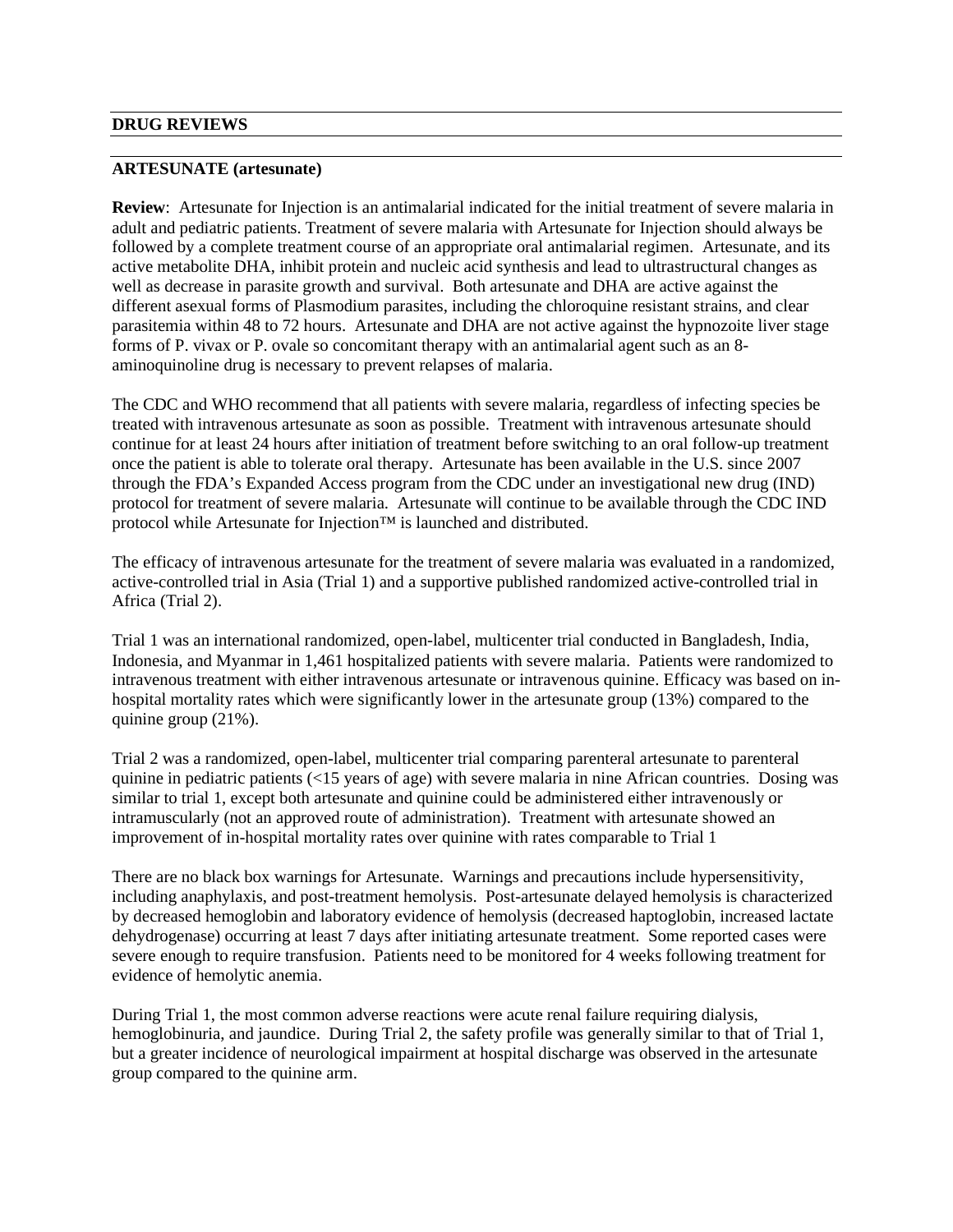A Clinical Review including Clinical Information, Efficacy Evidence, Safety Evidence, Other Considerations and a Financial Review Based on Cost Analysis were presented.

**Clinical Discussion:** No comments or questions. The committee unanimously voted to accept the recommendations as presented. None were opposed.

**Financial Discussion**: No comments or questions. The committee unanimously voted to accept the recommendations as presented. None were opposed.

**Outcome:** Artesunate will be covered as a medical benefit and will not be added to the Commercial, Marketplace, or GHP Kids Pharmacy formularies. When processed at a specialty pharmacy, Artesunate will process at the Specialty tier or the Brand Non-preferred tier for members with a three tier benefit. No prior authorization will be required.

Additional evidence of the criteria used to make this decision can be found in the drug review presented to the committee.

### **PONVORY (ponesimod)**

**Review:** Ponvory is a sphingosine 1-phosphate (S1P) receptor 1 modulator that binds with high affinity to S1P receptor 1. It blocks the capacity of lymphocytes to egress from lymph nodes and reduces the number of circulating lymphocytes in the peripheral blood. The exact mechanism of Ponvory in multiple sclerosis is unknown but may involve the reduction of lymphocyte migration into the central nervous system.

The efficacy of Ponvory was evaluated in the OPTIMUM trial, a randomized, double blind, parallel group, active-controlled superiority study in patients with relapsing forms of MS. The study included patients with an Expanded Disability Status (EDSS) score of 0 to 5.5 at baseline, had experienced at least one relapse within the prior year, two relapses within the prior 2 years, or had at least one gadoliniumenhancing lesion on a brain MRI within the prior 6-months or at baseline. Patients were randomized 1:1 to receive Ponvory (20 mg once daily beginning with the 14-day dose titration)(n=567) or teriflunomide 14 mg (n=566).

The primary endpoint, annualized relapse rate, was statistically significantly lower in patients treated with Ponvory compared to patients receiving teriflunomide (Table 2). The number of Gd-enhancing lesions and the number of new or enlarging T2 lesions were statistically significantly lower in patients treated with Ponvory compared to Placebo. There was no statistically significant difference in 3-month and 6month confirmed disability progression outcomes for Ponvory compared to teriflunomide treated patients. The effects of Ponvory on the ARR and secondary MRI outcomes were consistent between exploratory subgroups, including age, gender, prior non-steroid therapy for MS, and baseline disease activity.

Overall, Ponvory has a safety profile consistent with other S1P receptor modulators with the second best monitoring requirements. Ponvory is contraindicated in patients who, in the previous 6 months, have had a myocardial infarction, unstable angina, stroke, transient ischemic attack, decompensated heart failure requiring hospitalization, or Class III or IV heart failure. It is also contraindicated in patients who have Mobitz type II second-degree, third-degree atrioventricular block, or sick sinus syndrome, or sino-atrial block, unless patient has a functioning pacemaker. Warnings include risk of infection due to reduction in peripheral lymphocyte count of 30-40%, respiratory effects, including reduction in forced expiratory volume over 1 second and diffusion lung capacity for carbon monoxide, liver injury, including elevations in transaminases, increased blood pressure, increased risk of cutaneous malignancies, macular edema,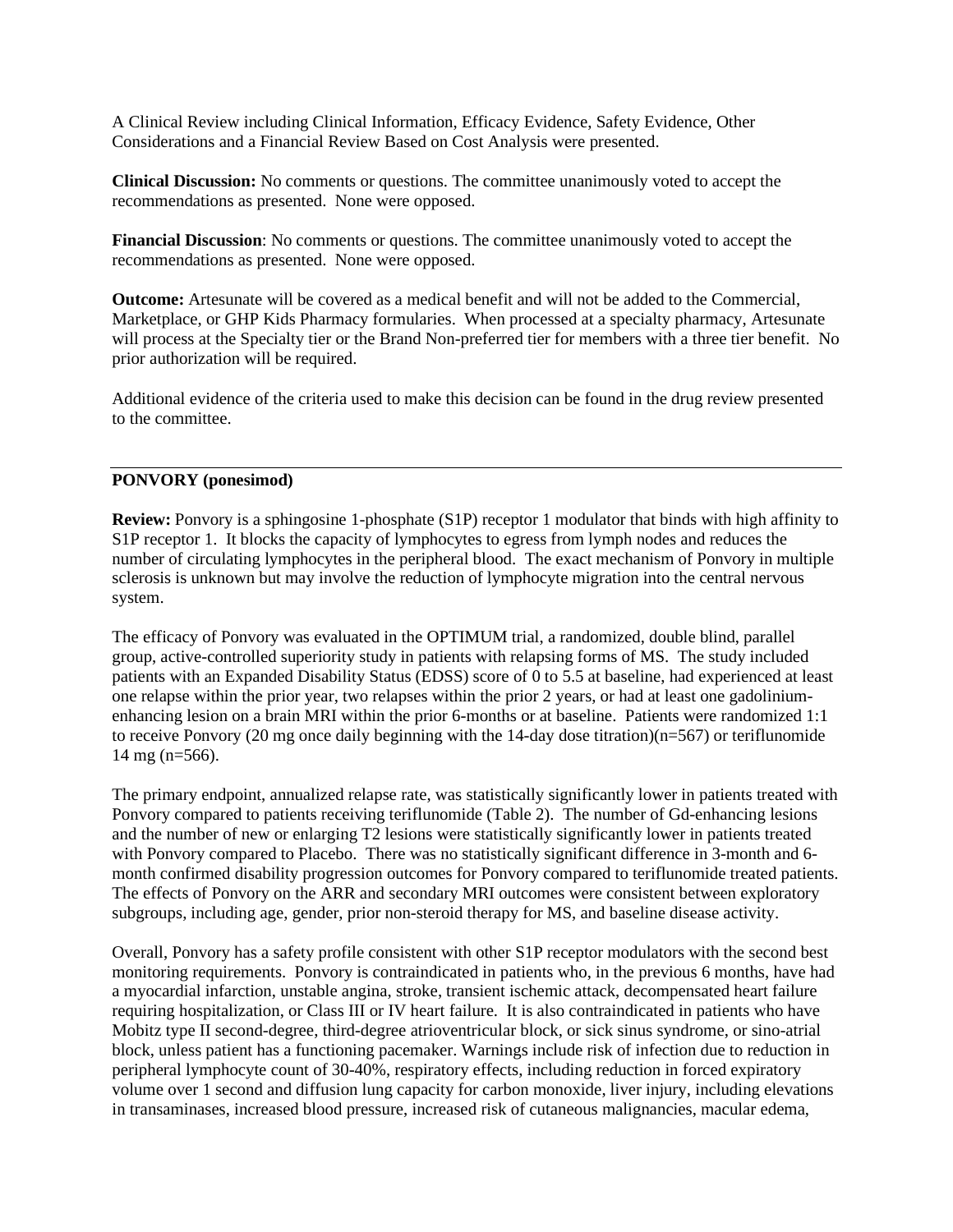posterior reversible encephalopathy syndrome (PRES), and severe increase in disability and immune system effects after stopping Ponvory. During clinical trials, the most common adverse reactions occurring in at least 10% of patients were upper respiratory tract infection, hepatic transaminase elevation, and hypertension.

A Clinical Review including Clinical Information, Efficacy Evidence, Safety Evidence, Other Considerations and a Financial Review Based on Cost Analysis were presented.

**Clinical Discussion:** No comments or questions. The committee unanimously voted to accept the recommendations as presented. None were opposed.

**Financial Discussion**: No comments or questions. The committee unanimously voted to accept the recommendations as presented. None were opposed.

**Outcome:** Ponvory is a pharmacy benefit and will be added to the formulary on the Specialty Tier or the Brand Non-Preferred Tier for members with a three-tier benefit. Ponvory will not require prior authorization. The following quantity limit will apply:

#### **QUANTITY LIMIT:**

Starter Pack: 14 tablets per 180 days 20 mg tablets (maintenance dose): 1 tablet per day

Additional evidence of the criteria used to make this decision can be found in the drug review presented to the committee.

### **QELBREE (viloxazine)**

**Review:** Qelbree is a norepinephrine reuptake inhibitor indicated for the treatment of ADHD in pediatric patients ages 6-17 years of age. It will compete with atomoxetine which shares a similar mechanism; however, Qelbree has added beneficial effects on serotonin modulation. There are currently no studies comparing the two medications, so the clinical implications of these slightly varied mechanisms are unknown.

Qelbree is available in 100 mg, 150 mg, and 200 mg extended-release capsules. Children ages 6 to 11 should start at a dose of 100 mg once daily. They may titrate up 100 mg on a weekly basis up to a maximum dose of 400 mg. The recommended starting dose in children 12 to 17 years of age is 200 mg. This may be titrated up 200 mg weekly to a maximum dose of 400 mg. The medication does have specific dosing for renal impairment. The initial dosage is 100 mg one daily. This can be titrated up 50-100 mg at weekly increments until a max dose of 200 mg once daily is reached. Capsules may be swallowed whole or sprinkled over applesauce for children that may have issues swallowing capsules.

Qelbree was evaluated in three clinical trials consisting of 1118 patients with ADHD. The primary endpoint used in each study was the change from baseline to the end of the study (EOS) on the cumulative score of Attention Deficit Hyperactivity Disorder Rating Scale-5 (ADHD-RS-5). Secondary endpoints of the studies included the change from baseline at EOS for both the Clinical Global Impression-Improvement (CGI-I) score and Weiss Functional Impairment Rating Scale-Parent (WFIRS-P). Study 1 consisted of 477 patients with ADHD ages 6 to 11. There was a 1-week titration period starting at 100 mg once daily and a 5-week maintenance phase. Participants were randomized 1:1:1 to receive Qelbree 100 mg, Qelbree 200 mg, or placebo once daily as a single dose. Study 2 had 313 participants between 6 and 11 years of age with ADHD. These participants underwent a 3-week titration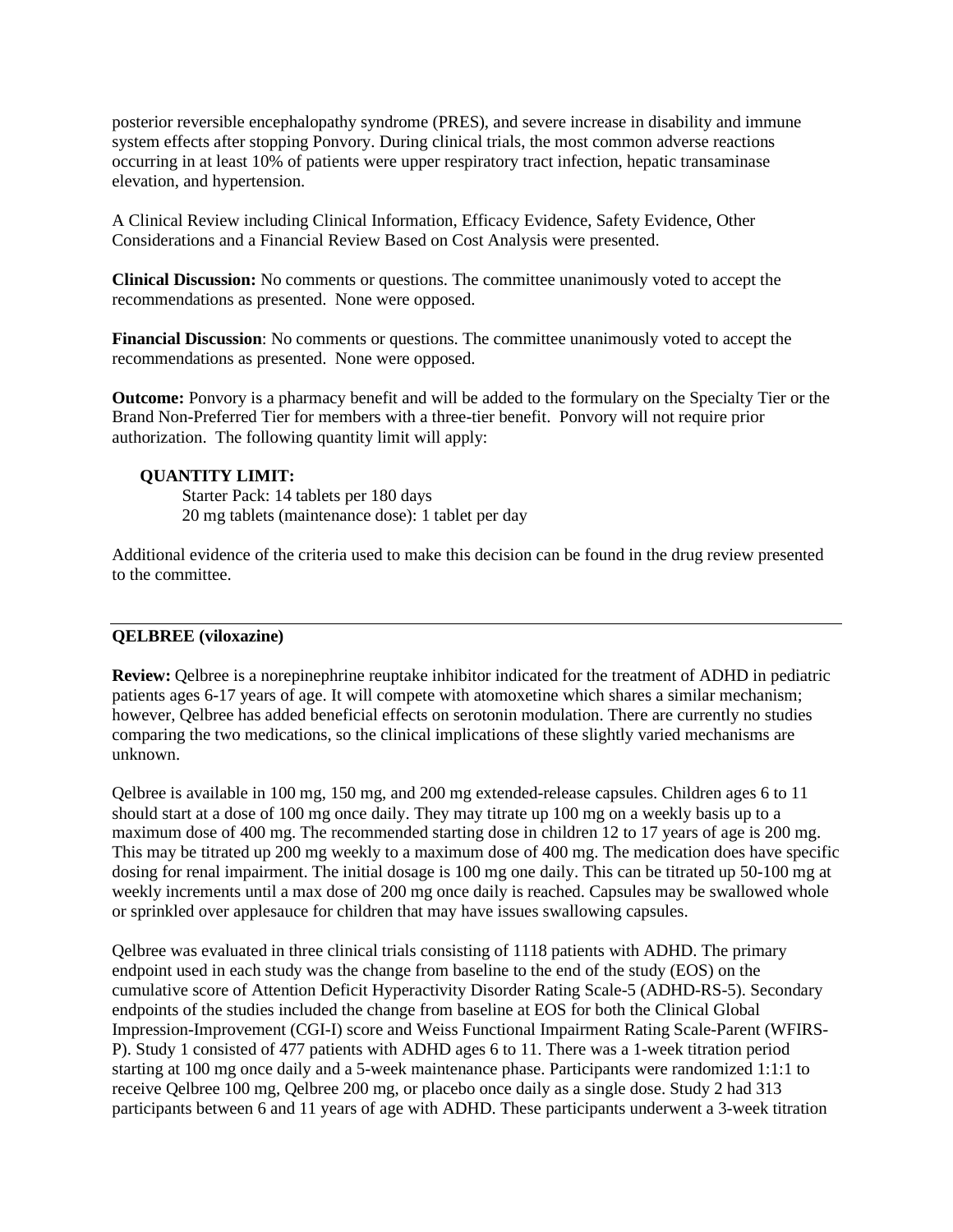period starting at 100 mg once daily and a 5-week maintenance phase. They were randomized 1:1:1 to receive Qelbree 200 mg, Qelbree 400 mg, or placebo given as a single daily dose. Study 3 looked at a total of 310 children ages 12 to 17 with ADHD. These patients underwent a 1-week titration starting at 200 mg once daily and a 5-week maintenance phase. They were randomized 1:1:1 to receive Qelbree 200 mg, Qelbree 400 mg, or placebo given daily as a single dose. Each of the studies demonstrated a statistically significant greater reduction from baseline in the ADHD-RS-5 total score in groups receiving Qelbree 200 mg or 400 mg when compared to those on placebo. A statistically significant improvement was also seen in the CGI-I score for the groups receiving treatment with Qelbree 200 mg and 400 mg.

Qelbree has a black box warning for suicidal thoughts and behaviors. The medication is contraindicated in patients receiving treatment with a monoamine oxidase inhibitor (MAOi) currently or within the past 14 days and patients being treated with sensitive CYP1A2 substrates or CYP1A2 substrates with known narrow therapeutic ranges. Warnings for the medication include a potential increase in heart rate and blood pressure, mania or hypomania, and somnolence and fatigue. The safety profile for Qelbree was very similar among each of the studies. The most common side effects observed among the treatment population included somnolence, decreased appetite, fatigue, nausea, vomiting, insomnia, and irritability.

Clinical Review including Clinical Information, Efficacy Evidence, Safety Evidence, Other Considerations and a Financial Review Based on Cost Analysis were presented.

**Clinical Discussion:** There was discussion regarding the inclusions of specific limitations of coverage within the policy. It was discussed whether a blanket statement should be utilized or if these statements should be drug specific. There are concerns about policy maintenance if specific limitations are included. There was additional discussion regarding whether the inclusion of this statement is necessary at all given this warning exists with several other medications that inhibitor CYP enzymes. Ultimately it was decided to remove the limitations of coverage recommendation and consider it as something that we will add to all policies at a future date. The committee unanimously voted to accept the recommendations as presented. None were opposed.

**Financial Discussion**: There was discussion regarding whether it's appropriate to also consider failure of stimulant options prior to allowing a non-stimulant option. Behavioral Health Specialist, Dr. Bennett, felt it was reasonable to require failure of a stimulant prior to approval of Qelbree. No comments or questions. The committee unanimously voted to accept the recommendations as amended. None were opposed.

**Outcome:** Qelbree is a pharmacy benefit and will be added to the formulary on the Brand Non-Preferred Tier. Qelbree will require prior authorization with the following criteria:

- Medical record documentation of a diagnosis of attention deficit disorder (ADD) or attention deficit hyperactivity disorder (ADHD) **AND**
- Medical record documentation of therapeutic failure on, intolerance to, or contraindication to atomoxetine **OR** documentation that member has difficulty swallowing **AND**
- Medical record documentation of therapeutic failure on, intolerance to, or contraindication to amphetamine-dextroamphetamine ER **AND** methylphenidate ER unless precluded by a valid preexisting medical condition (e.g. personal or family history of substance use disorder, substance misuse, etc.)

### **QUANTITY LIMIT:**

Qelbree 100mg: 1 tablet per day Qelbree 150 mg: 2 tablets per day Qelbree 200 mg: 2 tablets per day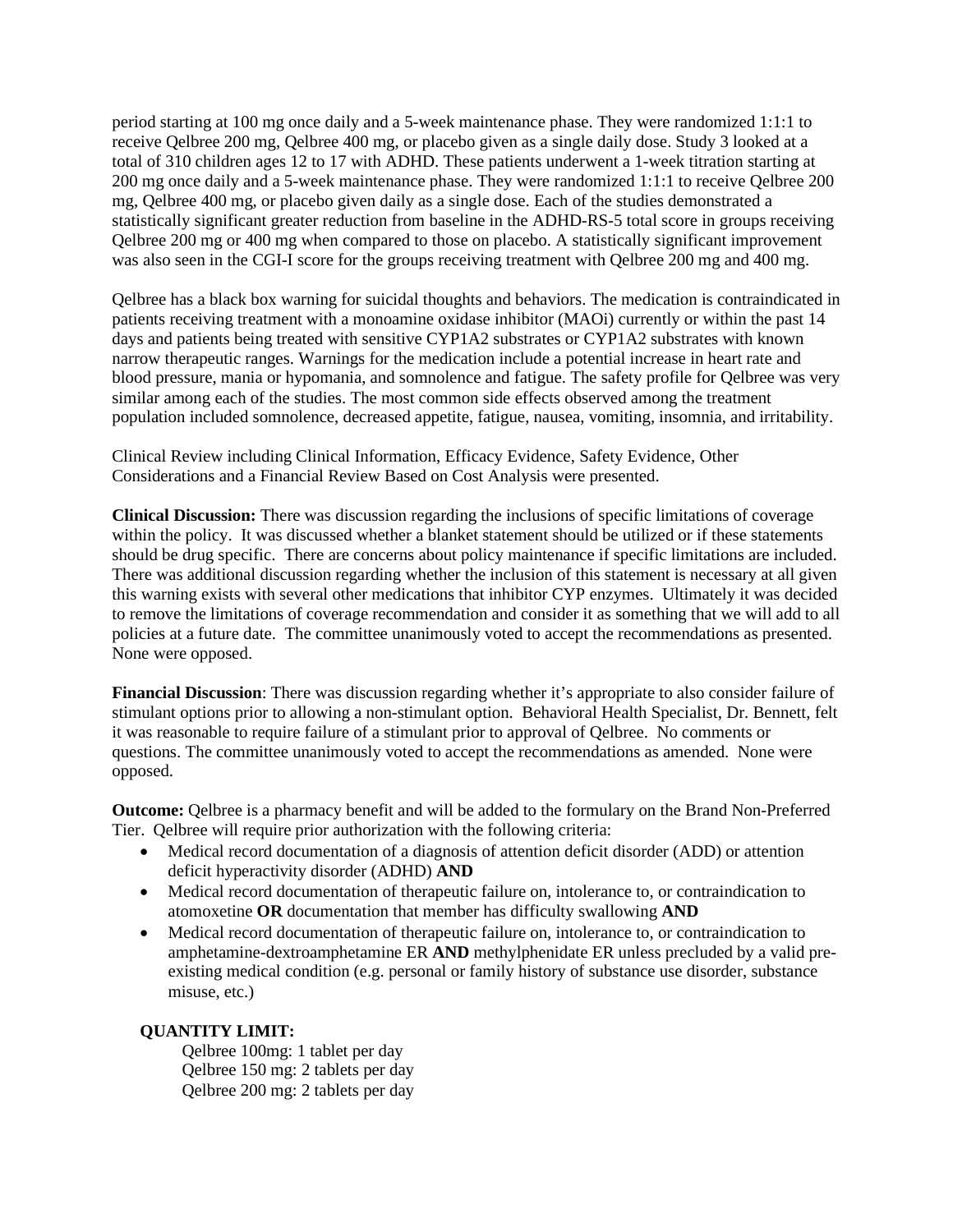Additional evidence of the criteria used to make this decision can be found in the drug review presented to the committee.

### **EVEKEO ODT (amphetamine sulfate)**

**Review:** Evekeo ODT is a CNS stimulant indicated for the treatment of ADHD in pediatric patients 3 to 17 years of age. Evekeo ODT is supplied as 2.5 mg, 5 mg, 10 mg, 15 mg, and 20 mg oral disintegrating tablets in blister packs. For patients 3 to 5 years of age, the recommended starting dose is 2.5 mg daily. An additional dose may be administered 4 to 6 hours after. The dose should be titrated at increments of 2.5 mg at weekly intervals depending on response and tolerability. For patients 6 to 17 years of age, the recommended starting dose is 5 mg once or twice daily. If necessary, an additional dose can be administered after 4 to 6 hours. The dose may be titrated in increments of 2.5 mg or 5 mg at weekly intervals until optimal response is obtained. Only in rare cases will it be necessary to exceed a total of 40 mg daily.

The safety and effectiveness of Evekeo ODT for the treatment of ADHD has been established based on an adequate and well-controlled study of immediate-release amphetamine sulfate (Evekeo). Following a single dose oral administration of Evekeo ODT in healthy subjects, exposures were comparable to that after administration of immediate release amphetamine sulfate tablets (Evekeo).

Evekeo is contraindicated in patients with known hypersensitivity to amphetamine products or other ingredients in Evekeo ODT. Evekeo is also contraindicated in patients receiving concomitant treatment with monoamine oxidase inhibitors (MAOIs) or within 14 days following discontinuation of treatment with an MOAI due to an increased risk of hypertensive crisis. There are warnings for potential for abuse and dependence, serious cardiovascular reactions, blood pressure and heart rate increases, psychiatric adverse reactions, long-term suppression of growth, seizures, peripheral vasculopathy including Raynaud's phenomenon, and serotonin syndrome. The most common adverse reactions (incidence  $\geq 4\%$ ) and at a rate at least twice placebo) in pediatric patients are: decreased appetite and insomnia.

Clinical Review including Clinical Information, Efficacy Evidence, Safety Evidence, Other Considerations and a Financial Review Based on Cost Analysis were presented.

**Clinical Discussion:** Do we need to incorporate language to allow prior to failure of alternatives if they have difficulty swallowing? Will bring back as an e-vote if it's determined an updated to criteria is recommended. No comments or questions. The committee unanimously voted to accept the recommendations as presented. None were opposed.

**Financial Discussion**: No comments or questions. The committee unanimously voted to accept the recommendations as presented. None were opposed.

**Outcome:** Evekeo ODT is a pharmacy benefit and will not be added to the formulary. The following quantity limit will be added to Evekeo and Evekeo ODT. Evekeo ODT will require prior authorization with the following criteria:

### **Attention Deficit Hyperactivity Disorder (ADHD) (Evekeo and Evekeo ODT)**

- Medical record documentation of a diagnosis of attention deficit hyperactivity disorder (ADHD) **AND**
- Medical record documentation of age greater than or equal to 3 years **AND**
- **For members greater than or equal to 6 years of age:** Medical record documentation of a therapeutic failure on, intolerance to, or contraindication to three of the following formulary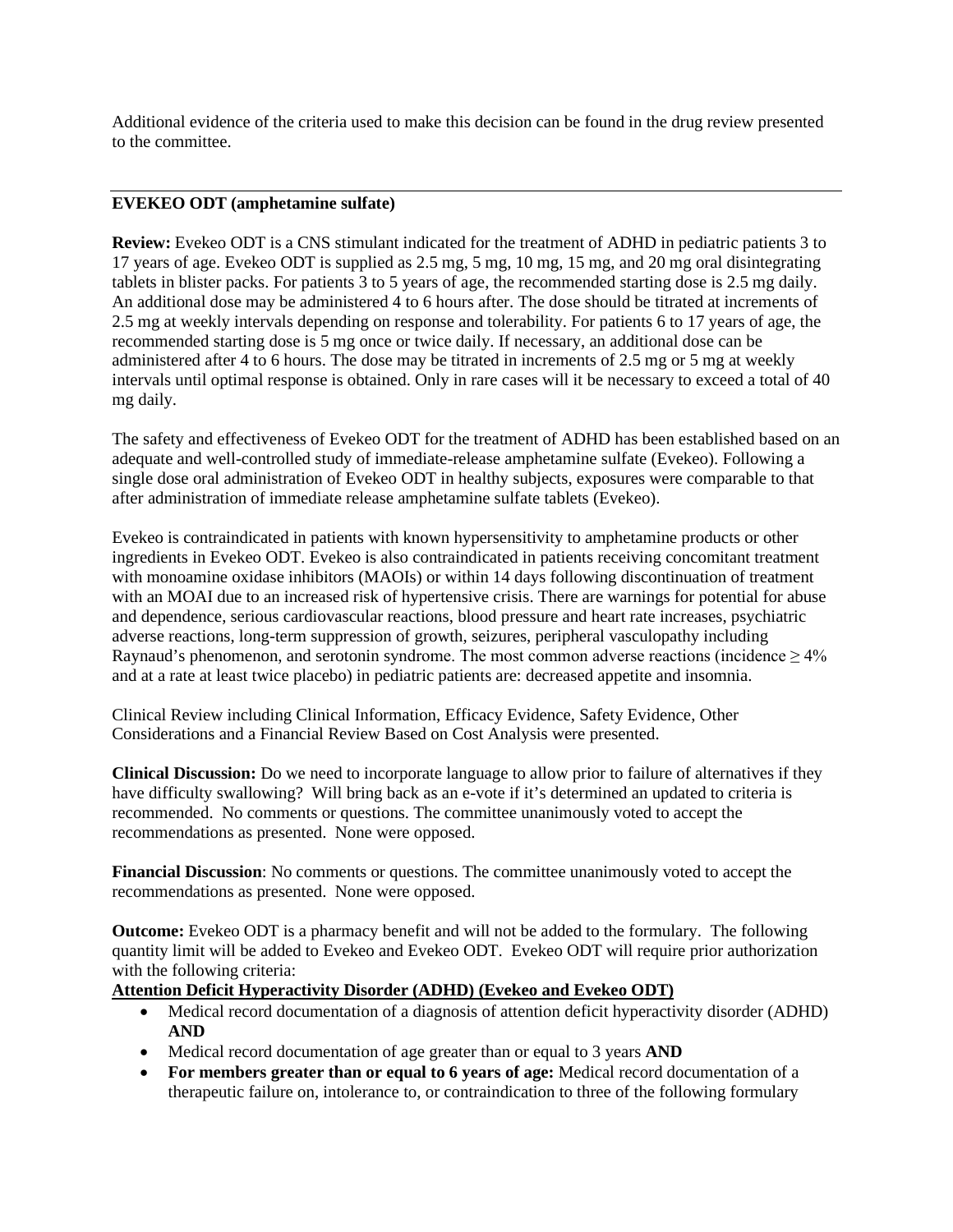alternatives: dexmethylphenidate immediate release, dextroamphetamine immediate release, dextroamphetamine/amphetamine immediate release, or methylphenidate immediate release

• **For members greater than or equal to 3 years of age:** Medical record documentation of a therapeutic failure on, intolerance to, or contraindication to dextroamphetamine immediate release **AND** dextroamphetamine/amphetamine immediate release

## **MEDISPAN LEVEL:** GPI-12 **QUANTITY LIMIT:**

- Evekeo ODT 2.5 mg tablet: 2 tablets per day (when available)
- Evekeo ODT 5 mg tablet: 2 tablets per day
- Evekeo ODT 10 mg tablet: 2 tablets per day
- Evekeo ODT 15 mg tablet: 2 tablets per day
- Evekeo ODT 20 mg tablet: 2 tablets per day
- Evekeo 5 mg tablet: 3 tablets per day
- Evekeo 10 mg tablet: 6 tablets per day

Additional evidence of the criteria used to make this decision can be found in the drug review presented to the committee.

### **ROSZET (rosuvastatin/ezetimibe)**

**Review:** Roszet is a combination of rosuvastatin, an HMG CoA-reductase inhibitor (statin), and ezetimibe, a dietary cholesterol absorption inhibitor, indicated in adults:

- As an adjunct to diet in patients with primary non-familial hyperlipidemia to reduce low-density lipoprotein cholesterol (LDL-C)
- Alone or as an adjunct to other LDL-C lowering therapies in patients with homozygous familial hypercholesterolemia (HoFH) to reduce LDL-C.

There were no clinical studies performed for Roszet. Approval of Roszet is based on previous clinical trials of rosuvastatin as monotherapy and ezetimibe added to ongoing statin therapy which showed that the combination of medications reduces total cholesterol, LDL-C, Apo-B, and non-HDL-C in adults with primary hyperlipidemia. Approval for Roszet in the treatment of HoHF is based on previous clinical trials of rosuvastatin monotherapy and ezetimibe added to existing statin therapy showing efficacy in reduction LDL-C in the treatment of patients with HoFH. The safety profile of Roszet is based on adverse events reported in previous clinical trials of rosuvastatin and ezetimibe as monotherapy and in combination with statins.

Clinical Review including Clinical Information, Efficacy Evidence, Safety Evidence, Other Considerations and a Financial Review Based on Cost Analysis were presented.

**Clinical Discussion**: No comments or questions. The committee unanimously voted to accept the recommendations as presented. None were opposed.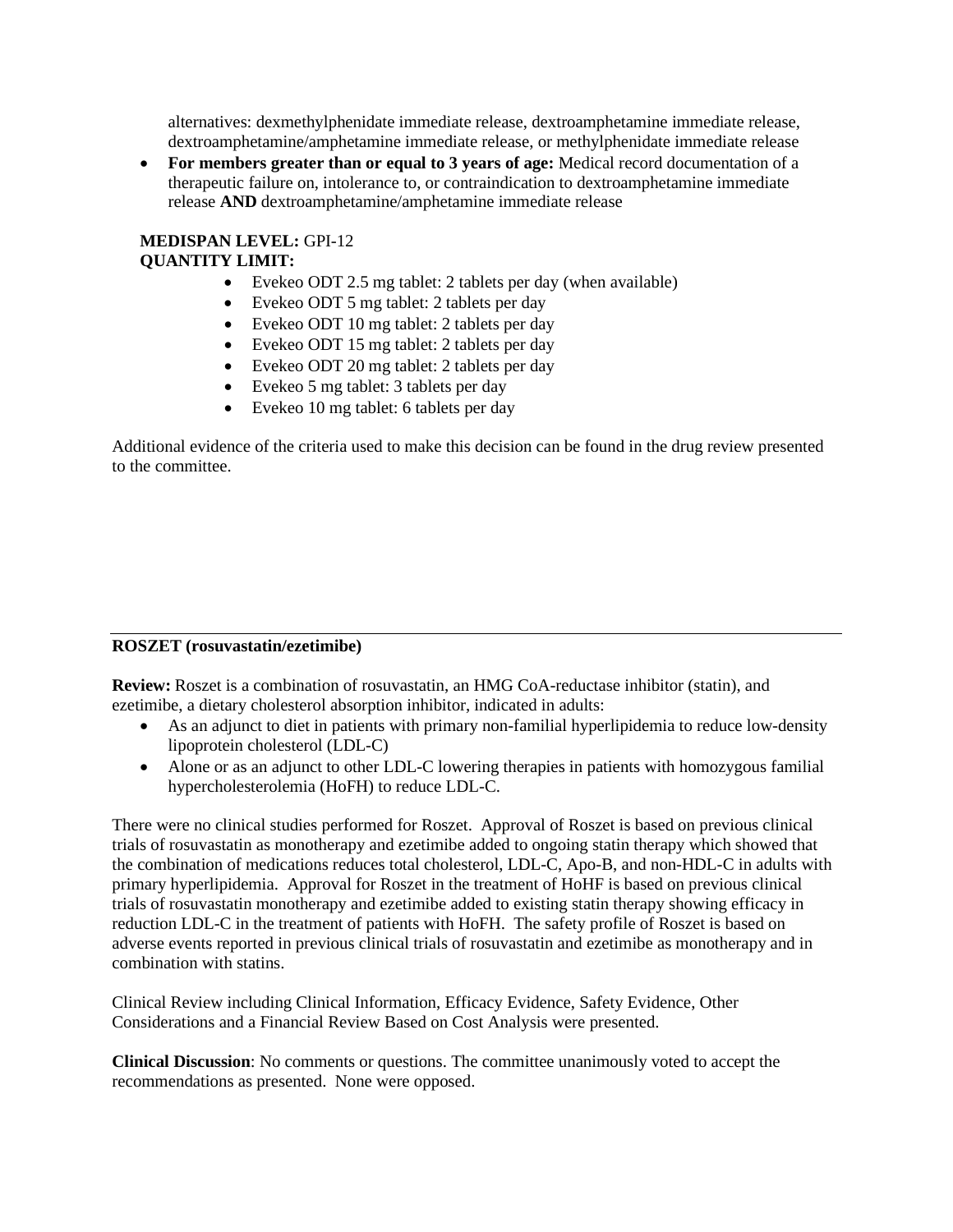**Financial Discussion**: No comments or questions. The committee unanimously voted to accept the recommendations as presented. None were opposed.

**Outcome:** Roszet is a pharmacy benefit and will not be added to the formulary. Roszet will require prior authorization with the following criteria:

- Medical record documentation of a diagnosis of primary non-familial hyperlipidemia or homozygous familial hypercholesterolemia AND
- Medical record documentation of age greater than or equal to 18 years AND
- Medical record documentation of therapeutic failure on or intolerance to rosuvastatin AND ezetimibe used in combination

### **QUANTITY LIMIT:** 1 tablet per day

Additional evidence of the criteria used to make this decision can be found in the drug review presented to the committee.

### **DURYSTA (bimatoprost implant)**

**Review:** Durysta is a prostaglandin analog indicated for the reduction of intraocular pressure (IOP) in patients with open angle glaucoma (OAG) or ocular hypertension (OHT). Durysta is a single administration implant formulation of bimatoprost, used for reduction of intraocular pressure. Durysta is the first-in-class sustained release, biodegradable implant designed to lower IOP. Bimatoprost is a prostaglandin analog believed to lower IOP by increasing outflow of aqueous humor through the trabecular meshwork and uveoscleral routes.

Treatment options for lowering IOP include pharmacologic therapy, laser therapy and/or surgery. Generally, pharmacologic therapy or laser therapy are considered first line treatment due to increased risk of complications with surgical intervention. The choice between pharmacologic or laser therapy should be an individualized decision made between the patient and doctor. Prostaglandin analogs are considered first line treatment among pharmacologic treatment options. Other treatment options include betablockers, carbonic anhydrase inhibitors, alpha blockers and rho kinase (ROCK) inhibitors.

The American Academy of Ophthalmology (AAO) guidelines do not recommend one prostaglandin analog over another. A study to compare agents in the class demonstrated latanoprost, bimatoprost and travoprost were comparable in their ability to reduce IOP. Durysta provides an alternate treatment option for patients who cannot tolerate topical drops, have difficulty instilling drops, or are noncompliant with topical drop therapy.

Clinical Review including Clinical Information, Efficacy Evidence, Safety Evidence, Other Considerations and a Financial Review Based on Cost Analysis were presented.

**Clinical Discussion:** Based on prior discussion, the contraindications section that was initially recommended will be omitted from the final policy. The committee unanimously voted to accept the recommendations as presented. None were opposed.

**Financial Discussion**: No comments or questions. The committee unanimously voted to accept the recommendations as presented. None were opposed.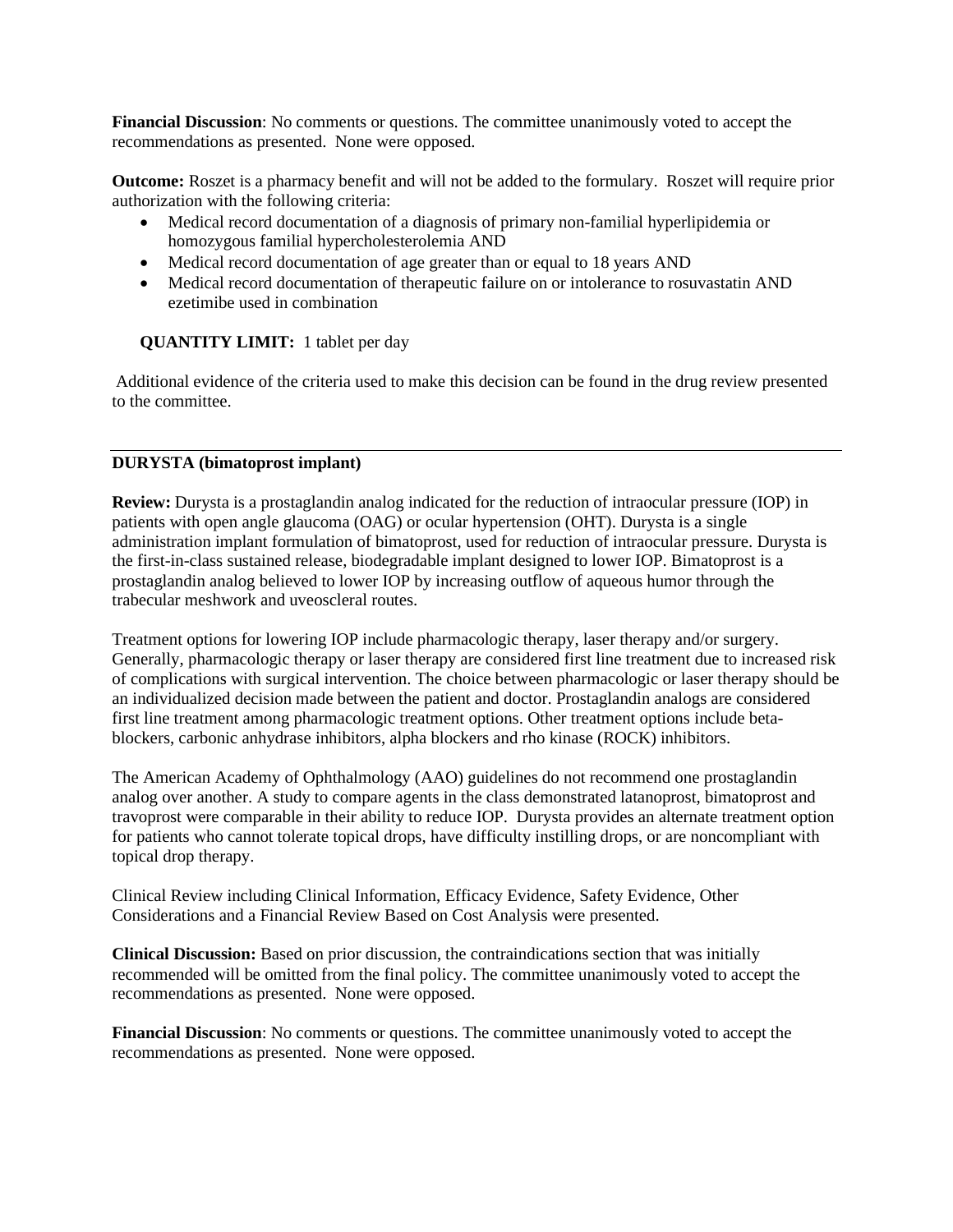**Outcome:** Durysta is a medical benefit. When Durysta is processed at a specialty pharmacy, it will be processed on the Specialty tier or the Brand Non-preferred tier for members with a three tier benefit. Durysta will require prior authorization with the following criteria:

- Prescription written by or in consultation with an ophthalmologist **AND**
- Medical Record documentation of a diagnosis of open-angle glaucoma (OAG) or ocular hypertension (OHT) **AND**
- Medical record documentation that patient has not received a previous administration of Durysta to the requested eye **AND**
- Medical record documentation of intolerance to, contraindication to, or therapeutic failure on latanoprost **AND** travoprost **AND** bimatoprost

**AUTHORIZATION DURATION:** One implant per eye per lifetime (Facets RX count 10 per eye per lifetime, Darwin RX count 1 per eye per lifetime).

# **CONTRAINDICATIONS:**

- Active or suspected ocular or periocular infections
- Corneal endothelial cell dystrophy (e.g. Fuchs' Dystrophy)
- Prior corneal transplantation, or endothelial cell transplants (e.g. Descemet's Stripping Automated Endothelial Keratoplasty (DSAEK))
- Absent or ruptured posterior lens capsule (laser posterior capsulotomy in pseudophakic patients is not a contraindication if the intraocular lens fully covers the opening in the posterior capsule)
- Hypersensitivity to bimatoprost or any other component of the product

Additional evidence of the criteria used to make this decision can be found in the drug review presented to the committee.

# **RYLAZE (asparaginase erwinia chrysanthemi (recombinant)-rywn)**

**Review:** Rylaze is an asparagine specific bacterial enzyme (L-asparaginase) produced by fermentation of genetically engineered *Pseudomonas fluorescens* bacterium containing the DNA which encodes for asparaginase *Erwinia chrysanthemi*. It catalyzes the conversion of L-asparagine to aspartic acid and ammonia, which leads to the killing of leukemic cells with the depletion of plasma asparagine. Leukemic cells with low expression of asparagine synthetase have a reduced ability to synthesize asparagine, and therefore depend on an exogenous source of asparagine for survival. Rylaze is a short-acting asparaginase product which offers an alternative to asparaginase products derived from *Escherichia coli (E. coli)*, to which up to 30% of patients develop a hypersensitivity or allergy.

Study JZP458-201 is a single-arm, open-label, multi-cohort trial which evaluated the efficacy of Rylaze for the treatment of 102 patients with ALL or LBL who have developed hypersensitivity to *E.coli*-derived asparaginase as a component of a multi-agent chemotherapeutic regimen. A treatment course consisted of Rylaze at various doses administered intramuscularly every Monday, Wednesday, and Friday for a total of 6 doses to replace each dose of pegaspargase. Efficacy was based on demonstration of the achievement and maintenance of nadir serum asparaginase activity (NSAA) above the level of 0.1 U/mL. Results of modeling and simulations showed that for the recommended dosage of Rylaze 25 mg/m<sup>2</sup> IM every 48 hours, 93.6% of patients maintained NSAA  $\geq$  0.1 U/mL at 48 hours after a dose.

There is no black box warning for Rylaze but there are warnings and precautions for hypersensitivity, pancreatitis, thrombosis, hemorrhage and hepatoxicity. During clinical trials, there was one fatal adverse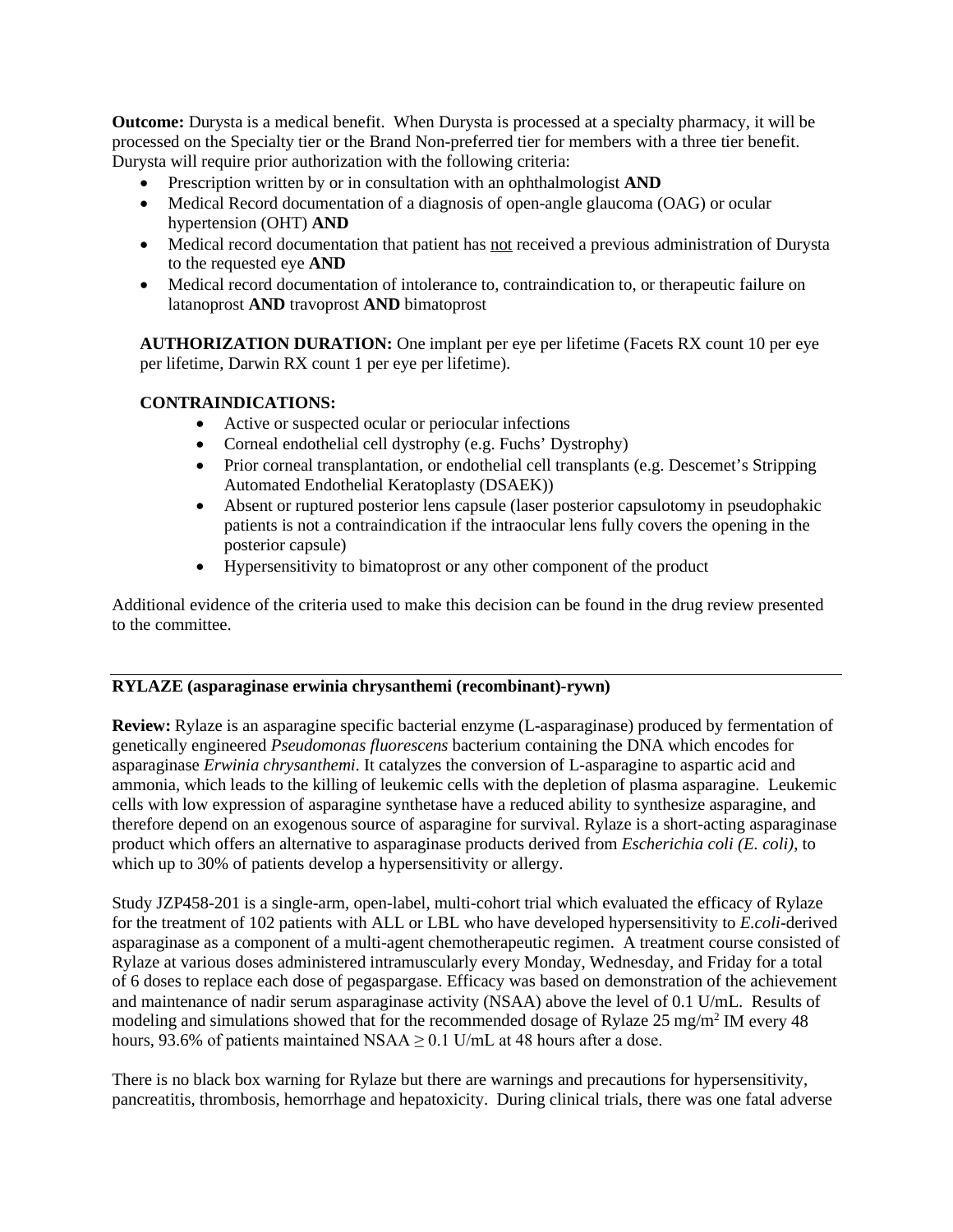reaction (infection), and serious adverse reactions were reported in 55% of patients treated with the recommended dosage of Rylaze. All patients treated with Rylaze developed neutropenia, anemia, or thrombocytopenia. The most common non-hematological adverse reactions in patients were abnormal liver test, nausea, musculoskeletal pain, fatigue, infection, headache, pyrexia, drug hypersensitivity, febrile neutropenia, decreased appetite, stomatitis, bleeding, and hyperglycemia.

Clinical Review including Clinical Information, Efficacy Evidence, Safety Evidence, Other Considerations and a Financial Review Based on Cost Analysis were presented.

**Clinical Discussion:** No comments or questions. The committee unanimously voted to accept the recommendations as presented. None were opposed.

**Financial Discussion**: No comments or questions. The committee unanimously voted to accept the recommendations as presented. None were opposed.

**Outcome:** Rylaze is a medical benefit. When Rylaze is processed at a specialty pharmacy, it will be processed on the Specialty tier or the Brand Non-preferred tier for members with a three tier benefit. Rylaze will require prior authorization with the following criteria:

- Medical record documentation that Rylaze is prescribed by a hematologist or oncologist **AND**
- Medical record documentation of age greater than or equal to 1 month **AND**
- Medical record documentation that Rylaze will be given as a component of a multi-agent chemotherapeutic regimen in patients with a diagnosis of acute lymphoblastic leukemia (ALL) and lymphoblastic lymphoma (LBL) **AND**
- Medical record documentation of a hypersensitivity to *E. coli*-derived asparaginase

**AUTHORIZATION DURATION:** Initial approval will be for 12 months or less if the reviewing provider feels it is medically appropriate. Subsequent approvals will be for an additional 12 months or less if the reviewing provider feels it is medically appropriate and will require medical record documentation of continued disease improvement or lack of disease progression. The medication will no longer be covered if patient experiences toxicity or worsening of disease.

Additional evidence of the criteria used to make this decision can be found in the drug review presented to the committee.

### **ZEGALOGUE (dasiglucagon)**

**Review:** Zegalogue is an antihypoglycemic agent indicated for the treatment of severe hypoglycemia in pediatric and adult patients with diabetes aged 6 years and above. In 2019, Gvoke and Baqsimi glucagon products available in more patient-friendly preparations (syringe/autoinjector/nasal powder) were FDAapproved. Zegalogue is now the second product that comes in easy-to-use prefilled syringe and autoinjector options. At room temperature, the shelf life of Gvoke is 24 months, 18 months for Baqsimi, and 12 months for Zegalogue. However, Zegalogue can be kept in refrigeration until expiration on package. Gvoke is approved for 2 years and up, Baqsimi is approved for 4 years and older, and Zegalogue is approved for 6 years and older. Glucagon emergency kit is weight-based.

Zegalogue is available as an 0.6 mg/0.6mL autoinjector and prefilled syringe for subcutaneous use only. The recommended dose is 0.6 mg administered by subcutaneous injection into the lower abdomen, buttocks, thigh, or outer upper arm. If there is no response after 15 minutes, an additional dose of 0.6 mg from a new device may be administered.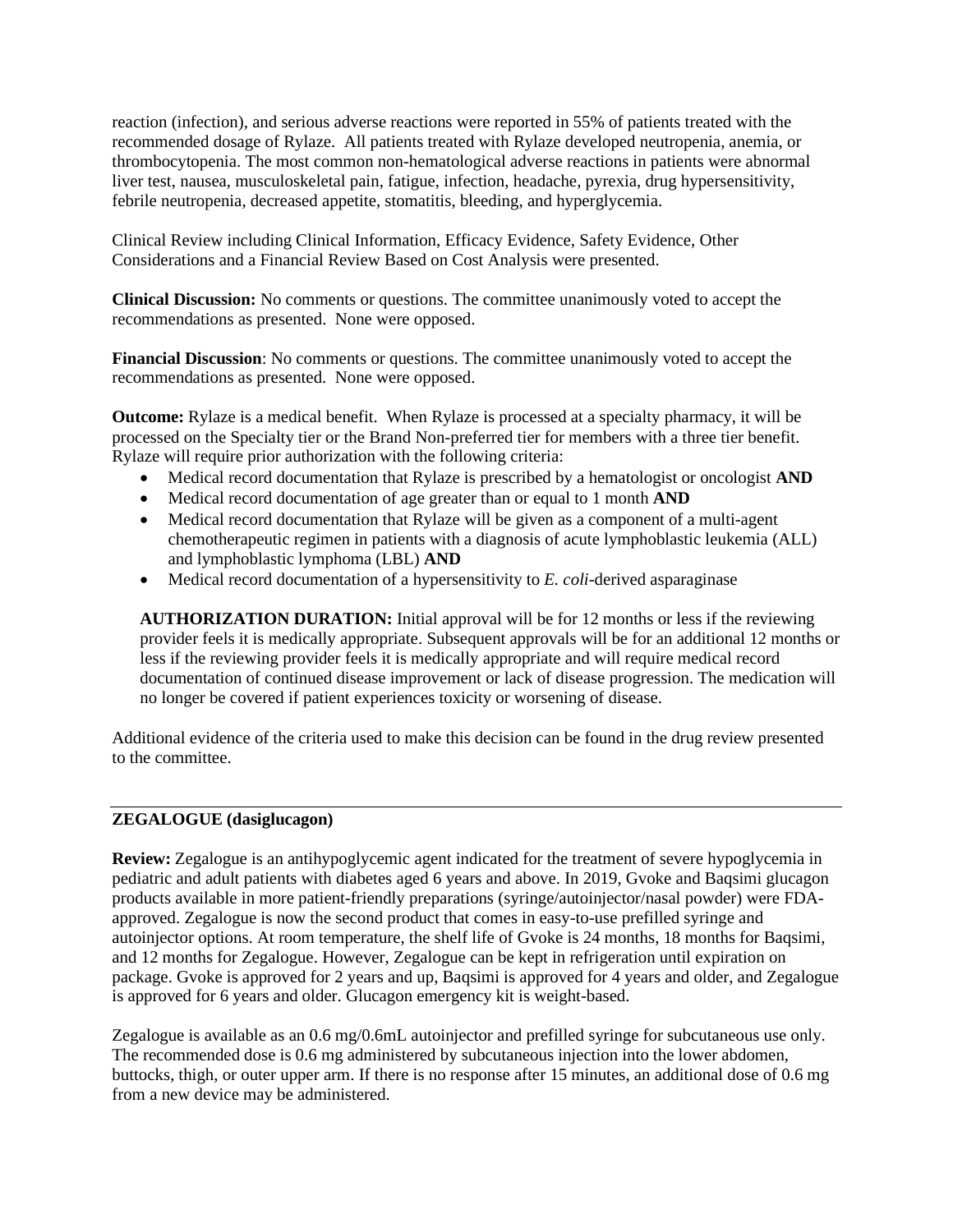There were three randomized, double-blind, placebo-controlled, multicenter trials conducted in patients with type 1 diabetes. Trial A and Trial B were conducted in adult patients. Trial C was conducted in pediatric patients aged 6 years to 17 years. In all trials, patients were randomized to Zegalogue 0.6 mg, placebo, or (in Trial A and C) glucagon for injection. The primary endpoint for all 3 trials was time to plasma glucose recovery. In trial A, the median time to plasma glucose recovery was statistically significantly shorter for Zegalogue (10 minutes) verses placebo (40 minutes). The median time to plasma glucose recovery was similar between Zegalogue (10 minutes) and glucagon (12 minutes). In Trial B, the median time to plasma glucose recovery was statistically significantly shorter for Zegalogue (10 minutes) versus placebo (35 minutes). In Trial C, The median time to plasma glucose recovery was statistically significantly shorter for Zegalogue (10 minutes) versus placebo (30 minutes). The mean time to plasma glucose recovery was numerically similar between Zegalogue (10 minutes) and glucagon (10 minutes).

Zegalogue is contraindicated in patients with pheochromocytoma because of the risk of substantial increase in blood pressure and insulinoma because of the risk of hypoglycemia. The most common adverse reactions ( $\geq 2\%$ ) in adult patients are: nausea, vomiting, headache, diarrhea, and injection site pain. The most common adverse reactions ( $\geq 2\%$ ) in pediatric patients are: nausea, vomiting, headache, and injection site pain. The safety and effectiveness have not been established in pediatric patients younger than 6 years of age.

Clinical Review including Clinical Information, Efficacy Evidence, Safety Evidence, Other Considerations and a Financial Review Based on Cost Analysis were presented.

**Clinical Discussion:** No comments or questions. The committee unanimously voted to accept the recommendations as presented. None were opposed.

**Financial Discussion**: No comments or questions. The committee unanimously voted to accept the recommendations as presented. None were opposed.

**Outcome:** Zegalogue is a pharmacy benefit and will be added to the formulary on the brand nonpreferred tier. Zegalogue will require step therapy with the following criteria:

• Medical record documentation of therapeutic failure on, intolerance to, or contraindication to Glucagon emergency kit/injection **AND** Gvoke **AND** Baqsimi

**QUANTITY LIMIT:** 2 units per fill (1.2 mL per fill)

Additional evidence of the criteria used to make this decision can be found in the drug review presented to the committee.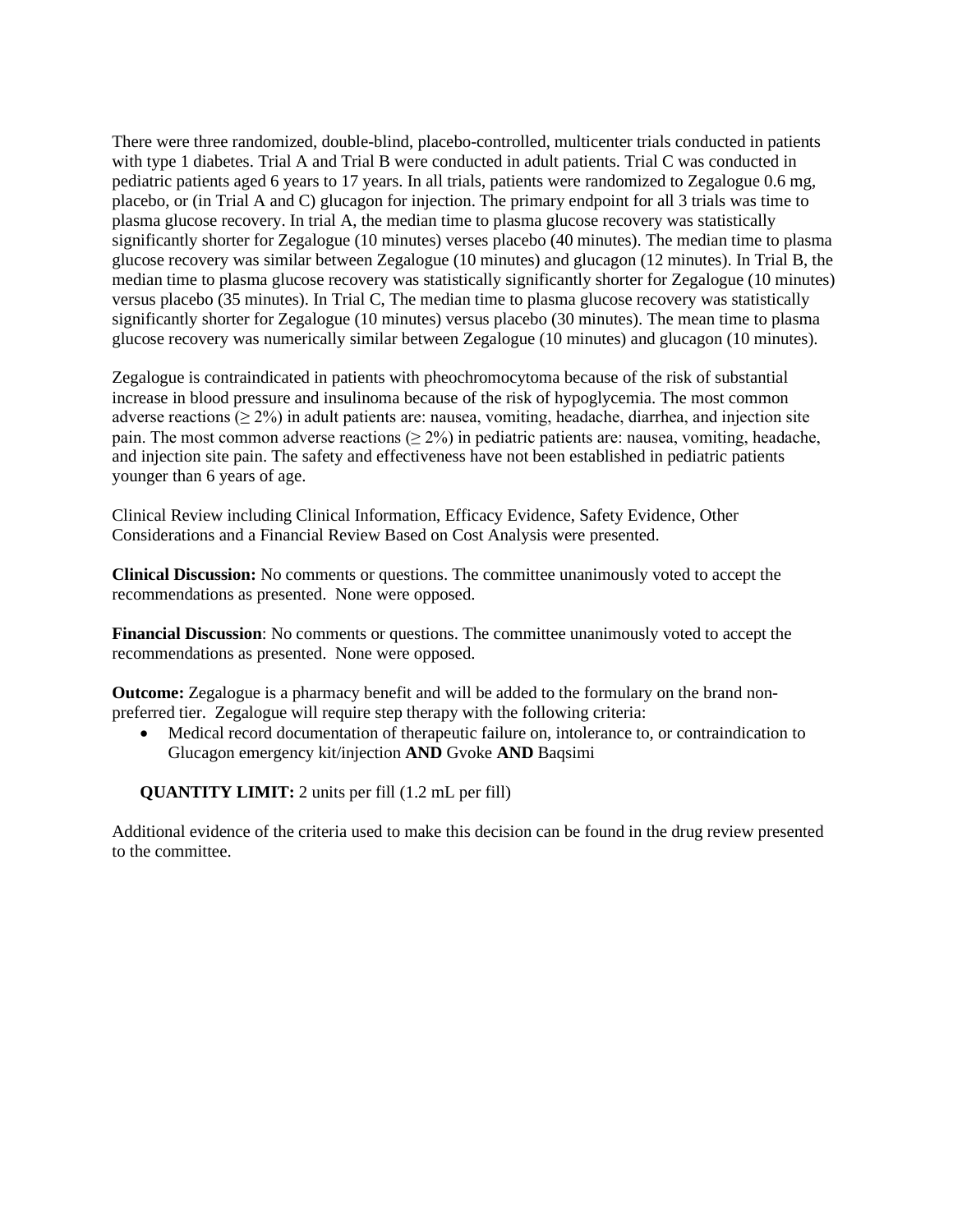# **FAST FACTS**

## **KEYTRUDA (pembrolizumab)**

**Updated Indication:** Keytruda is a programmed death receptor-1 (PD-1)-blocking antibody now indicated:

- In combination with lenvatinib for the first-line treatment of adult patients with advanced renal cell carcinoma
- For the treatment of patients with high-risk early-stage triple-negative breast cancer (TNBC) in combination with chemotherapy as neoadjuvant treatment, and then continued as a single agent as adjuvant treatment after surgery AND
- for the treatment of patients with locally advanced or metastatic urothelial carcinoma who:
	- o are not eligible for any platinum-containing chemotherapy, or
	- who have disease progression during or following platinum-containing chemotherapy or within 12 months of neoadjuvant or adjuvant treatment with platinum-containing chemotherapy.

This is a removal of part of the previous indication for patients who are not eligible for cisplatincontaining chemotherapy and whose tumors express PD-L1 [Combined Positive Score (CPS)  $\geq$ 10] as determined by an FDA-approved test.

**Current formulary status:** Medical Benefit, requires prior authorization; When processed at a specialty pharmacy: Specialty tier or Brand NP tier.

**Recommendation:** There are no changes to the formulary placement of Keytruda. The following changes are recommended to the criteria in the Medical Benefit Policy 119.0 for Keytruda to incorporate the new indications. The following changes are recommended to the authorization duration of Keytruda to incorporate the new TNBC indication which is indicated for a total of up to 24 weeks as neoadjuvant treatment followed by up to 27 weeks of adjuvant treatment. A previous change to the authorization duration for adjuvant treatment of metastatic melanoma (completely resected melanoma) was approved in May 2019 but was not updated in MBP 119.0. The following changes to the authorization duration in MBP 119.0 are recommended to reflect that change along with the new indication for TNBC:

### **12. Renal Cell Carcinoma (RCC)**

- Prescription written by a hematologist/oncologist **AND**
- Medical record documentation that patient is ≥ 18 years of age **AND**
- Medical record documentation of a diagnosis of advanced renal cell carcinoma **AND**
- Medical record documentation that Keytruda is being used in combination with axitinib (Inlyta) **OR** lenvatinib (Lenvima) **AND**
- Medical record documentation that Keytruda in combination with axitinib (Inlyta) **OR** lenvatinib (Lenvima) are being used as first-line treatment for advanced disease

### **17. Triple Negative Breast Cancer**

- Prescription written by a hematologist/oncologist **AND**
- Medical record documentation of age greater than or equal to 18 years **AND**
- Medical record documentation of one of the following:
	- o Medical record documentation of locally recurrent unresectable or metastatic triplenegative breast cancer (TNBC) **AND** both of the following:
		- Medical record documentation that tumors express PD-L1 [Combined Positive Score (CPS) greater than or equal to 10] as determined by an FDA approved test **AND**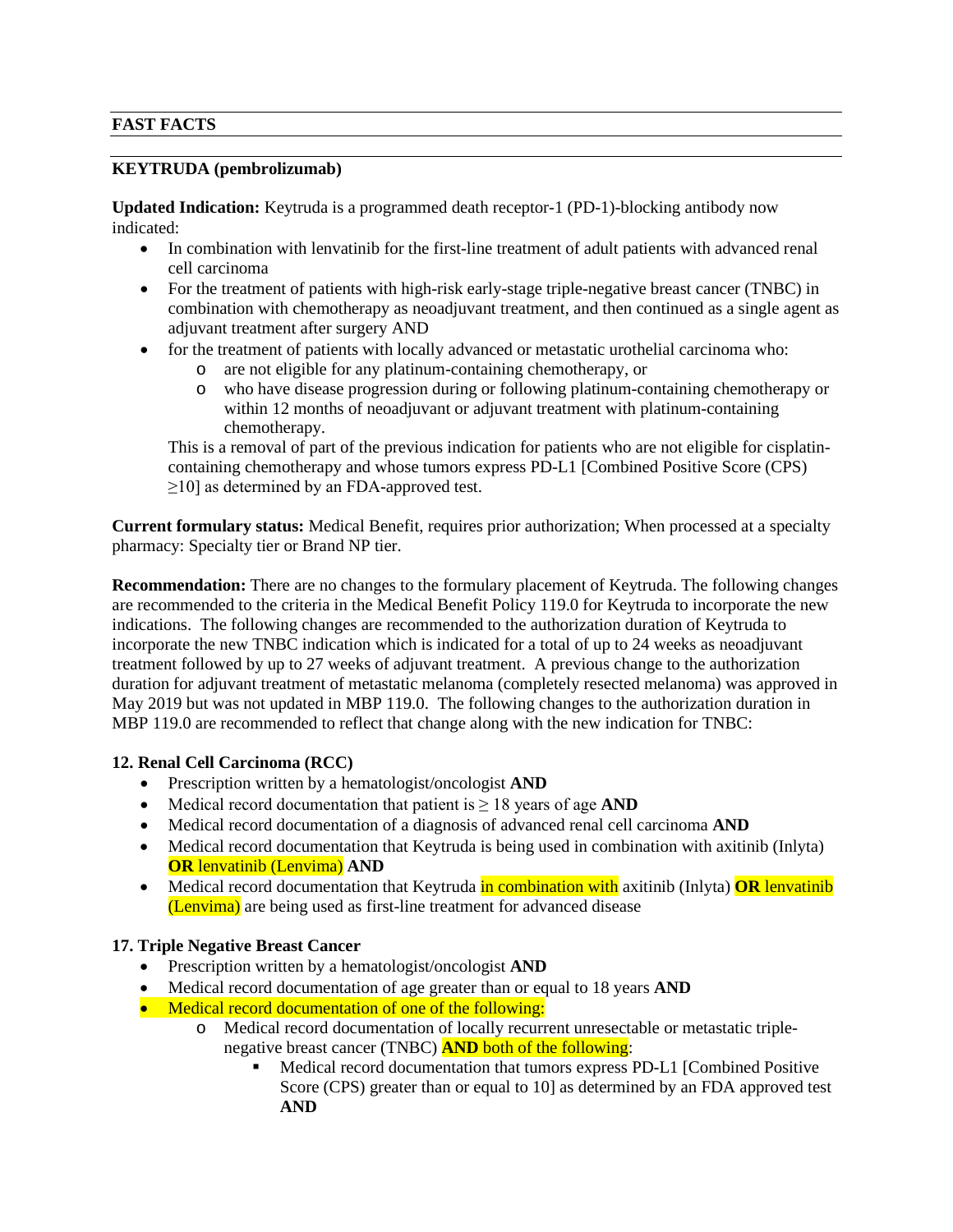Medical record documentation that Keytruda will be given in combination with chemotherapy (paclitaxel, paclitaxel protein-bound, or gemcitabine and carboplatin).

#### **OR**

- o Medical record documentation of high-risk, early-stage triple-negative breast cancer (TNBC) **AND**
- o Medical record documentation that Keytruda will be given in combination with chemotherapy as neoadjuvant treatment, and then continued as a single agent as adjuvant treatment after surgery

### **6. Urothelial Carcinoma**

- Prescription written by a hematologist/oncologist **AND**
- Medical record documentation that patient is  $\geq 18$  years of age **AND**
- Medical record documentation of locally advanced or metastatic urothelial carcinoma **AND**
	- Medical record documentation of one of the following:
		- o Disease progression during or following platinum-containing chemotherapy **OR**
		- o Disease progression within 12 months of neoadjuvant or adjuvant treatment with platinum-containing chemotherapy

**OR**

- Patient is not eligible cisplatin-containing chemotherapy\* AND
- o Tumors express PD-L1 (combined positive score [CPS] greater than or equal to 10) as determined by an FDA-approved test

#### **OR**

 $\Theta$  Patient is not eligible for any platinum-containing chemotherapy (regardless of PD-L1 status)

#### **OR**

- o Patient has high-risk, non-muscle invasive bladder cancer (NMIBC)\*\* **AND**
- Patient's disease is unresponsive to an adequate trial of Bacillus Calmette-Guerin (BCG) therapy\*\* **AND**
- o Patient is ineligible for or has elected not to undergo cystectomy

#### **\*Note:**

• In clinical trials, patients who were not considered cisplatin-eligible had the following characteristics: baseline creatinine clearance of <60 mL/min, ECOG performance status of 2, ECOG 2 and baseline creatinine clearance of <60 mL/min, other reasons (Class III heart failure, Grade 2 or greater peripheral neuropathy, and Grade 2 or greater hearing loss).

**AUTHORIZATION DURATION:** Initial approval will be for **6 months** or less if the reviewing provider feels it is medically appropriate. Subsequent approvals will be for an additional **12 months** or less if the reviewing provider feels it is medically appropriate and will require medical record documentation of continued disease improvement or lack of disease progression. The medication will no longer be covered if patient experiences toxicity or worsening of disease.

### **Recommended Authorization duration:**

### **For adjuvant treatment of metastatic melanoma (completely resected melanoma) and neoadjuvant/adjuvant treatment of early-stage triple negative breast cancer:**

Initial approval will be for 6 months. One subsequent approval will be for an additional 6 months and will require medical record documentation of continued disease improvement or lack of disease progression. The medication will no longer be covered if patient experiences toxicity or worsening of disease.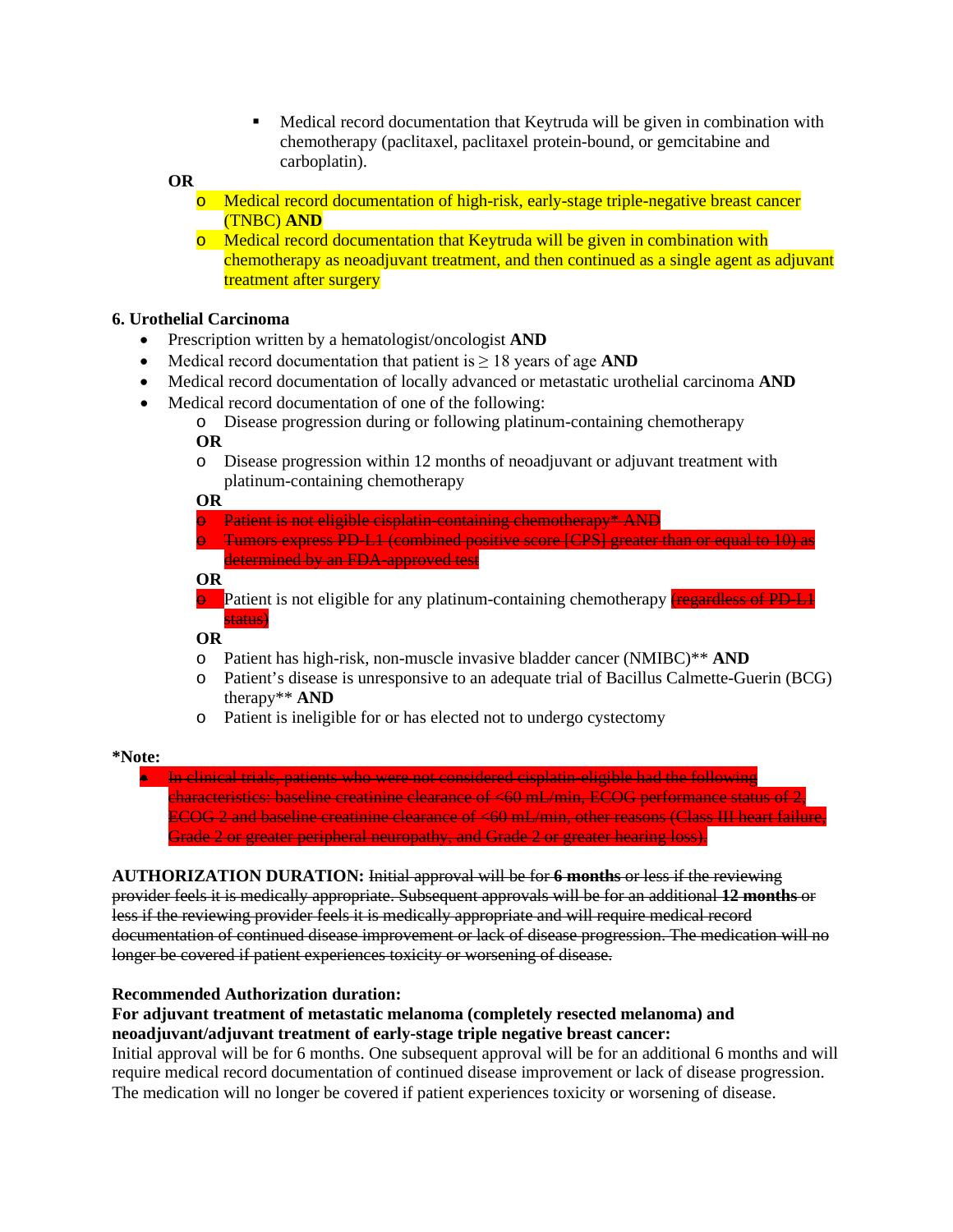Authorization of Keytruda for the adjuvant treatment of metastatic melanoma should not exceed the FDAapproved treatment duration of 1 year (12 months). Authorization of Keytruda for the treatment of earlystage triple negative breast cancer should not exceed the approved treatment duration of 24 weeks for neoadjuvant therapy and 27 weeks for adjuvant therapy. For requests exceeding the above limit, medical record documentation of the following is required:

• Peer-reviewed literature citing well-designed clinical trials to indicate that the member's healthcare outcome will be improved by dosing beyond the FDA-approved treatment duration

### **For all other indications:**

Initial approval will be for 6 months. Subsequent approvals will be for 12 months and will require medical record documentation of continued disease improvement or lack of disease progression. The medication will no longer be covered if patient experiences toxicity or worsening of disease.

**Discussion:** No comments or questions.

**Outcome:** The committee unanimously voted to accept the recommendations as presented. None were opposed.

Additional evidence of the criteria used to make this decision can be found in the drug review presented to the committee.

### **LENVIMA (lenvatinib)**

**Updated Indication:** Lenvima is now indicated in combination with pembrolizumab, for the first line treatment of adult patients with advanced renal cell carcinoma (RCC).

Lenvima has another previously approved indication in renal cell carcinoma: in combination with everolimus, for the treatment of adult patients with advanced renal cell carcinoma (RCC) following one prior anti-angiogenic therapy

**Current formulary status:** Oral Oncology Brand NP (\$0 copay); requires PA

**Recommendation:** There are no changes needed to the formulary placement, quantity limits, or authorization duration for Lenvima. The following changes are recommended for Commercial Policy 373.0:

#### **Renal Cell Carcinoma**

- Medical record documentation that Lenvima is prescribed by an oncologist **AND**
- Medical record documentation of one of the following:
	- o Medical record documentation of use in combination with Afinitor (everolimus) for surgically unresectable advanced or metastatic renal cell carcinoma with predominant clear-cell histology **AND**
	- o Medical record documentation of a therapeutic failure on or intolerance to one prior antiangiogenic therapy, including, but not limited to, Sutent (sunitinib), Votrient (pazopanib), Inlyta (axitinib), Nexavar (sorafenib), Avastin (bevacizumab), Afinitor (everolimus), or Torisel (temsirolimus)

**OR**

o Medical record documentation in combination with pembrolizumab for the treatment of advanced renal cell carcinoma (RCC) **AND**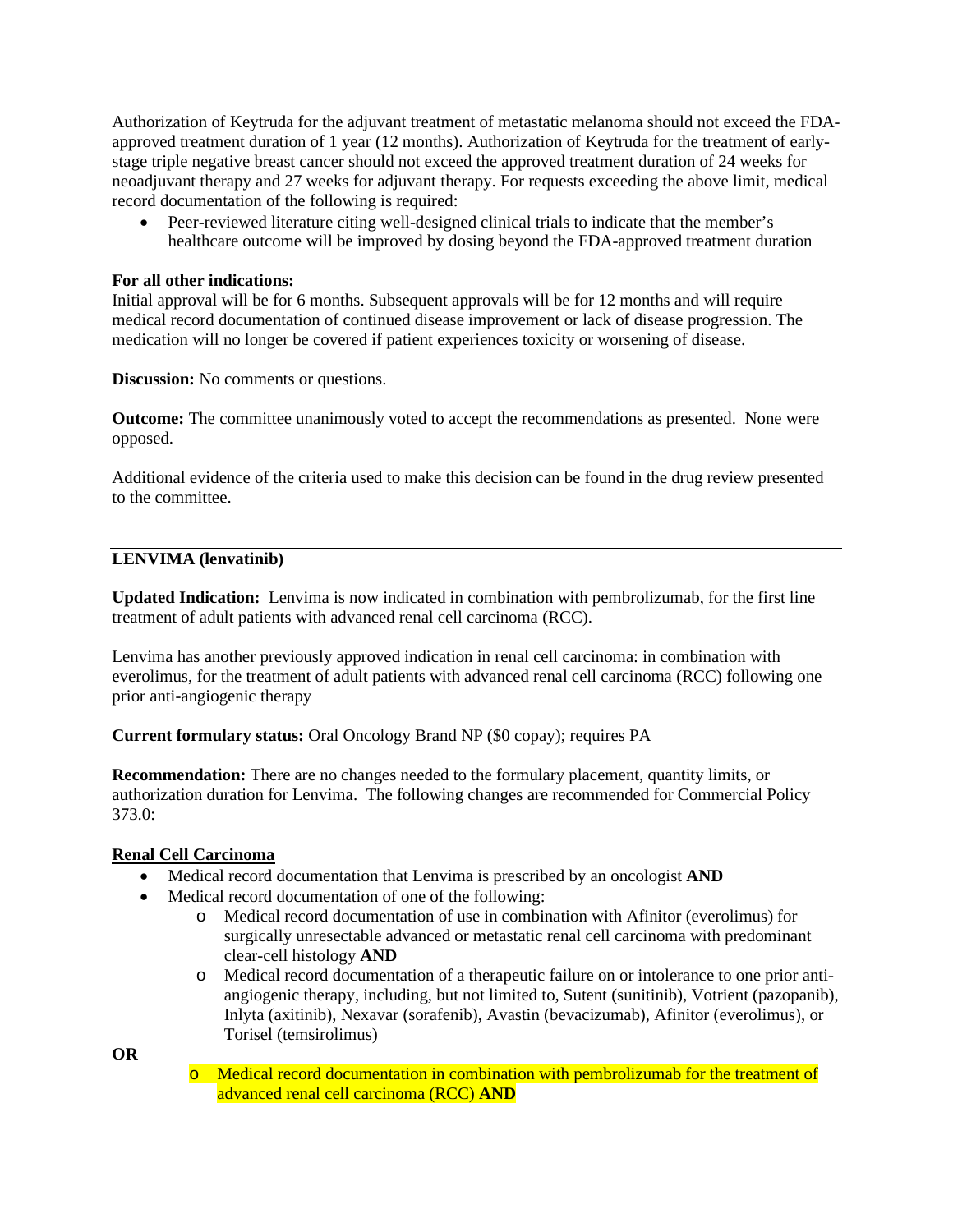o Medical record documentation the Lenvima in combination with pembrolizumab (Ketyruda) are being used as first-line treatment for advanced disease

**Discussion:** No comments or questions.

**Outcome:** The committee unanimously voted to accept the recommendations as presented. None were opposed.

Additional evidence of the criteria used to make this decision can be found in the drug review presented to the committee.

### **DARZALEX FASPRO (daratumumab and hyaluronidsae-fihj)**

**Updated Indication:** Darzalex Faspro is now indicated for the treatment of adult patients with multiple myeloma in combination with pomalidomide and dexamethasone in patients who have received at least one prior line of therapy including lenalidomide and a proteasome inhibitor (PI).

Darzalex Faspro was previously indicated for the treatment of adult patients with multiple myeloma:

- in combination with bortezomib, melphalan and prednisone in newly diagnosed patients who are ineligible for autologous stem cell transplant (ASCT)
- in combination with lenalidomide and dexamethasone in newly diagnosed patients who are ineligible for autologous stem cell transplant and in patients with relapsed or refractory multiple myeloma who have received at least one prior therapy
- in combination with bortezomib, thalidomide, and dexamethasone in newly diagnosed patients who are eligible for autologous stem cell transplant
- in combination with bortezomib and dexamethasone in patients who have received at least one prior therapy
- as monotherapy, in patients who have received at least three prior lines of therapy including a proteasome inhibitor (PI) and an immunomodulatory agent or who are double-refractory to a PI and an immunomodulatory agent

Darzalex Faspro was also previously indicated in combination with bortezomib, cyclophosphamide and dexamethasone for the treatment of adult patients with newly diagnosed light chain (AL) amyloidosis.

Note: Darzalex is indicated for adult patients with multiple myeloma in combination with pomalidomide and dexamethasone in patients who have received at least two prior therapies including lenalidomide and a proteasome inhibitor.

**Current formulary status:** Darzalex Faspro is a medical benefit and requires a prior authorization. If Darzalex Faspro processes through a specialty pharmacy, it will process at the Specialty tier or the Brand Non-Preferred tier for members with a three tier benefit.

**Recommendation:** There will be no changes to formulary status, authorization duration, or quantity limits at this time. However, it is recommended to make the following updates to the current criteria:

- Prescription written by a hematologist/oncologist **AND**
- Medical record documentation a diagnosis of multiple myeloma **AND**

**If newly diagnosed multiple myeloma (transplant ineligible):**

Medical record documentation that the member is not eligible for stem-cell transplantation (e.g. coexisting conditions, age greater than 65, etc.) **AND**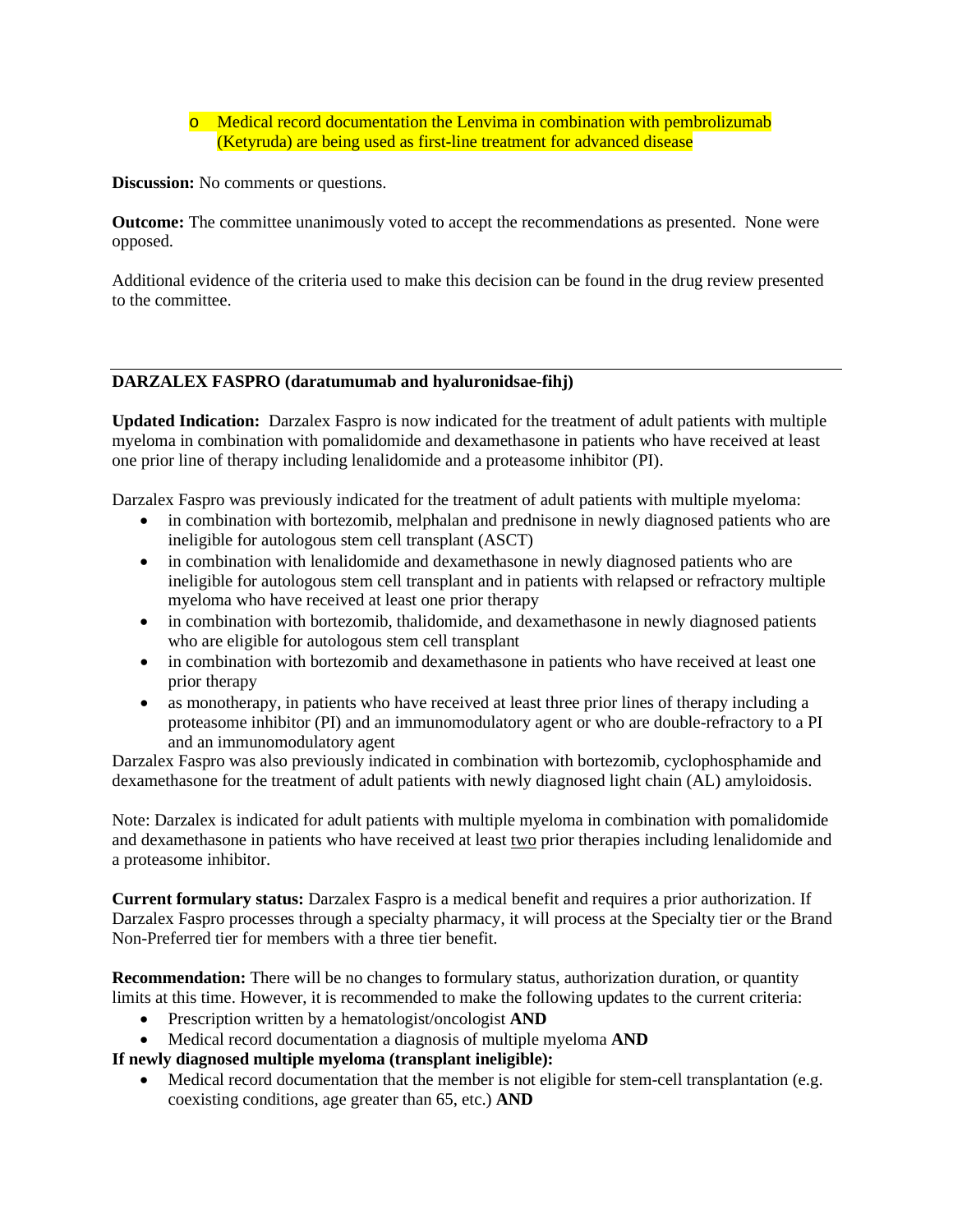- Medical record documentation that Darzalex will be given in combination with one of the following options:
	- o Bortezomib (Velcade), melphalan, AND prednisone [VMP] **OR**
	- o Lenalidomide (Revlimid) **AND** dexamethasone

# **OR**

# **If newly diagnosed multiple myeloma (transplant eligible):**

- Medical record documentation that the member is eligible for stem-cell transplantation **AND**
- Medical record documentation that Darzalex will be given in combination with bortezomib (Velcade), thalidomide, and dexamethasone (DVTd) **OR**

# If **relapsed/refractory multiple myeloma:**

- One of the following:
	- o Medical record documentation of therapeutic failure on, intolerance to, or contraindication to at least three prior lines of therapy including a proteasome inhibitor (including but not limited to Velcade\*, Kyprolis\*, or Ninlaro\*) and an immunomodulatory agent (including but not limited to Pomalyst\*, Revlimid\*, Thalomid\*) **OR**
	- o Medical record documentation that the patient is double-refractory to a proteasome inhibitor (including but not limited to Velcade\*, Kyprolis\*, or Ninlaro\*) and an immunomodulatory agent (including but not limited to Pomalyst\*, Revlimid\*, Thalomid\*) **OR**
	- o Medical record documentation of therapeutic failure on, intolerance to, or contraindication to at least one prior line of therapy including lenalidomide and a proteasome inhibitor (including but not limited to Velcade\*, Kyprolis\*, or Ninlaro\*) **AND** Darzalex will be prescribed in combination with pomalidomide and dexamethasone **OR**
	- o Medical record documentation of therapeutic failure on, intolerance to, or contraindication to at least 1 prior therapy including a proteasome inhibitor (including but not limited to Velcade\*, Kyprolis\*, or Ninlaro\*) or an immunomodulatory agent (including but not limited to Pomalyst\*, Revlimid\*, Thalomid\*) **AND** one of the following:
		- Medical record documentation that Darzalex will be prescribed in combination with lenalidomide and dexamethasone **OR**
		- Medical record documentation that Darzalex will be prescribed in combination with bortezomib and dexamethasone OR
		- Medical record documentation that Darzalex will be prescribed in combination with carfilzomib (Kyprolis) and dexamethasone

# **OR**

If light-chain (AL) amyloidosis:

- Prescription written by or in consultation with and hematologist/oncologist A**ND**
- Medical record documentation of a diagnosis of light-chain (AL) amyloidosis **AND**
- Medical Record documentation that the patient does NOT have New York Heart Association (NYHA) Class IIIB (as defined by slight limitation during daily living activity and comfortable at rest) or Class IV heart failure, or mayo cardiac stage IIIB\* **AND**
- Medical record documentation that Darzalex Faspro will be used in combination with bortezomib, cyclophosphamide and dexamethasone

**ADDITIONAL RECOMMENDATIONS:** Darzalex received approval for adult patients with multiple myeloma in combination with pomalidomide and dexamethasone in patients who received at least two prior therapies including lenalidomide and a proteasome inhibitor. This indication was approved June 16,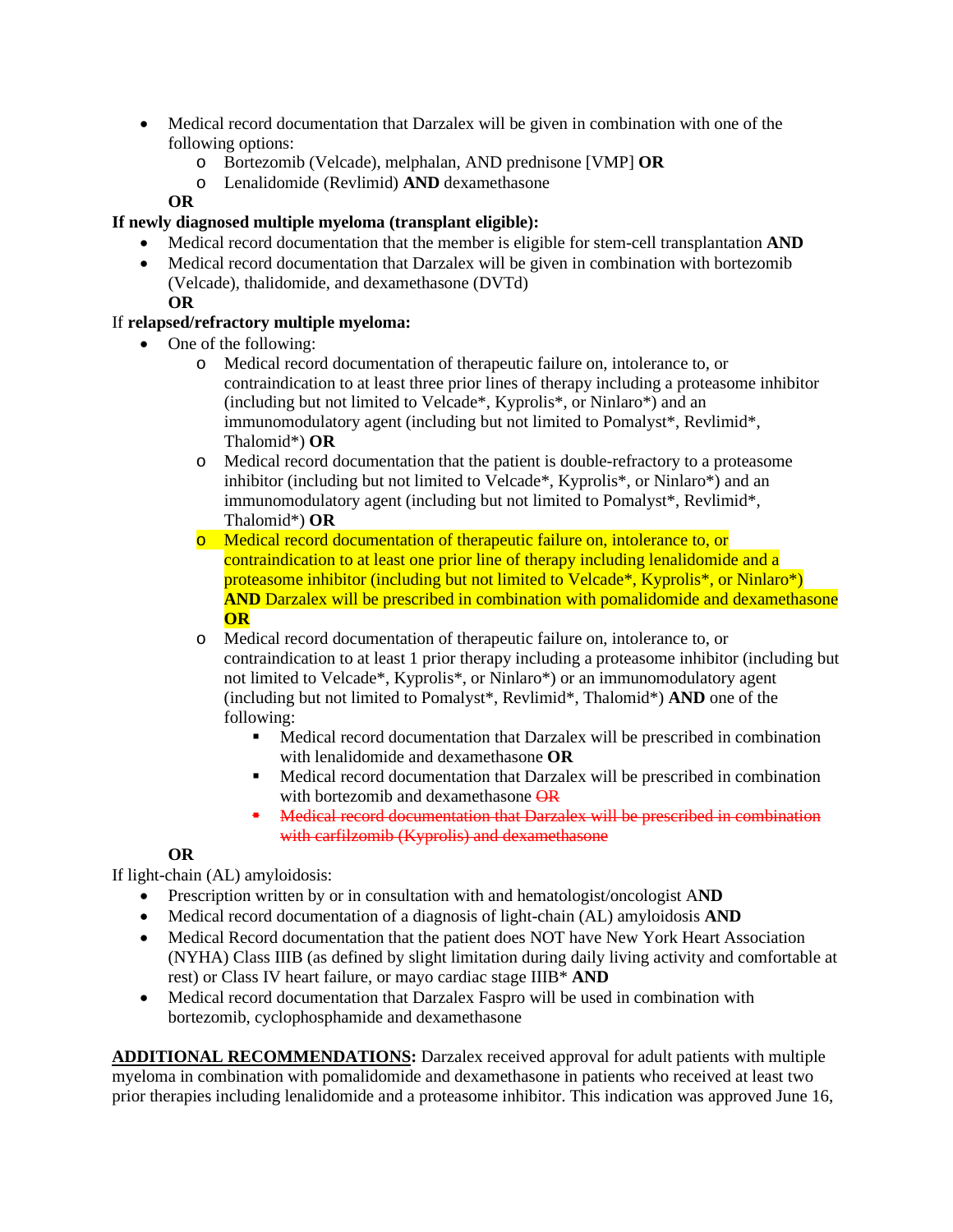2017, however it was never presented for approval at P&T. It is recommended to update the current policies to include all of the FDA approved indications.

**Recommendation (for Darzalex):** There are no changes to formulary status or authorization duration at this time. However, it is recommended to update the criteria to include all the FDA-approved indications:

- Prescription written by a hematologist/oncologist **AND**
- Medical record documentation a diagnosis of multiple myeloma **AND**

If newly diagnosed multiple myeloma (transplant ineligible):

- Medical record documentation that the member is not eligible for stem-cell transplantation (e.g. coexisting conditions, age greater than 65, etc.) **AND**
- Medical record documentation that Darzalex will be given in combination with one of the following options:
	- o Bortezomib (Velcade), melphalan, **AND** prednisone [VMP] **OR**
	- o Lenalidomide (Revlimid) **AND** dexamethasone

### **OR**

If newly diagnosed multiple myeloma (transplant eligible):

- Medical record documentation that the member is eligible for stem-cell transplantation **AND**
- Medical record documentation that Darzalex will be given in combination with bortezomib (Velcade), thalidomide, and dexamethasone (DVTd)

**OR**

If relapsed/refractory multiple myeloma:

- One of the following:
	- o Medical record documentation of therapeutic failure on, intolerance to, or contraindication to at least three prior lines of therapy including a proteasome inhibitor (including but not limited to Velcade\*, Kyprolis\*, or Ninlaro\*) and an immunomodulatory agent (including but not limited to Pomalyst\*, Revlimid\*, Thalomid\*) **OR**
	- o Medical record documentation that the patient is double-refractory to a proteasome inhibitor (including but not limited to Velcade\*, Kyprolis\*, or Ninlaro\*) and an immunomodulatory agent (including but not limited to Pomalyst\*, Revlimid\*, Thalomid\*) **OR**
	- o Medical record documentation of therapeutic failure on, intolerance to, or contraindication to at least two prior lines of therapy including lenalidomide and a proteasome inhibitor (including but not limited to Velcade\*, Kyprolis\*, or Ninlaro\*) **AND** Darzalex will be prescribed in combination with pomalidomide and dexamethasone **OR**
	- o Medical record documentation of therapeutic failure on, intolerance to, or contraindication to at least 1 prior therapy including a proteasome inhibitor (including but not limited to Velcade\*, Kyprolis\*, or Ninlaro\*) or an immunomodulatory agent (including but not limited to Pomalyst\*, Revlimid\*, Thalomid\*) **AND** one of the following:
		- Medical record documentation that Darzalex will be prescribed in combination with lenalidomide and dexamethasone **OR**
		- Medical record documentation that Darzalex will be prescribed in combination with bortezomib and dexamethasone **OR**
		- Medical record documentation that Darzalex will be prescribed in combination with carfilzomib (Kyprolis) and dexamethasone

**AUTHORIZATION DURATION:** Initial approval will be for 12 months or less if the reviewing provider feels it is medically appropriate. Subsequent approvals will be for an additional 12 months or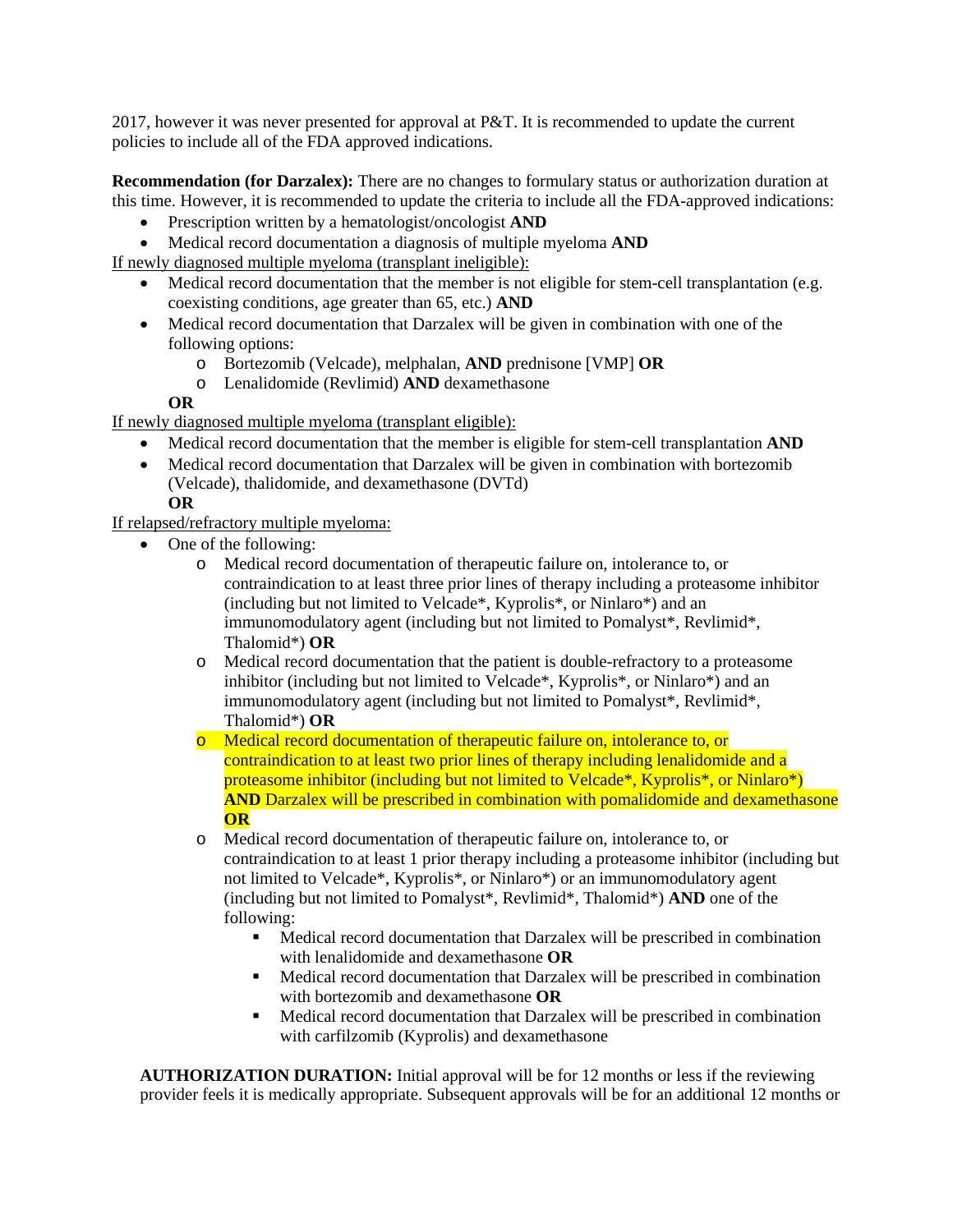less if the reviewing provider feels it is medically appropriate and will require medical record documentation of continued disease improvement or lack of disease progression. The medication will no longer be covered if patient experiences toxicity or worsening of disease.

**Discussion:** There was discussion regarding a difference in the number of prior line failures between Darzelex and Darzalex FasPro. Darzalex FasPro only requires 1, Darzalex requires 2. This matches the FDA labeling. No additional comments or questions.

**Outcome:** The committee unanimously voted to accept the recommendations as presented. None were opposed.

Additional evidence of the criteria used to make this decision can be found in the drug review presented to the committee.

## **JEMPERLI (dostarlimab-gxly)**

**Updated Indication:** Jemperli is now indicated for treatment of adult patients with mismatch repair deficient (dMMR) recurrent or advanced solid tumors, as determined by an FDA-approved test, that have progressed on or following prior treatment and who have no satisfactory alternative treatment options.

Previously Jemperli was only indicated for dMMR recurrent or advanced endometrial cancer.

**Current formulary status:** Medical Benefit, requires prior authorization; When processed at a specialty pharmacy: Specialty tier or Brand NP tier.

**Recommendation:** There are no changes recommended to the formulary placement or the authorization duration of Jemperli. It is recommended that the following prior authorization criteria be added to the Medical Benefit Policy for Jemperli:

# **Solid Tumors**

- Medical record documentation that Jemperli is prescribed by a hematologist or oncologist **AND**
- Medical record documentation of age greater than or equal to 18 years **AND**
- Medical record documentation of a diagnosis of recurrent or advanced solid tumors **AND**
- Medical record documentation of mismatch repair deficient (dMMR) as determined by an FDA approved test **AND**
- Medical record documentation of disease progression on or following at least one prior treatment **AND**
- Medical record documentation of no satisfactory alternative treatment options

**Discussion:** No comments or questions.

**Outcome:** The committee unanimously voted to accept the recommendations as presented. None were opposed.

Additional evidence of the criteria used to make this decision can be found in the drug review presented to the committee.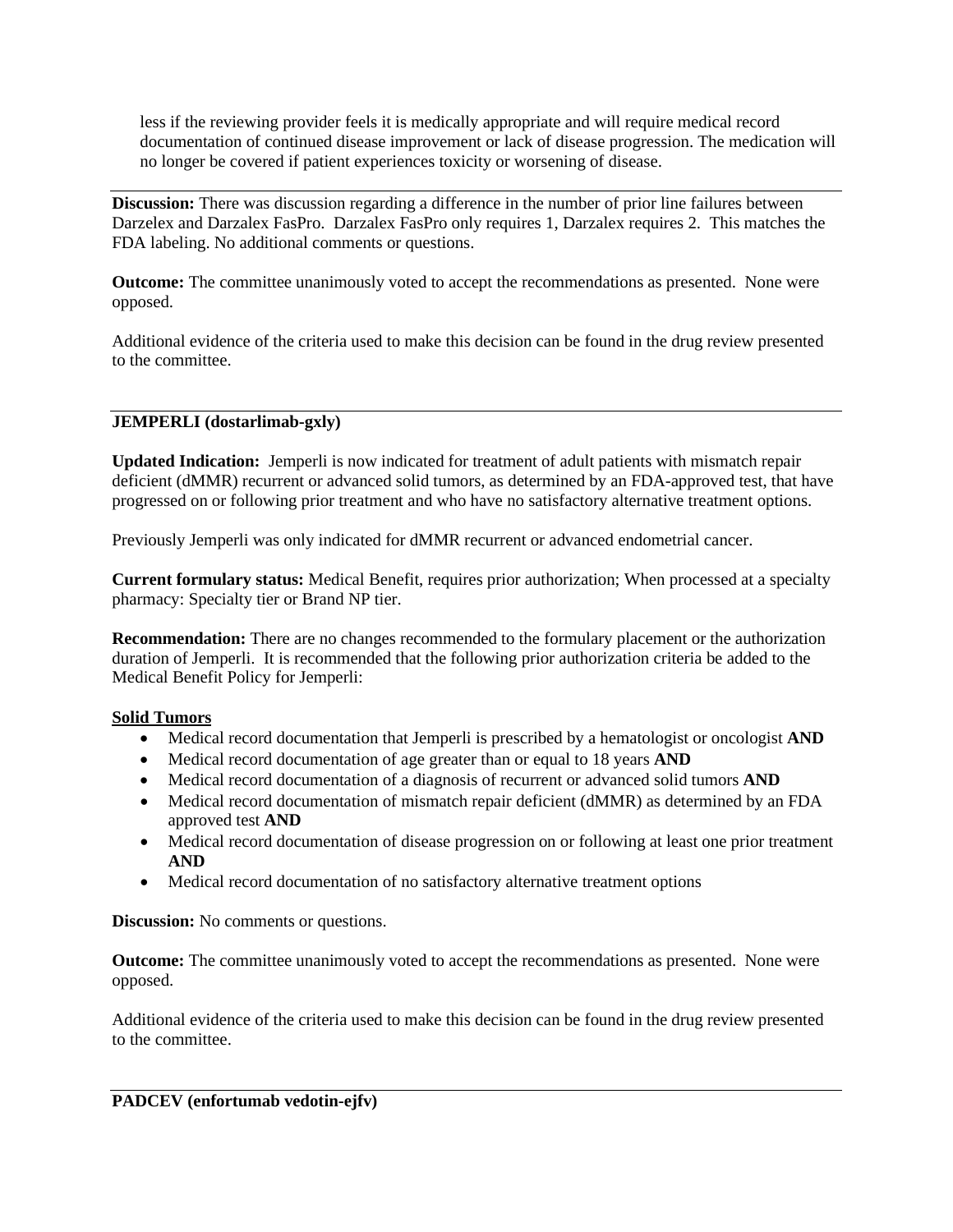**Updated Indication:** Padcev is now indicated for the treatment of adult patients with locally advanced or metastatic urothelial cancer who are ineligible for cisplatin-containing chemotherapy and have previously received one or more prior lines of therapy.

The other indication for Padcev is for adult patients with locally advanced or metastatic urothelial cancer who have previously received a programmed death receptor-1 (PD-1) or programmed death-ligand 1 (PD-L1) inhibitor and platinum-containing chemotherapy.

**Current formulary status:** Medical Benefit, requires prior authorization; When processed at a specialty pharmacy: Specialty tier or Brand NP tier.

**Recommendation:** There are no changes recommended to the formulary placement or authorization duration of Padcev. The following changes are recommended for Medical Benefit Policy 209.0 to incorporate the new indication for Padcev:

- Medical record documentation that prescription is written by a hematologist or oncologist AND
- Medical record documentation of age greater than or equal to 18 years AND
- Medical record documentation of locally advanced or metastatic urothelial cancer AND
- Medical record documentation of one of the following:
	- o Medical record documentation that member has received a programmed death receptor-1 (PD-1) or programmed death-ligand 1 (PD-L1) inhibitor, and a platinum-containing chemotherapy in the neoadjuvant/adjuvant, locally advanced or metastatic setting OR
	- o Medical record documentation that member has received at least one prior line of therapy and is ineligible for cisplatin-containing chemotherapy\*

\*Note to reviewer: In clinical trials, patients who were not considered cisplatin-eligible had one or more of the following characteristics: baseline creatinine clearance of 30 – 59 mL/min, ECOG performance status of 2, or Grade 2 or greater hearing loss.

**Discussion:** No comments or questions

**Outcome:** The committee unanimously voted to accept the recommendations as presented. None were opposed.

Additional evidence of the criteria used to make this decision can be found in the drug review presented to the committee.

### **MYRBETRIQ (mirabegron)**

**Updated Indication: Myrbetriq** is a beta-3 adrenergic agonist indicated for neurogenic detrusor overactivity (NDO) in pediatric patients aged 3 years and older weighing 35 kg or more.

Previously only indicated for overactive bladder (OAB) in adult patients with symptoms of urge urinary incontinence, urgency, and urinary frequency, either alone or in combination with the muscarinic antagonist solifenacin succinate.

**Myrbetriq Granules** is a beta-3 adrenergic agonist indicated for the treatment of NDO in pediatric patients aged 3 years and older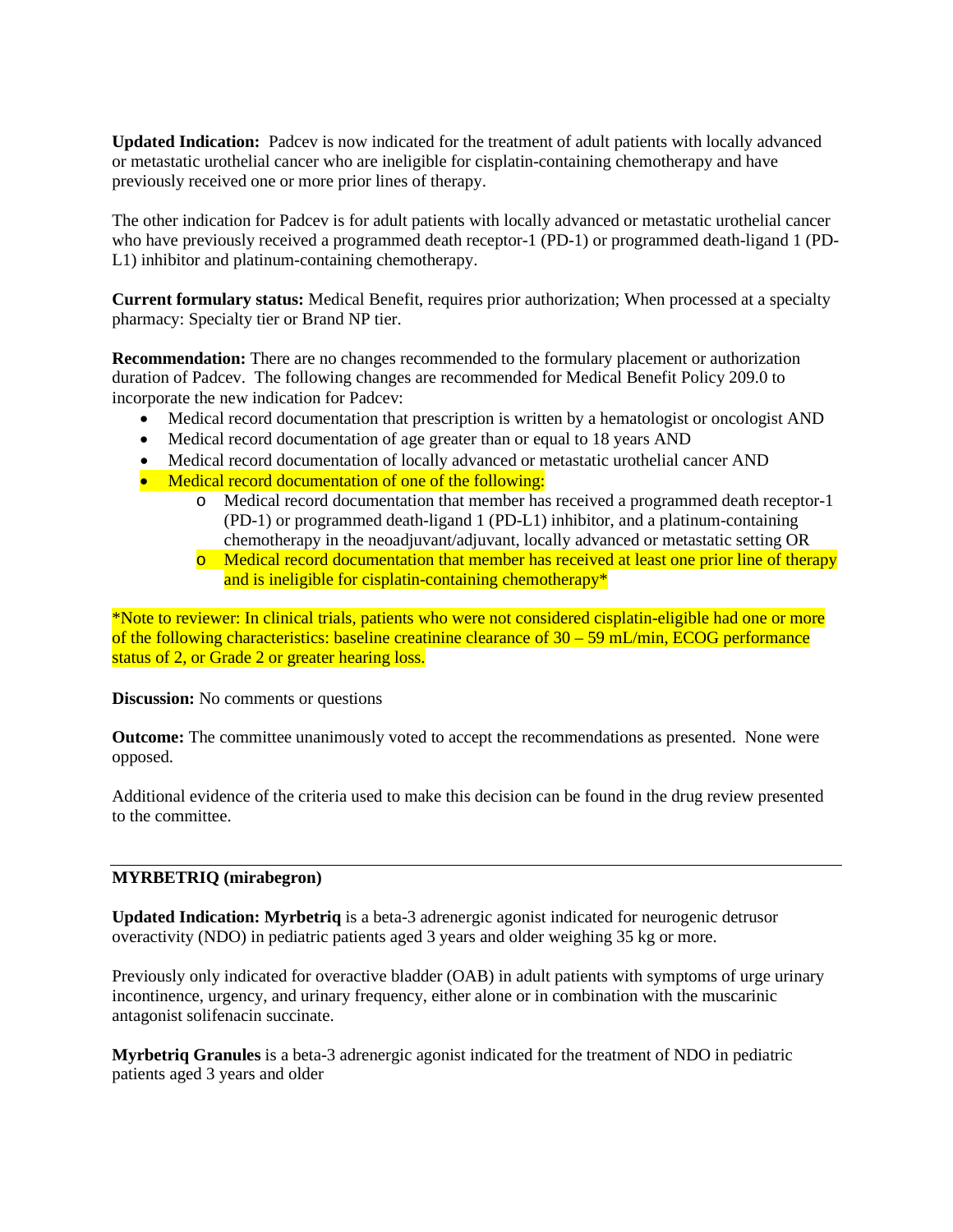**Current formulary status:** Brand preferred (tablets only)

## **Recommendation:**

- **Myrbetriq Tablets:** No changes are needed for formulary placement or quantity limit
- **Myrbetriq Oral Suspension:** Myrbetriq is a pharmacy benefit and should be added to the Brand Preferred tier of the Geisinger Gold formulary. It will be limited to use for those 3 to 18 years of age (requiring prior authroziation for indication and age)
	- o **Age Limit:** 3 to 18 years of age
	- o **Quantity Limit:** 10 mL (80 mg) per day

**Discussion:** No comments or questions.

**Outcome:** The committee unanimously voted to accept the recommendations as presented. None were opposed.

Additional evidence of the criteria used to make this decision can be found in the drug review presented to the committee.

## **TYVASO (treprostinil)**

**Updated Indication:** Tyvaso is now indicated for pulmonary hypertension associated with interstitial lung disease (PH-ILD; WHO Group 3) to improve exercise ability. The study establishing effectiveness predominately included patients with etiologies of idiopathic interstitial pneumonia (IIP) (45%) inclusive of idiopathic pulmonary fibrosis (IPF), combined pulmonary fibrosis and emphysema (CPFE) (25%), and WHO Group 3 connective tissue disease (22%).

Previously, Tyvaso was only indicated for the treatment of pulmonary arterial hypertension (PAH; WHO Group 1) to improve exercise ability.

**Current formulary status:** Tyvaso is a pharmacy benefit available at the Specialty tier or Brand Non-Preferred tier for members with a three tier benefit. Tyvaso requires a prior authorization.

**Recommendation:** There will be no changes to formulary status or quantity limits at this time. However, it is recommended to add the following criteria to the current policy to reflect the new indication:

### **Pulmonary Hypertension**

- Medical record documentation that Tyvaso is prescribed by a cardiologist or pulmonologist AND
- Medical record documentation of a diagnosis of pulmonary hypertension associated with interstitial lung disease (World Health Organization Group 3 Pulmonary Hypertension)

### **Discussion:** No comments or questions.

**Outcome:** The committee unanimously voted to accept the recommendations as presented. None were opposed.

Additional evidence of the criteria used to make this decision can be found in the drug review presented to the committee.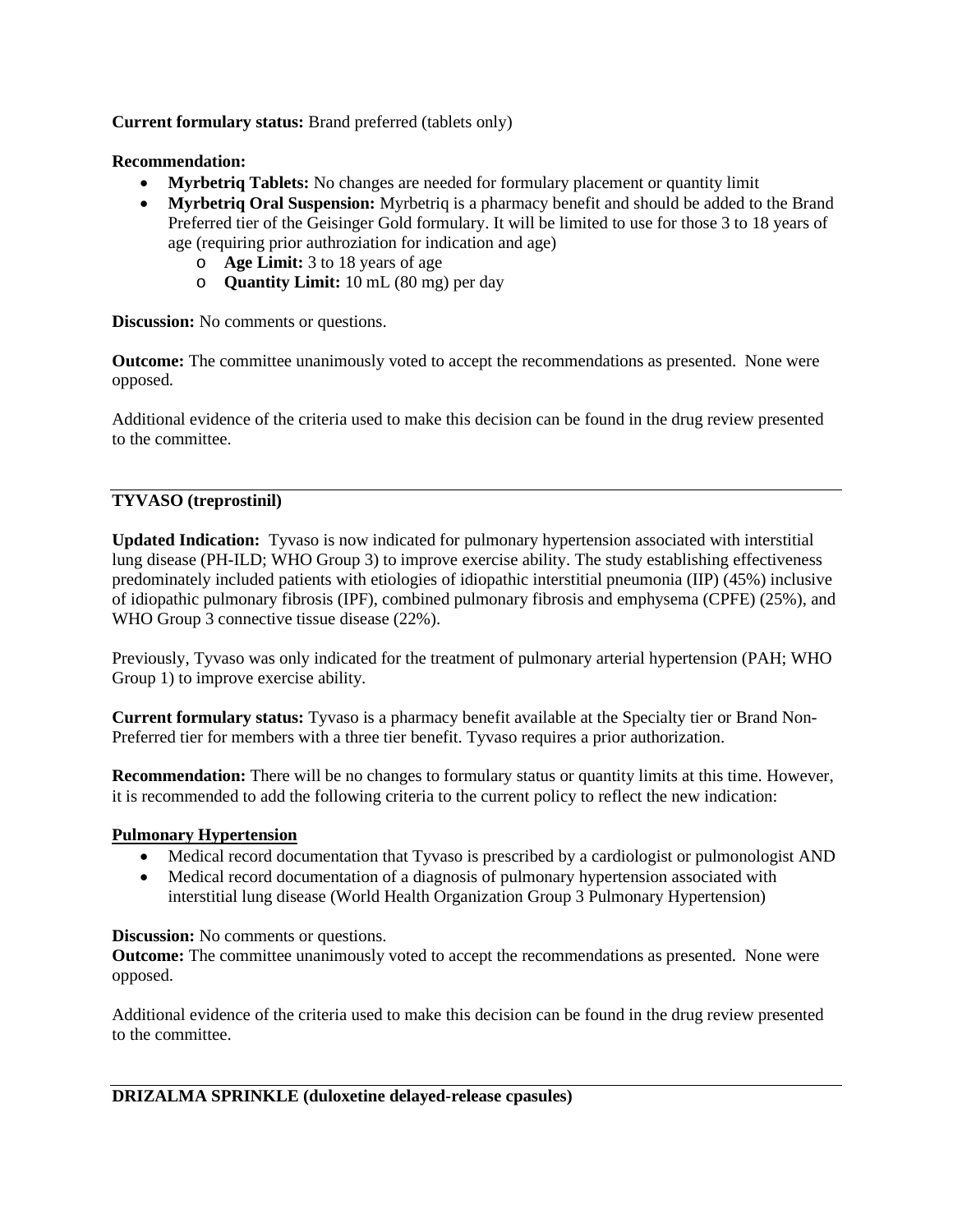**Updated Indication:** Drizalma Sprinkle capsules are now indicated for the treatment of fibromyalgia in adult patients.

Although duloxetine (generic Cymbalta) is indicated for fibromyalgia in adults and pediatric patients 13 years and older, due to Eli Lilly and Company Inc.'s marketing exclusivity rights, this drug product is not labeled with that pediatric information.

Other indications for Drizalma Sprinkle are major depressive disorder, diabetic peripheral neuropathic pain, and chronic musculoskeletal pain in adult patients and generalized anxiety disorder in adults and pediatric patients ages 7 years and older.

**Current formulary status:** NF, requires a prior authorization, QL: 2 capsules per day

**Recommendation:** There are no changes to the formulary placement or the quantity limits for Drizalma Sprinkle for the new indication. The following changes are recommended to Commercial Policy 597.0 to incorporate the new indication:

- Medical record documentation of one of the following:
	- o Medical record documentation major depressive disorder, diabetic peripheral neuropathic pain, chronic musculoskeletal pain, or fibromyalgia in members age greater than or equal to 18 years **OR**
	- o Medical record documentation of generalized anxiety disorder in members age greater than or equal to 7 years

### **AND**

- Medical record documentation of difficulty swallowing **OR**
- Medical record documentation of administration through a nasogastric tube **OR**
- Medical record documentation of therapeutic failure on, intolerance to, or contraindication to three (3) formulary alternatives, one of which must be duloxetine capsules

**Discussion:** No comments or questions.

**Outcome:** The committee unanimously voted to accept the recommendations as presented. None were opposed.

Additional evidence of the criteria used to make this decision can be found in the drug review presented to the committee.

#### **ZEPOSIA (ozanimod)**

**Updated Indication:** Zeposia is now indicated for the treatment of moderately to severely active ulcerative colitis in adults.

Previously, Zeposia was indicated for the treatment of multiple sclerosis.

**Current formulary status:** Specialty tier or brand non-preferred tier for members with a 3-tier benefit. Zeposia does not require prior authorization but does have a quantity limit.

**Recommendation:** No changes are needed for the formulary placement of Zeposia. For a multiple sclerosis diagnosis, Zeposia will continue to be available without a prior authorization. For the new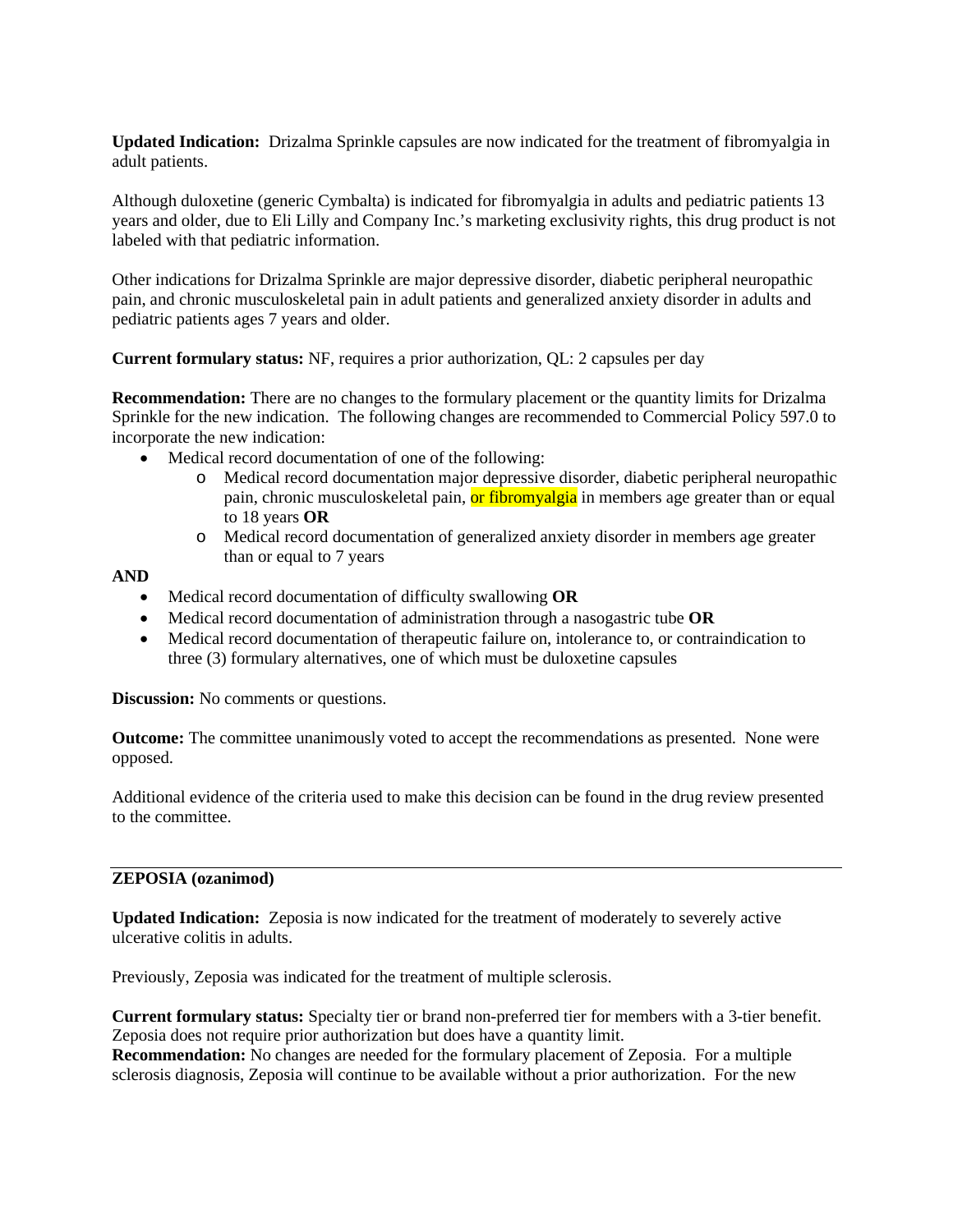indication of ulcerative colitis, a prior authorization will be required with the following criteria and authorization duration. There is no change needed to the current quantity limits of Zeposia.

### **For Ulcerative Colitis**

- Medical record documentation that Zeposia is prescribed by a gastroenterologist **AND**
- Medical record documentation of a diagnosis of moderate to severe ulcerative colitis **AND**
- Medical record documentation of age greater than or equal to 18 years **AND**
- Medical record documentation of therapeutic failure on, intolerance to, or contraindication to Humira **AND** Entyvio **AND** Infliximab **AND**
- Medical record documentation that Zeposia is not being used concurrently with a TNF blocker or other biologic agent

## **For Multiple Sclerosis (MS)**

Note: *Prior authorization is not required for diagnosis code G35. In the event a requestor would like a medical necessity review completed the following criteria would apply:* 

• Medical record documentation of a diagnosis of Multiple Sclerosis

## **QUANTITY LIMITS:**

- 7 Day Starter Pack: 7 capsules per 180 days
- Starter Kit (7 Day Starter Pack and 0.92 mg 30 count bottle): 37 capsules per 180 days
- 0.92 mg capsules: 1 capsule per day

## **AUTHORIZATION DURATION:**

**For Multiple Sclerosis:** Approval will be entered as an open-ended authorization.

**For Ulcerative Colitis:** Approval will be given for an initial duration of six (6) months. For continuation of coverage, medical record documentation of clinical improvement or lack of progression in the signs and symptoms of ulcerative colitis at six (6) months of Zeposia therapy is required.

After the initial six (6) month approval, subsequent approvals for coverage will be for a duration of one (1) year requiring medical record documentation of continued or sustained improvement in the signs and symptoms of ulcerative colitis while on Zeposia therapy.

**Discussion:** No comments or questions.

**Outcome:** The committee unanimously voted to accept the recommendations as presented. None were opposed.

Additional evidence of the criteria used to make this decision can be found in the drug review presented to the committee.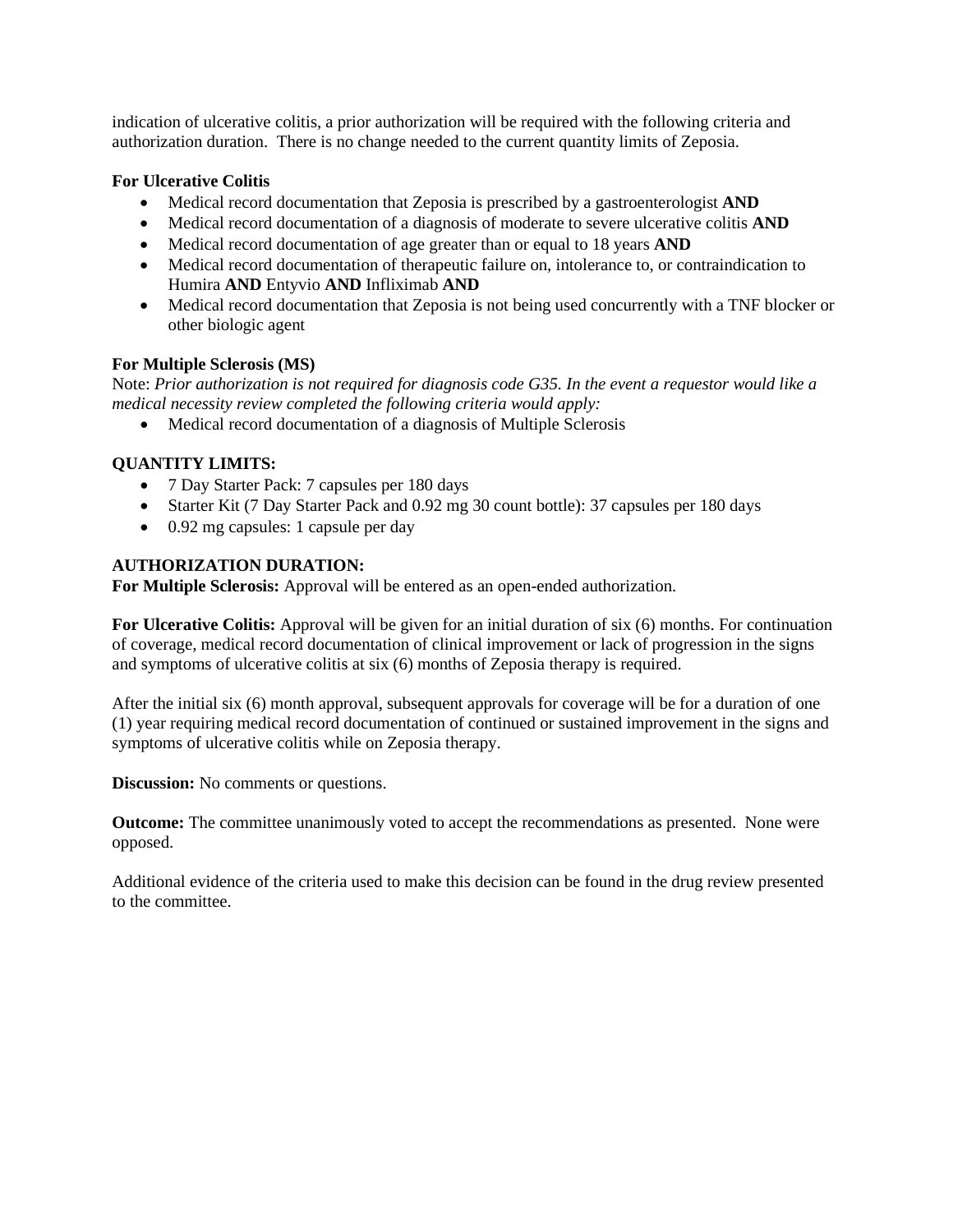### **UPDATES**

### **ISTODAX (romidepsin)**

**Previous Indications:** Istodax is a histone deacetylase (HDAC) inhibitor indicated for:

- Treatment of cutaneous T-cell lymphoma (CTCL) in adult patients who have received at least one prior systemic therapy.
- Treatment of peripheral T-cell lymphoma (PTCL) in adult patients who have received at least one prior therapy. This indication is approved under accelerated approval based on response rate. Continued approval for this indication may be contingent upon verification and description of clinical benefit in confirmatory trials

Celgene Corporation, a wholly owned subsidiary of Bristol-Myers Squibb has voluntarily withdrawn the indication of Istodax for treatment of peripheral T-cell lymphoma (PTCL). Previously, Istodax had received accelerated approval for PTCL based on response rate in two prior clinical studies. A confirmatory Phase 3 study evaluating Istodax plus CHOP (Ro-CHOP) versus CHOP in first-line PTCL patients did not meet its primary efficacy endpoint of progression free survival. Istodax remains on the market for the treatment of patients with cutaneous T-cell lymphoma who have received at least one prior systemic therapy.

**Recommendations:** It is recommended that Medical Benefit Policy 78.0 be updated to reflect the removal of the PTCL indication as follows:

- 1. Cutaneous T-cell lymphoma:
	- Physician provided documentation of a diagnosis of cutaneous T-cell lymphoma **AND**
	- Physician provided documentation of disease progression while on at least one prior systemic therapy
- 2. Peripheral T-cell lymphoma:
	- Physician provided documentation of a diagnosis of peripheral T-cell lymphoma AND • Physician provided documentation of disease progression while on at least one prior therapy

**Discussion:** No comments or questions.

**Outcome:** The committee unanimously voted to accept the recommendations as presented. None were opposed.

Additional evidence of the criteria used to make this decision can be found in the drug review presented to the committee.

### **XIAFLEX (collagenase clostridium histolyticum)**

Geisinger Health plan was asked to review medical necessity criteria for Xiaflex.

**Current Formulary Status/Prior Authorization Criteria:** Currently, Medical Benefit Policy 80.0 Xiaflex for the indication of Peyronie's disease (PD) requires that Xiaflex be used in combination with, or have documented therapeutic failure on, intolerance to, or contraindication to pentoxifylline.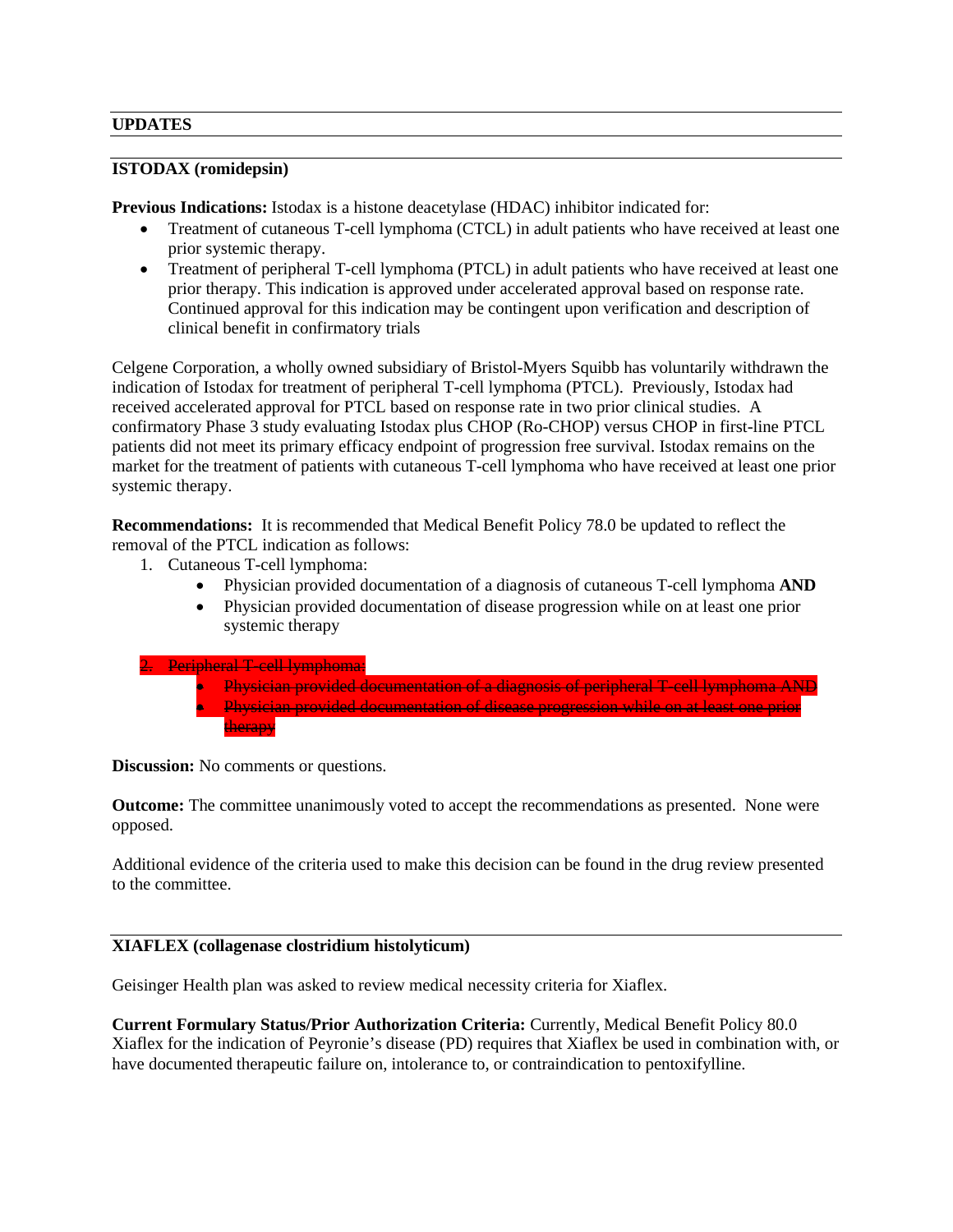**Recommendations:** There are no changes recommended to the formulary placement or quantity limit for Xiaflex. It is recommended to make the following changes to MBP 80.0:

### **MBP 80.0**

Xiaflex (collagenase clostridium histolyticum) will be considered medically necessary when all of the following criteria are met:

### **1. For treatment of Dupuytren contracture:**

- Medical record documentation of Dupuytren's contracture with a palpable cord AND
- Prescribed by a provider experienced in injection procedures of the hand and treating Dupuytren's contracture

### **LIMITATIONS:**

Xiaflex® will be limited to a maximum of three (3) injections per cord

- **1. For treatment of Peyronie's disease:**
	- Medical record documentation of a diagnosis of moderate to severe Peyronie's Disease with a palpable plaque and curvature deformity of at least 30 degrees at the start of therapy AND
	- Medical record documentation that Xiaflex will be used in combination with (or therapeutic failure on, intolerance to, or contraindication to) pentoxifylline

### **LIMITATIONS:**

Xiaflex® will be limited to a maximum of 8 total injection procedures (4 treatment cycles) per plaque.

**Discussion:** No comments or questions.

**Outcome:** The committee unanimously voted to accept the recommendations as presented. None were opposed.

Additional evidence of the criteria used to make this decision can be found in the drug review presented to the committee.

### **MENOPUR**

**Background:** At the 2Q2021 quarterly case audit review, it was brought to our attention that we have approved 100% of the Menopur requests we received (17 requests). For 1Q2021, we had a 96.77% approval percentage for Menopur (31 requests). We discussed removing the prior authorization from Menopur due to the high approval percentage. Removal of the prior authorization from Menopur does not impact any of our existing rebates for fertility agents.

**Recommendation:** There are no changes to formulary status at this time. However, it is recommended to remove the prior authorization from Menopur.

**Discussion:** No comments or questions.

**Outcome:** The committee unanimously voted to accept the recommendations as presented. None were opposed.

Additional evidence of the criteria used to make this decision can be found in the drug review presented to the committee.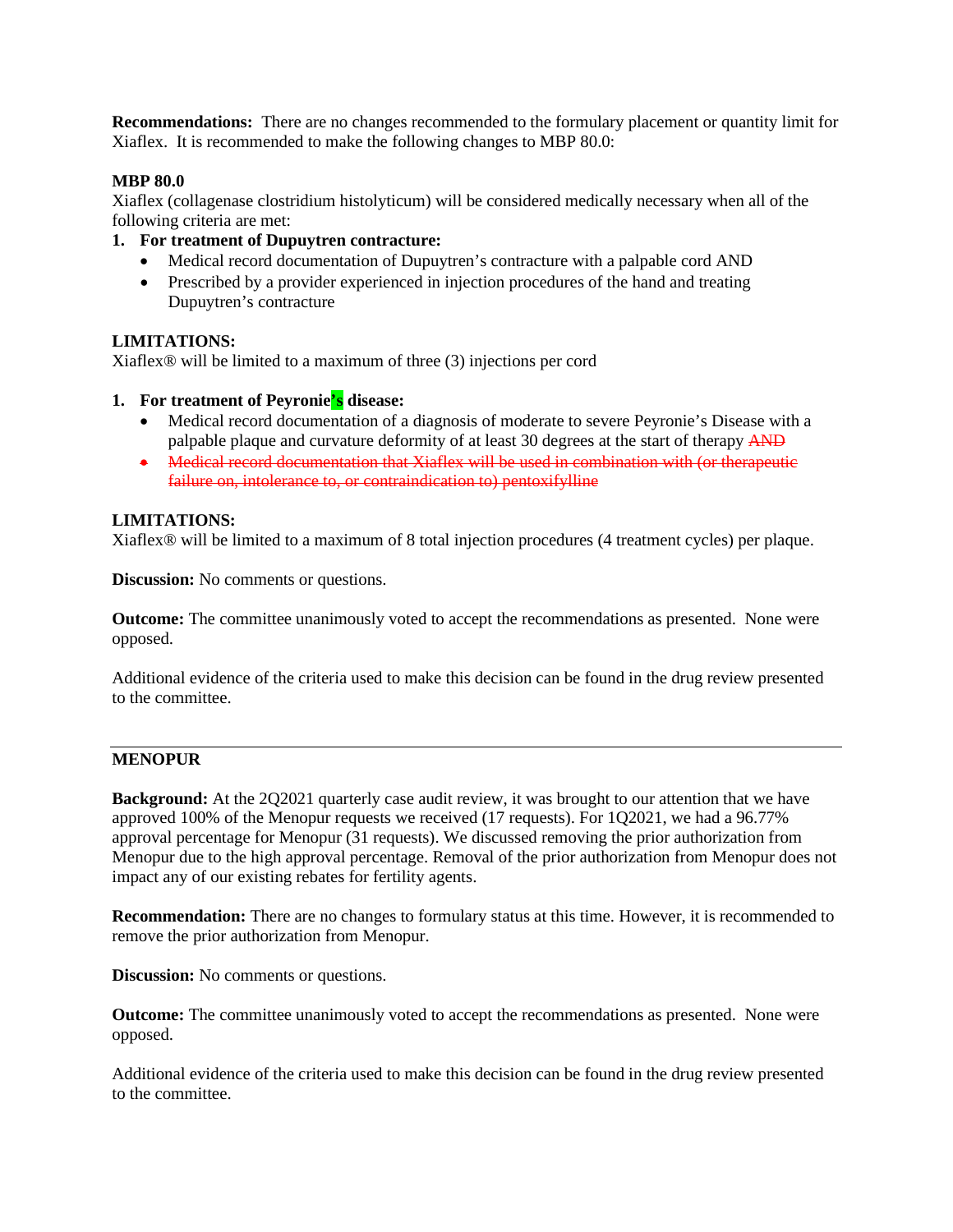### **DESVENLAFAXINE ER TABLETS**

**Background:** Based on discussion at the Quarterly Case Audit for 2<sup>nd</sup> quarter 2021, it was recommended that it be determined if desvenlafaxine ER (generic Khedezla) be added to formulary to the Commercial line of business or a policy be created to ensure consistency among reviewers.

**Recommendation:** After review of MAC pricing and the significant cost differences, it is recommended that the desvenlafaxine ER remain nonformulary and the following prior authorization criteria and quantity limits apply:

• For desvenlafaxine ER (generic Khedezla), do not see medical record documentation of therapeutic failure on, intolerance to, or contraindication to desvenlafaxine succinate ER (generic Pristiq).

**QUANTITY LIMIT:** 1 tablet per day

**Discussion:** No comments or questions.

**Outcome:** The committee unanimously voted to accept the recommendations as presented. None were opposed.

Additional evidence of the criteria used to make this decision can be found in the drug review presented to the committee.

### **IVERMECTIN ORAL**

**Background:** The Centers for Disease Control and Prevention (CDC) recently released a health advisory notice alerting clinicians that there is insufficient evidence for the National Institutes of Health (NIH) COVID-19 Treatment Guidelines Panel to recommend the use of ivermectin for prevention or treatment of COVID-19. Geisinger Health Plan has experienced increased utilization of ivermectin from 2020 to 2021. Due to increased utilization as well as the information outlined above, changes are recommended to ivermectin oral to ensure safe and appropriate utilization of ivermectin tablets.

**Recommendation:** No changes are recommended to the tiering of ivermectin tablets at this time. Prior authorization should be added to ivermectin tablets. If able to be operationalized by the pharmacy claims processing system, requests should process at point-of-sale if a FDA-approved or medically accepted (as defined by GHP P&T committee) diagnosis code is submitted to GHP by the pharmacy as part of the drug claim. Requests requiring prior authorization will be reviewed for medical necessity on a case-by-case basis utilizing Administrative Policy 3.0 Formulary Exception as a guide. If the above strategy is not able to be operationalized, prior authorization will apply to all claims reviewing for medical necessity on a case-by-case basis utilizing Administrative Policy 3.0 Formulary Exception as a guide. Currently, in addition to FDA-approved diagnoses, a medically accepted diagnosis of scabies will be added to the exemption list.

### **QUANTITY LIMIT:** 1 tablet per day

**Discussion:** There was discussion regarding the need to update ivermectin to a PA across the board rather than only when used for COVID due to other off label use for lyme disease, babesios, etc. It was decided that the edit should be added to approve only when an FDA approved indication or scabies (CDC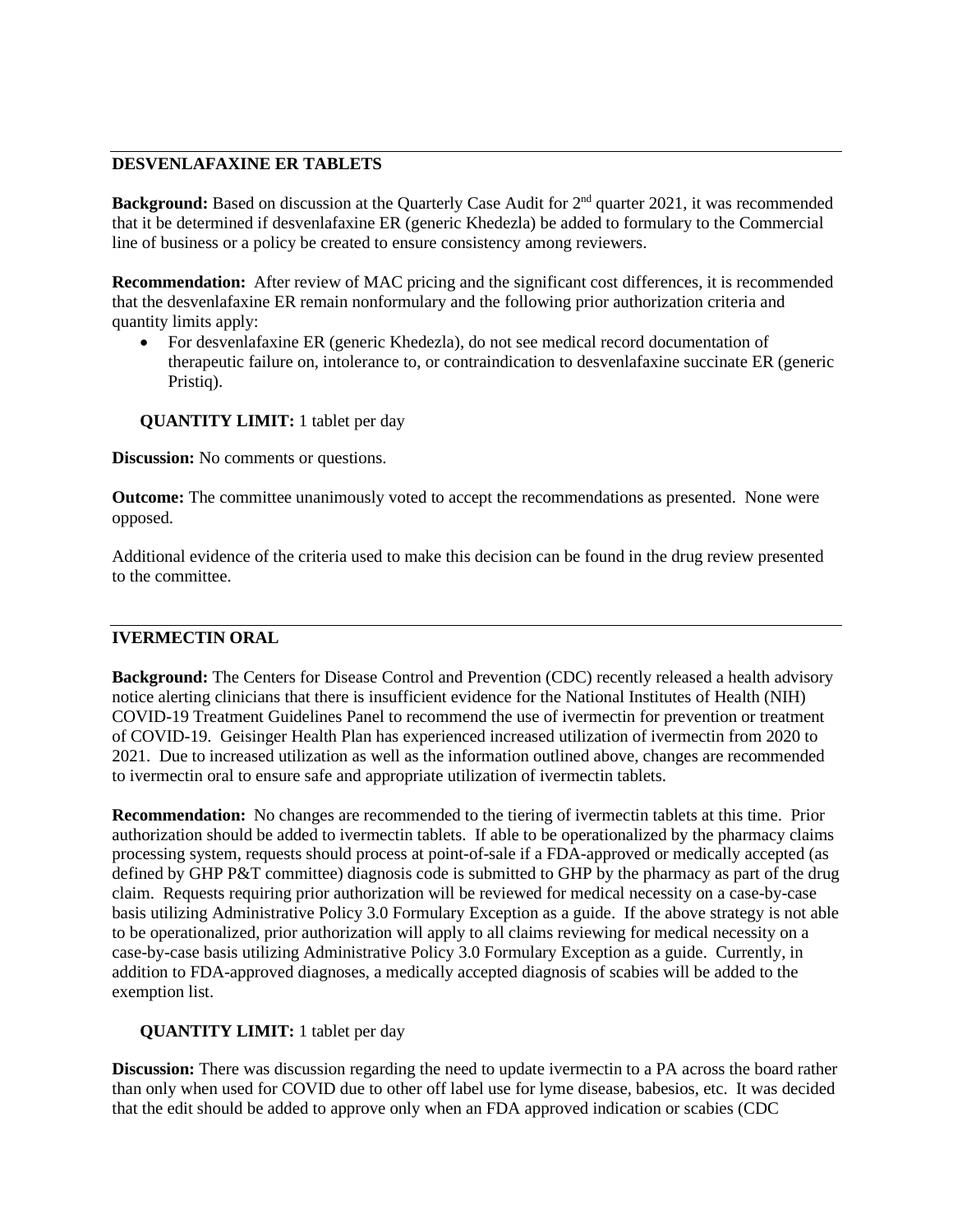recommendation) is submitted as the diagnosis. We may updated in the future to include other medically acceptable indications. No additional comments or questions.

**Outcome:** The committee unanimously voted to accept the recommendations as presented. None were opposed.

Additional evidence of the criteria used to make this decision can be found in the drug review presented to the committee.

## **DESCOVY ACA TIERING EXCEPTION UPDATE**

**Background:** The United States Preventive Services Task Force (USPSTF) currently recommends that clinicians offer preexposure prophylaxis (PrEP) with effective antiretroviral therapy to persons who are at high risk of HIV acquisition. Presently, emtricitabine/tenofovir as well as Descovy are Food and Drug Administration (FDA) approved for this indication. Geisinger operationalizes this requirement by covering emtricitabine/tenofovir as well as it's component parts for \$0 at point-of-sale when the pharmacy enters an appropriate submission clarification code (SCC).

**Recommendation:** The current ACA Tiering Exception Policy allows for coverage of brand name Truvada when deemed appropriate, but the current policy does not address \$0 coverage of Descovy if it's determined a member is unable to take brand or generic emtricitabine/tenofovir. It is recommended that the following language is added to Commercial policy 17.0 OT ACA Tiering Exception to allow for these exceptions if approved:

- Medical record documentation that Descovy is prescribed as preexposure prophylaxis (PrEP) for a member at high risk of HIV acquisition **AND**
- Medical record documentation of therapeutic failure on, intolerance to, or contraindication to emtricitabine/tenofovir

If an exception is made, the multiple source brand medication or Descovy will be covered for \$0 cost share under the member's prescription drug benefit

**Discussion:** No comments or questions.

**Outcome:** The committee unanimously voted to accept the recommendations as presented. None were opposed.

Additional evidence of the criteria used to make this decision can be found in the drug review presented to the committee.

#### **QUARTERLY CASE AUDIT**

The Quarterly Case Audit for 2nd quarter 2021 was held on September 2, 2021. Updates for Menopur, desvenlafaxine ER, and tranexamic acid were brought to this P&T meeting for various lines of business. The policies created for desvenlafaxine ER and tranexamic acid will help to ensure consistency among reviewers. We will continue to look for opportunities to create more drug specific policies at future quarterly case audit meetings.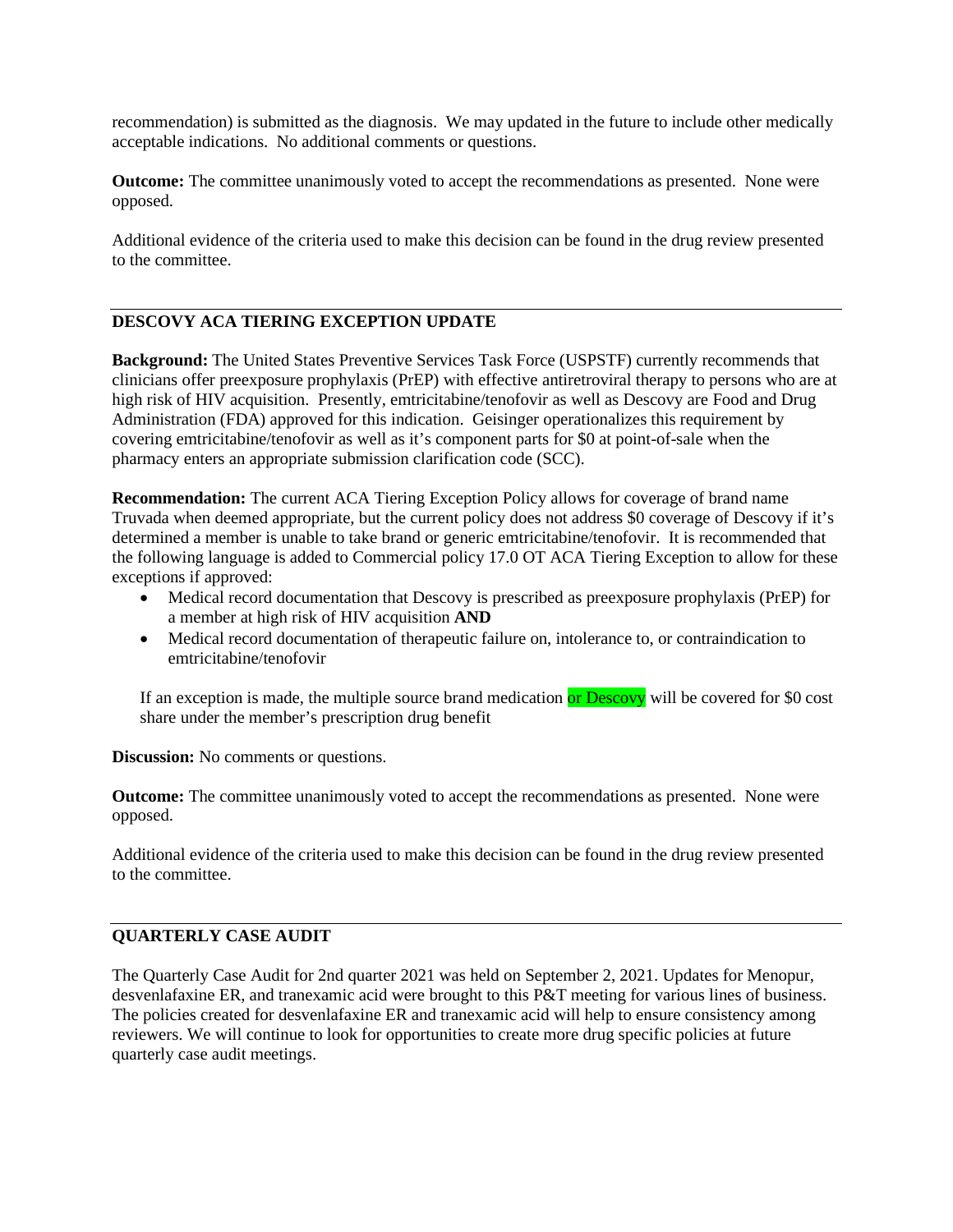Additional evidence of the criteria used to make this decision can be found in the drug review presented to the committee.

### **IMMUNOMODULATOR AND ORAL ONCOLOGY RENEWAL CRITERIA REMOVAL**

**Background:** After review of prior authorization data from September 1, 2020 through August 31, 2021 it was identified that immunomodulator products and oral oncology products both have a high renewal approval rate.

**Recommendation:** In order to reduce PA burden for low value authorizations, it is recommended that the prior authorization (PA) on the following medications is converted from a standard PA to a PA for new starts only. A one-time authorization will be placed to allow the initial fill to process. This will allow members currently on therapy to continue uninterrupted but will also prompt re-review for members with a disruption in therapy. A lookback period of 90 days will be utilized.

| Abiraterone (Zytiga)    | Copiktra            | Iressa            |
|-------------------------|---------------------|-------------------|
| Everolimus (Afinitor)   | Cotellic            | Kisqali           |
| <b>Afinitor Disperz</b> | Daurismo            | Koselugo          |
| Alecensa                | Erivedge            | Laptinib (Tykerb) |
| Alunbrig                | Erleada             | Lenvima           |
| Ayvakit                 | Erlotinib (Tarceva) | Lonsurf           |
| <b>Balversa</b>         | Fotivda             | Lorbrena          |
| <b>Bosulif</b>          | Gavreto             | Lumakras          |
| <b>Braftovi</b>         | Gilotrif            | Lynparza          |
| <b>Brukinsa</b>         | Ibrance             | Mektovi           |
| Cabometyx               | Iclusig             | Nexavar           |
| Calquence               | Idhifa              | Ninlaro           |
| Caprelsa                | Imbruvica           | Nubeqa            |
| Odomzo                  | Tabrecta            | Vitrakvi          |
| Onureg                  | Tagrisso            | Vizimpro          |
| Pemazyre                | Talzenna            | Votrient          |
| Piqray                  | Tasigna             | Xalkori           |
| Pomalyst                | Tazverik            | Xospata           |
| Qinlock                 | Tepmetko            | Xpovio            |
| Retevmo                 | Tibsovo             | Xtandi            |
| Revlimid                | Truseltiq           | Yonsa             |
| Rozlytrek               | Tukysa              | Zejula            |
| Rubraca                 | Turalio             | Zelboraf          |
| Rydapt                  | Ukoniq              | Zolinza           |
| Sprycel                 | Venclexta           | Zydelig           |
| Stivarga                | Verzenio            | Zykadia           |
| Sutent                  | Inlyta              |                   |
| Cometriq                | Inqovi              |                   |

#### **ORAL ONCOLOGY**

#### **IMMUNOMODULATORS**

| --<br>$\sim$<br>$\sim$ $\sim$ $\sim$ $\sim$<br>1mnon <sup>.</sup><br>.<br>20.250<br>$\sim$ 1.<br>tadit<br>$\cdots$ |  |           |
|--------------------------------------------------------------------------------------------------------------------|--|-----------|
| 1mz1a<br>______                                                                                                    |  | אנ<br>$-$ |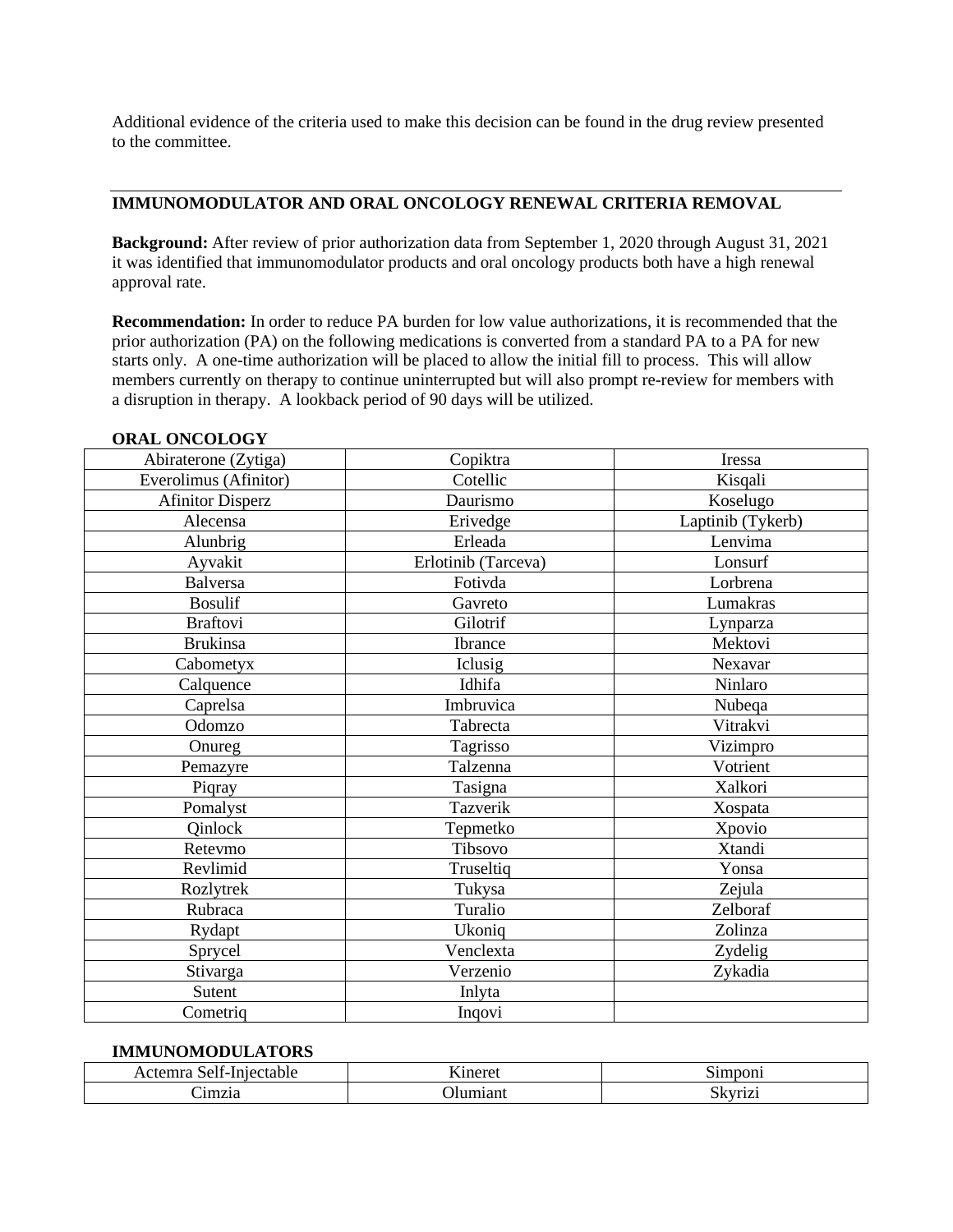| Cosentyx | Orencia SC | Stelara            |
|----------|------------|--------------------|
| Enbrel   | Otezla     | Taltz              |
| Humira   | Rinvoq     | Tremfya            |
| Kevzara  | Siliq      | Xeljanz/Xeljanz XR |

In order to ensure that members are receiving ongoing care from their prescribing specialist a report will be developed to identify members who are no receiving appropriate follow-up care from their prescriber. The following language will be added to the drug policies:

• The medication will no longer be covered if it is identified that the member is not receiving appropriate follow-up care from the prescribing specialist.

**Discussion:** No comments or questions.

**Outcome:** The committee unanimously voted to accept the recommendations as presented. None were opposed.

Additional evidence of the criteria used to make this decision can be found in the drug review presented to the committee.

# **DESCOVY ACA TIERING EXCEPTION UPDATE**

**Recommendation:** It is recommended that the following multi-source brand and non-FDA approved drugs are removed from the Commercial formulary effective 1/1/2022:

| <b>Brand Name</b>                                      | <b>GPI</b>     |
|--------------------------------------------------------|----------------|
| Afinitor Oral Tablet 2.5 MG                            | 21532530000310 |
| <b>Afinitor Oral Tablet 5 MG</b>                       | 21532530000320 |
| <b>Afinitor Oral Tablet 7.5 MG</b>                     | 21532530000325 |
| Bleph-10 Ophthalmic Solution 10%                       | 86102010102010 |
| Cafergot Oral Tablet 1-100 MG                          | 67991002100310 |
| Carafate Oral Suspension 1 GM/10ML                     | 49300010001820 |
| Cordran External Lotion 0.05 %                         | 90550065004105 |
| Coumadin Oral Tablet 1 MG                              | 83200030200303 |
| Coumadin Oral Tablet 10 MG                             | 83200030200325 |
| Coumadin Oral Tablet 2 MG                              | 83200030200305 |
| Coumadin Oral Tablet 2.5 MG                            | 83200030200310 |
| Coumadin Oral Tablet 3 MG                              | 83200030200311 |
| Coumadin Oral Tablet 4 MG                              | 83200030200313 |
| Coumadin Oral Tablet 5 MG                              | 83200030200315 |
| Coumadin Oral Tablet 6 MG                              | 83200030200317 |
| Coumadin Oral Tablet 7.5 MG                            | 83200030200320 |
| Delestrogen Intramuscular Oil 20 MG/ML                 | 24000035201710 |
| Delestrogen Intramuscular Oil 40 MG/ML                 | 24000035201715 |
| E.E.S. Granules Oral Suspension Reconstituted 200      | 03100030301910 |
| MG/5ML                                                 |                |
| EryPed 200 Oral Suspension Reconstituted 200<br>MG/5ML | 03100030301910 |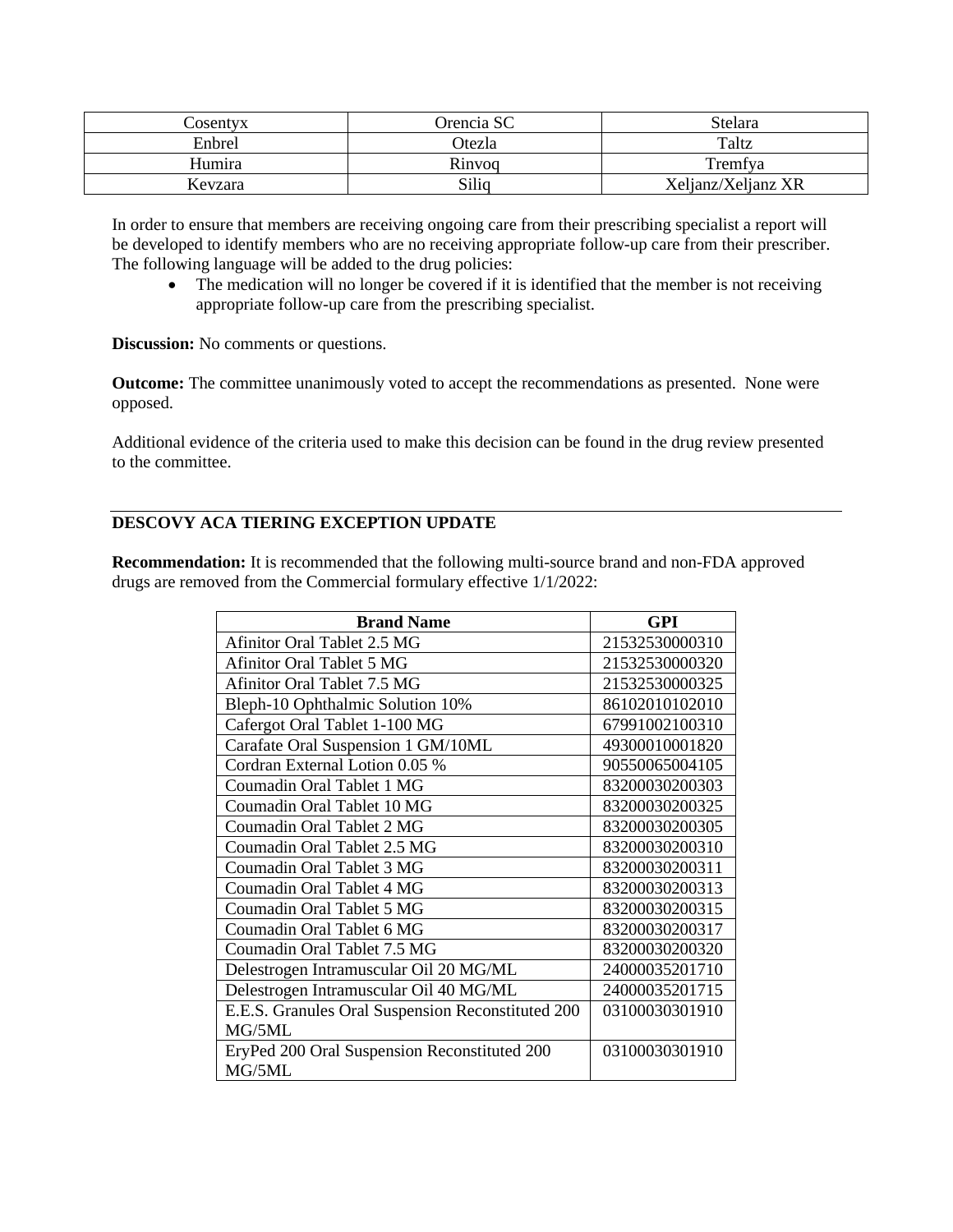| EryPed 400 Oral Suspension Reconstituted 400      | 03100030301915 |
|---------------------------------------------------|----------------|
| MG/5ML                                            |                |
| Exjade Oral Tablet Soluble 125 MG                 | 93100025007320 |
| Exjade Oral Tablet Soluble 250 MG                 | 93100025007330 |
| Exjade Oral Tablet Soluble 500 MG                 | 93100025007340 |
| Ferriprox Oral Tablet 500 MG                      | 93100028000320 |
| Icar-C Plus Oral Tablet 100-250-0.025-1 MG        | 82992004300330 |
| Kaletra Oral Solution 400-100 MG/5ML              | 12109902552020 |
| Kuvan Oral Packet 100 MG                          | 30908565103020 |
| Kuvan Oral Packet 500 MG                          | 30908565103040 |
| Kuvan Oral Tablet 100 MG                          | 30908565100320 |
| Makena Intramuscular Oil 250 MG/ML                | 26000010101710 |
| Mar-Cof CG Expectorant Oral Liquid 225-7.5        | 43997002280947 |
| MG/5ML                                            |                |
| MoviPrep Oral Solution Reconstituted 100 GM       | 46992006302120 |
| Naftin External Gel 1 %                           | 90150078004010 |
| Naftin External Cream 2 %                         | 90150078003720 |
| Nexium Oral Packet 10 MG                          | 49270025103010 |
| Nexium Oral Packet 20 MG                          | 49270025103020 |
| Nexium Oral Packet 40 MG                          | 49270025103040 |
| Nitrostat Sublingual Tablet Sublingual 0.3 MG     | 32100030000710 |
| Nitrostat Sublingual Tablet Sublingual 0.4 MG     | 32100030000715 |
| Nitrostat Sublingual Tablet Sublingual 0.6 MG     | 32100030000720 |
| Plaquenil Oral Tablet 200 MG                      | 13000020100305 |
| ProAir HFA Inhalation Aerosol Solution 108 (90    | 44201010103410 |
| Base) MCG/ACT                                     |                |
| Proventil HFA Inhalation Aerosol Solution 108 (90 | 44201010103410 |
| Base) MCG/ACT                                     |                |
| Roxicodone Oral Tablet 5 MG                       | 65100075100310 |
| Salvax External Foam 6 %                          | 90750030003940 |
| Saphris Sublingual Tablet Sublingual 10 MG        | 59155015100730 |
| Saphris Sublingual Tablet Sublingual 2.5 MG       | 59155015100710 |
| Saphris Sublingual Tablet Sublingual 5 MG         | 59155015100720 |
| Sklice External Lotion 0.5 %                      | 90900017004120 |
| Suboxone Sublingual Film 12-3 MG                  | 65200010208250 |
| Suboxone Sublingual Film 2-0.5 MG                 | 65200010208220 |
| Suboxone Sublingual Film 4-1 MG                   | 65200010208230 |
| Suboxone Sublingual Film 8-2 MG                   | 65200010208240 |
| Tamiflu Oral Capsule 30 MG                        | 12504060200110 |
| Tamiflu Oral Capsule 45 MG                        | 12504060200115 |
| Tamiflu Oral Capsule 75 MG                        | 12504060200120 |
| Tamiflu Oral Suspension Reconstituted 6 MG/ML     | 12504060201910 |
| Tarceva Oral Tablet 100 MG                        | 21360025100330 |
| Tarceva Oral Tablet 150 MG                        | 21360025100360 |
| Tarceva Oral Tablet 25 MG                         | 21360025100320 |
| Tepadina Injection Solution Reconstituted 100 MG  | 21100040002150 |
| Tepadina Injection Solution Reconstituted 15 MG   | 21100040002105 |
| Transderm Scop (1.5 MG) Transdermal Patch 72      | 50200060008610 |
| Hour 1 MG/3DAYS                                   |                |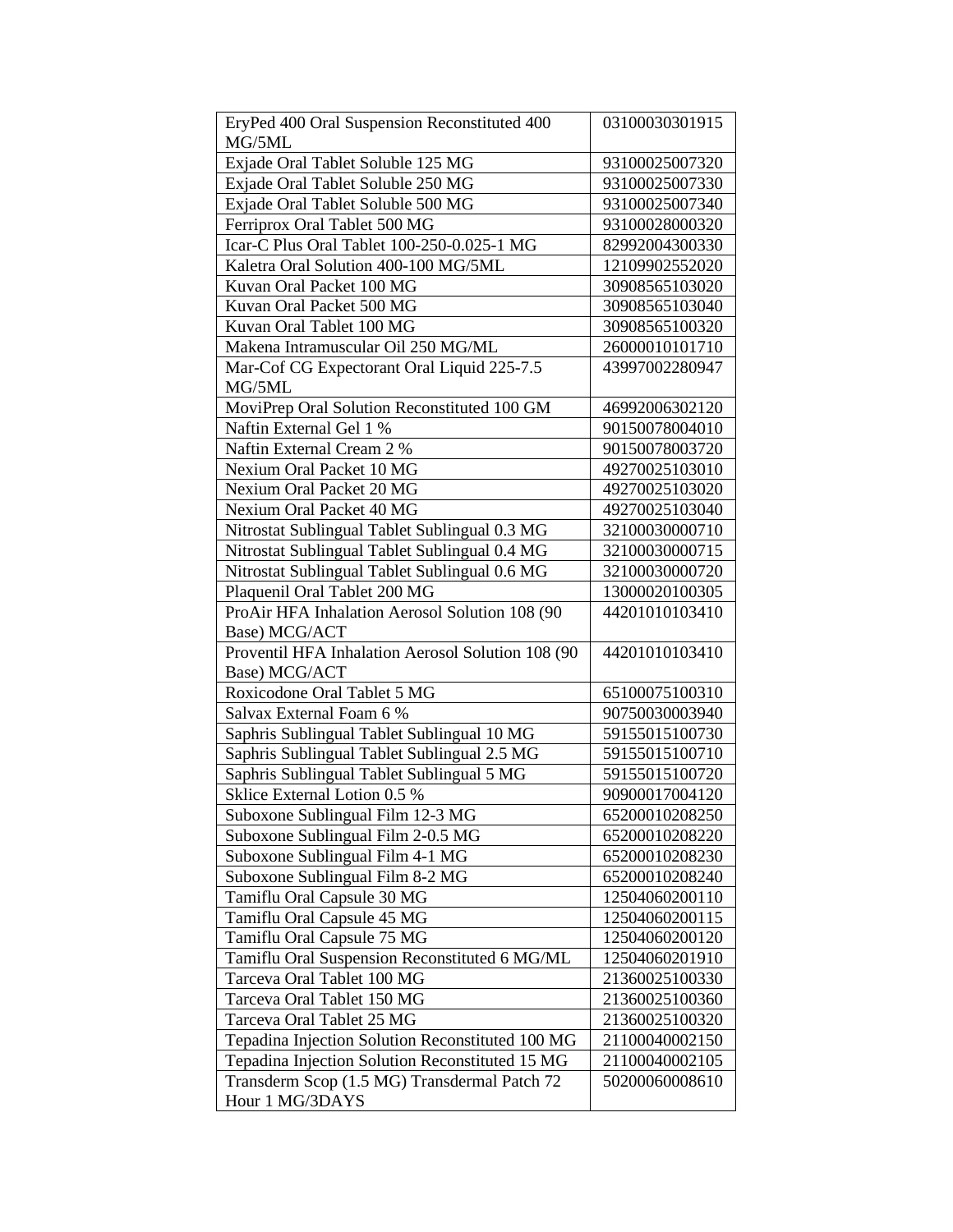| Tridesilon External Cream 0.05 %                  | 90550035003705 |
|---------------------------------------------------|----------------|
| Tykerb Oral Tablet 250 MG                         | 21533026100320 |
| Urogesic-Blue Oral Tablet 81.6 MG                 | 1251290        |
| Veletri Intravenous Solution Reconstituted 0.5 MG | 40170040102110 |
| Veletri Intravenous Solution Reconstituted 1.5 MG | 40170040102130 |
| Veripred 20 Oral Solution 20 MG/5ML               | 22100040202060 |
| Zytiga Oral Tablet 250 MG                         | 21406010200320 |
| Zytiga Oral Tablet 500 MG                         | 21406010200330 |
| Adapalene-Benzoyl Peroxide External Pad 0.1-2.5   |                |
| $\%$                                              | 90059902034320 |
| AgonEaze External Kit 2.5-2.5 %                   | 90859902906410 |
| Aprizio Pak External Kit 2.5-2.5 %                | 90859903796420 |
| Belladonna Alkaloids-Opium Rectal Suppository     |                |
| 16.2-30 MG                                        | 49109902155210 |
| Belladonna Alkaloids-Opium Rectal Suppository     |                |
| 16.2-60 MG                                        | 49109902155220 |
| BP 10-1 External Emulsion 10-1 %                  | 90059903201615 |
| BP Cleansing Wash External Emulsion 10-4 %        | 90059903211618 |
| <b>BPO</b> External Gel 4 %                       | 90050010004012 |
| <b>BPO</b> External Gel 8 %                       | 90050010004014 |
| CadiraMD External Kit 2.5-2.5 %                   | 90859903786420 |
| Calcium-Folic Acid Plus D Oral Wafer 1342-1 MG    | 79109907203125 |
| DermacinRx Empricaine External Kit 2.5-2.5 %      | 90859902906410 |
| DermacinRx Prizopak External Kit 2.5-2.5 %        | 90859902906410 |
| Dermazene External Cream 1-1 %                    | 90159902153710 |
| Dritho-Creme HP External Cream 1 %                | 90250020003725 |
| Econasil External Kit 1 %                         | 90159903246420 |
| Ed-Spaz Oral Tablet Disintegrating 0.125 MG       | 49101030107220 |
| Escavite D Oral Tablet Chewable 0.25-6 MG         | 78450000000505 |
| Escavite LQ Oral Liquid 0.25-6 MG/ML              | 78450000000910 |
| Escavite Oral Tablet Chewable 0.25-7.5 MG         | 78450000000507 |
| Floriva Oral Liquid 0.25-400 MG-UNIT/ML           | 79309902750920 |
| Floriva Oral Tablet Chewable 0.25 MG              | 78460000000510 |
| Floriva Oral Tablet Chewable 0.5 MG               | 78460000000515 |
| Floriva Oral Tablet Chewable 1 MG                 | 78460000000520 |
| Fluorabon Oral Solution 0.55 (0.25 F) MG/0.6ML    | 79300020002039 |
| Fluoritab Oral Solution 0.275 (0.125 F) MG/DROP   | 79300020002030 |
| Fluoritab Oral Tablet Chewable 1.1 (0.5 F) MG     | 79300020000510 |
| Fluoritab Oral Tablet Chewable 2.2 (1 F) MG       | 79300020000515 |
| Flura-Drops Oral Solution 0.55 (0.25 F) MG/DROP   | 79300020002035 |
| Homatropaire Ophthalmic Solution 5 %              | 86350030102010 |
| Homatropine HBr Ophthalmic Solution 5 %           | 86350030102010 |
| Hydrocortisone-Iodoquinol External Cream 1-1 %    | 90159902153710 |
| Hyophen Oral Tablet 81.6 MG                       | 16992005150325 |
| Iodine Strong Oral Solution 5 %                   | 79350032002020 |
| Isoxsuprine HCl Oral Tablet 20 MG                 | 40100030100310 |
| Ketoconazole-Hydrocortisone External Cream 2-     |                |
| 2.5 %                                             | 90159902783720 |
| Lido BDK External Kit 2.5-2.5 %                   | 90859902906410 |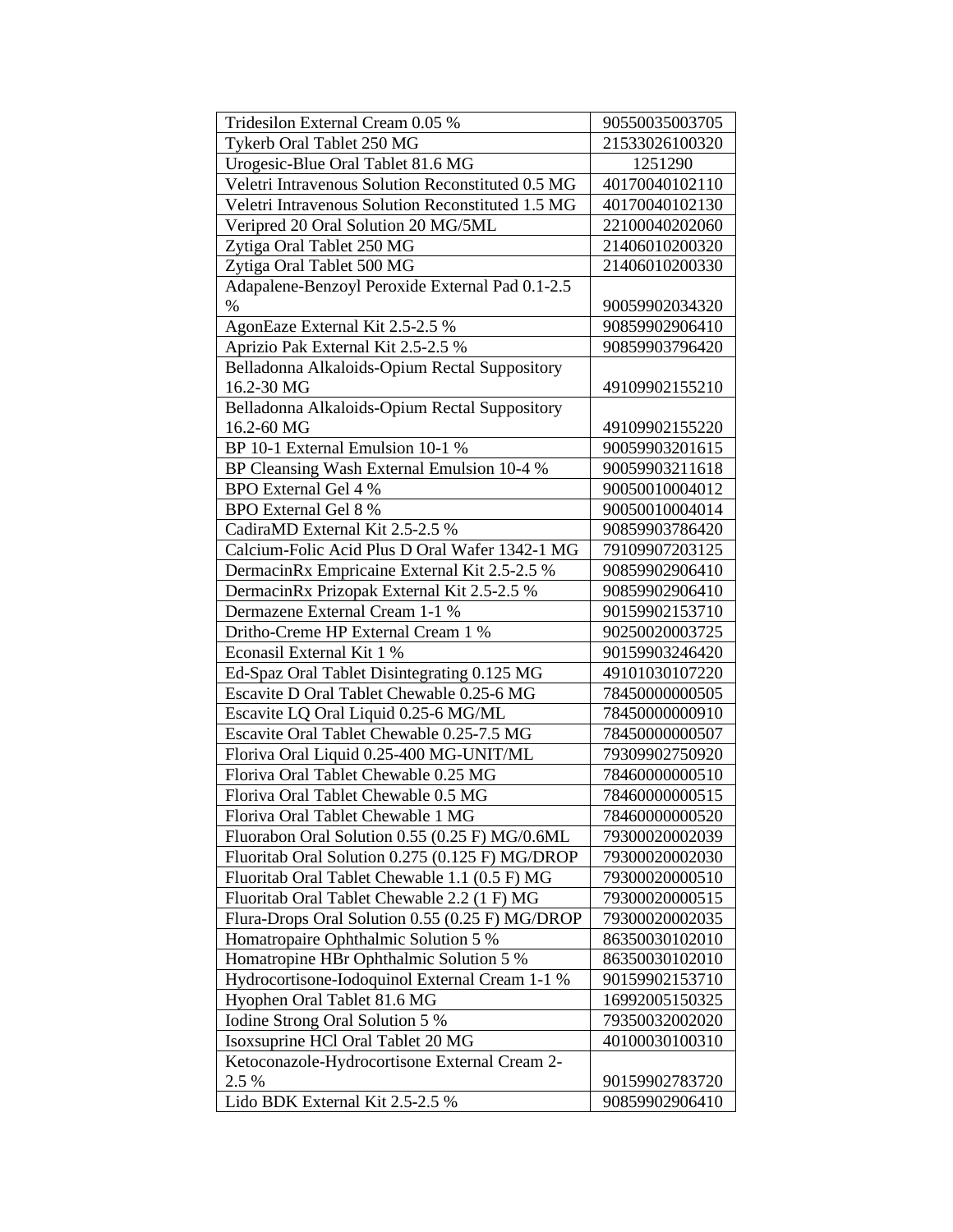| Lidocaine HCl External Cream 3 %                 | 90850060103730 |
|--------------------------------------------------|----------------|
| Lidocaine HCl External Cream 3.88 %              | 90850060103775 |
| Lidocaine HCl External Lotion 3 %                | 90850060104140 |
| Lidocort External Cream 3-0.5 %                  | 89991002263720 |
| Lido-K External Lotion 3 %                       | 90850060104140 |
| LidoPure Patch External Kit 5 %                  | 90859902096420 |
| Lido-Sorb External Lotion 3 %                    | 90850060104140 |
| Lidozion External Lotion 3 %                     | 90850060104140 |
| Livixil Pak External Kit 2.5-2.5 %               | 90859902906410 |
| Nuvakaan External Kit 2.5-2.5 %                  | 90859902906410 |
| Oracit Oral Solution 490-640 MG/5ML              | 56202020002020 |
| Oscimin Oral Tablet 0.125 MG                     | 49101030100310 |
| Oscimin Oral Tablet Disintegrating 0.125 MG      | 49101030107220 |
| Oscimin SR Oral Tablet Extended Release 12 Hour  |                |
| 0.375 MG                                         | 49101030107420 |
| Oscimin Sublingual Tablet Sublingual 0.125 MG    | 49101030100710 |
| Paregoric Oral Tincture 2 MG/5ML                 | 47100040001510 |
| PB-Hyoscy-Atropine-Scopolamine Oral Elixir 16.2  | 49109904051030 |
| MG/5ML                                           |                |
| PB-Hyoscy-Atropine-Scopolamine Oral Tablet       | 49109904050320 |
| 16.2 MG                                          |                |
| Phenazopyridine HCl Oral Tablet 100 MG           | 56300010100305 |
| Phenazopyridine HCl Oral Tablet 200 MG           | 56300010100310 |
| Phenylephrine HCl Ophthalmic Solution 2.5 %      | 86350037102010 |
| Phosphasal Oral Tablet 81.6 MG                   | 16992005200322 |
| PR Benzoyl Peroxide Wash External Liquid 7 %     | 90050010000907 |
| Prilovix External Kit 2.5-2.5 %                  | 90859902906410 |
| Prilovix Lite External Kit 2.5-2.5 %             | 90859902906410 |
| Prilovix Lite Plus External Kit 2.5-2.5 %        | 90859902906410 |
| Prilovix Plus External Kit 2.5-2.5 %             | 90859902906410 |
| Prilovix Ultralite External Kit 2.5-2.5 %        | 90859902906410 |
| Prilovix Ultralite Plus External Kit 2.5-2.5 %   | 90859902906410 |
| Prilovixil External Kit 2.5-2.5 %                | 90859903796420 |
| Quflora FE Pediatric Oral Liquid 0.25-9.5 MG/ML  | 78450000000915 |
| Quflora Pediatric Oral Solution 0.25 MG/ML       | 78441000002005 |
| Quflora Pediatric Oral Solution 0.5 MG/ML        | 78441000002010 |
| Quflora Pediatric Oral Tablet Chewable 0.25 MG   | 78441000000505 |
| Quflora Pediatric Oral Tablet Chewable 0.5 MG    | 78441000000510 |
| Quflora Pediatric Oral Tablet Chewable 1 MG      | 78441000000520 |
| Salicylic Acid External Cream 6 %                | 90750030003712 |
| Salicylic Acid External Foam 6 %                 | 90750030003940 |
| Salicylic Acid External Gel 6 %                  | 90750030004005 |
| Salicylic Acid External Liquid 27.5 %            | 90750030000948 |
| Salicylic Acid External Lotion 6 %               | 90750030004140 |
| Salicylic Acid External Shampoo 6 %              | 90750030004530 |
| Salicylic Acid External Solution 26 %            | 90750030002010 |
| Salicylic Acid Wart Remover External Liquid 27.5 |                |
| $\%$                                             | 90750030000948 |
| Salicylic Acid-Cleanser External Kit 6 % (Cream) | 90750030406420 |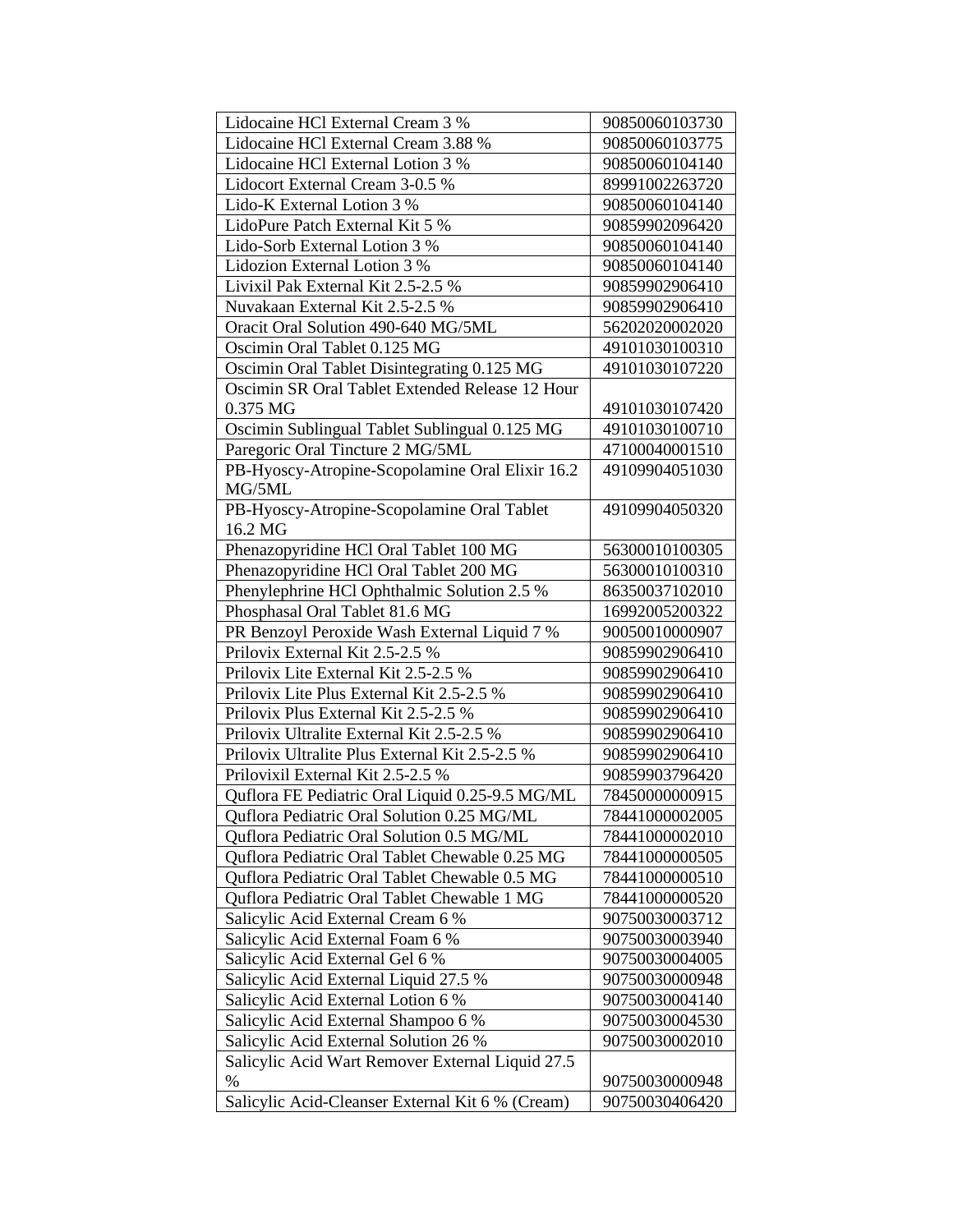| Salvax External Foam 6 %                          | 90750030003940 |
|---------------------------------------------------|----------------|
| Selenium Sulfide External Shampoo 2.25 %          |                |
|                                                   | 90300050004525 |
| Sila III External Therapy Pack 0.1 %              | 9055990268B185 |
| <b>SSKI Oral Solution 1 GM/ML</b>                 | 43202010002060 |
| SSS 10-5 External Cream 10-5 %                    | 90059903203720 |
| SSS 10-5 External Foam 10-5 %                     | 90059903203920 |
| Sulfacetamide-Sulfur-Sunscreen External Kit 9-4.5 |                |
| %                                                 | 90059903236420 |
| Urea External Cream 39 %                          | 90660080003724 |
| Urea External Cream 40 %                          | 90660080003725 |
| Urea External Cream 45 %                          | 90660080003730 |
| Urea External Cream 47 %                          | 90660080003732 |
| Urea External Lotion 40 %                         | 90660080004140 |
| Urea Hydrating External Foam 35 %                 | 90669902823935 |
| Urea Nail External Gel 45 %                       | 90660080004045 |
| Ure-K External Cream 50 %                         | 90660080003735 |
| Urimar-T Oral Tablet 120 MG                       | 16992005200330 |
| Urin DS Oral Tablet 81.6 MG                       | 16992005200322 |
| Uro-458 Oral Tablet 81 MG                         | 16992005200320 |
| Urogesic-Blue Oral Tablet 81.6 MG                 | 16992004200325 |
| Uro-MP Oral Capsule 118 MG                        | 16992005200128 |
| Ustell Oral Capsule 120 MG                        | 16992005200130 |
| Vilamit MB Oral Capsule 118 MG                    | 16992005200128 |
| Vilevev MB Oral Tablet 81 MG                      | 16992005200320 |
| Xurea External Cream 39 %                         | 90660080003724 |
| Zilacaine Patch External Therapy Pack 5 %         | 9085990211B130 |

**Discussion:** No comments or questions.

**Outcome:** The committee unanimously voted to accept the recommendations as presented. None were opposed.

Additional evidence of the criteria used to make this decision can be found in the drug review presented to the committee.

# **DUR/ADHERENCE UPDATE**

### **Drug Use Evaluations (DUEs)**

- Statin Use in Persons with Diabetes DUE
	- o This is our 2021  $2^{nd}$  quarter Geisinger Health Plan DUE for all LOBs o From this report, we identified **1,564 members** age 40 to 75 with a
	- From this report, we identified 1,564 members age 40 to 75 with at least 2 distinct fills of any diabetic medication(s) without a statin claim. We sent an educational letter to providers to encourage prescribing of a statin to members, if medically appropriate.
	- o The Print Shop completed the mail merge and sent out letters to the member's providers on 8/2/2021.
	- o We will re-run this data in about 3 months to analyze the impact of the letter.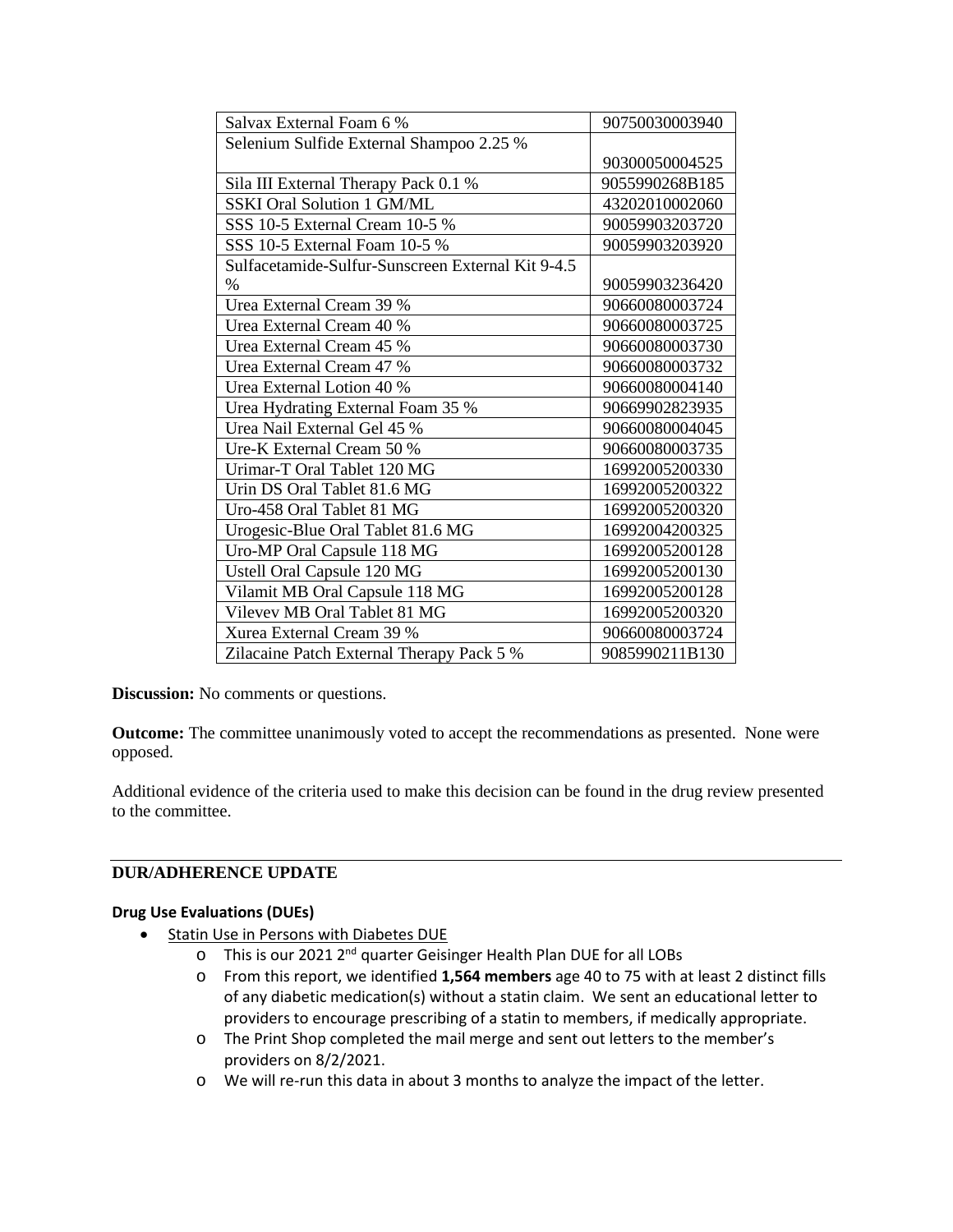- o See below for the number of letters sent:
	- For COMM: **613** For TPI0: **4**
	-
	-
	-
	- For TP41: **2**
	- For TP45: **34**
	- For TP46: **11**
	- For TP49: **2**
	- For TP50: **11**
	- For TP56: **2**
	- For TP64: **3**
	- For TPA6: **2**
	- For TPA7: **3**
	- For TPB3: **1**
	- $\blacksquare$  For TPD2: 1
	- For TPE0: **4**
	- For TPF0: **1**
	- For TPF2: **2**
	- For TPH2: **0**
- 
- For D6: **372** For TPI2: **4**
- For TP23: **4** For TPL0: **0**
- For TP33: **2** For TPM2: **2**
	- $\blacksquare$  For TPN1: **1**
	- $\blacksquare$  For TPU1: 2
	- $\blacksquare$  For TPW1: 2
	- For WF89: **11**
	- For EMYD: **0**
	- For SASE: **6**
	- For SAI1: **1**
	- **For SASF: 1**
	- For SASN: **55**
	- For SASX: **5**
	- For PM70: **2**
	- For PM71: **1**
	- For TG48/TG51: **397**

- Asthma DUE
	- o This is our 2021 1<sup>st</sup> quarter Geisinger Health Plan DUE for all LOBs
	- o From this report, we identified **209 members** who received 4 or more prescriptions for an asthma medication within the past 6 months but did not receive an asthma controller medication in that same 6-month period. We sent letters to providers which included fill history for rescue medications.
	- o The Print Shop completed the mail merge and sent out letters to the members' providers on 6/18/2021.
	- o We will re-run this data in about 3 months to analyze the impact of the letter.
	- o See below for the number of letters sent:
		- For COMM: **79** For TPI0: **0**
		- For D6: **61** For TPI2: **0**
		- For TP23: **1** For TPL0: **1**
		- For TP33: **0** For TPM2: **2**
		- For TP41: **0**
		- For TP45: **3**
		- For TP46: **1**
		- For TP49: **0**
		- For TP50: **1**
		- For TP56: **0**
		- For TP64: **0**
		- For TPA6: **1**
		- For TPA7: **0**
		- For TPB3: **0**
		- For TPD2: **0**
		- For TPE0: **2**
		-
		- For TPF0: **0**
- 
- 
- 
- 
- 
- 
- 
- 
- 
- 
- 
- 
- 
- 
- 
- 
- 
- For TG48/TG51: **26**
- 
- $\blacksquare$  For TPN1: 0
- For TPU1: **0**
- For TPW1: **0**
- For WF89: **5**
- **For EMYD: 17**
- **For SASE: 1**
- $\blacksquare$  For SAI1: **1**
- For SASF: **0**
- For SASN: **6**
- For SASX: **0**
- For PM70: **0**
- 
- 
- For PM71: **0**
-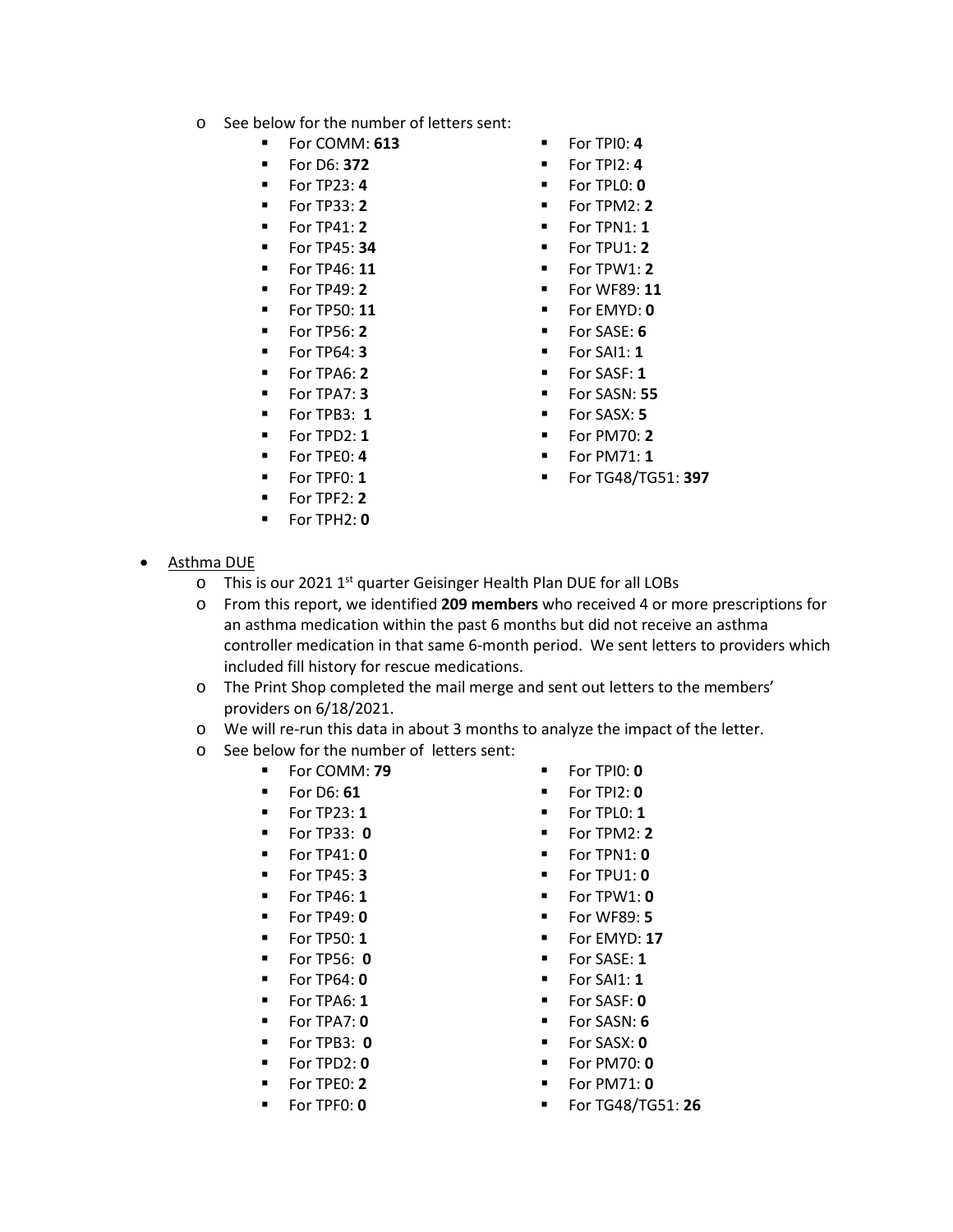- For TPF2: **0**
- $\blacksquare$  For TPH2: 1
- Statin Use in Persons with Diabetes DUE
	- o This is the 2020 4th quarter MedImpact DUE for Commercial/Exchange and GHP Family
	- o From this report, we identified members whose medication history was suggestive of the presence of diabetes and who were not receiving a statin drug during the previous three-month period.
	- o The Print Shop completed the mail merge and sent out letters to the member's providers on 12/3/2020.
	- o Adam K. re-ran this data on 4/6/2021 to analyze the effectiveness of the letter. Of the original 618 members that we sent letters; 419 are still active. Of those 419 members, 88 now have a claim for a statin medication. This equates to about 21% of the targeted members.
	- o See below for letters sent:
		- For GHS01: **98** For GHS05: **87**
		-
		- For GT045: **33** For GT046: **26**
		- For GT062: **26** For GT095: **87**
		-
- 
- For GHS25: **9** For GHS90: **95**
	-
	-
- For GT400: **99** For GT900: **60**
- Asthma DUE
	- o This is the 2020 3<sup>rd</sup> quarter MedImpact DUE for all LOBs
	- o From this report, we identified members who received 4 or more prescriptions for an asthma medication over a 12-month period but did not receive an asthma controller medication in that same 12-month period.
	- o The Print Shop completed the mail merge and sent out letters to the member's providers on 8/26/2020.
	- o Adam K. re-ran this data on 12/11/2020 to analyze the effectiveness of the letter. Of the original 412 members that we sent letters, 372 are still active. Of those 372 members, 30 now have a claim for a controller medication. This equates to about 8.1% of the targeted members.
	- o See below for letters sent:
		- For GHS01: **98** For GHS05: **62**
			-
			-
			-
			-
			-
			-
			- For GT140: **2**
			- For GT291: **1**
			- For GT400: **96**
- 
- For GHS25: **4** For GHS90: **99**
	- For GT023: **2** For GT036: **1**
	- For GT045: **5** For GT046: **6**
	- For GT056: **3** For GT062: **1**
- For GT070: **1** For GT089: **2**
	- For GT095: **22** For GT106**: 1**
		- For GT210: **1**
		- For GT310: **3**
		- For GT902: **2**

#### **In Progress**

- Working internally to create new quarterly DUEs
- Working on collaboration with PNM to improve statin use (HEDIS measures)
- Working on collaboration with CM to improve medication adherence (HEDIS measures)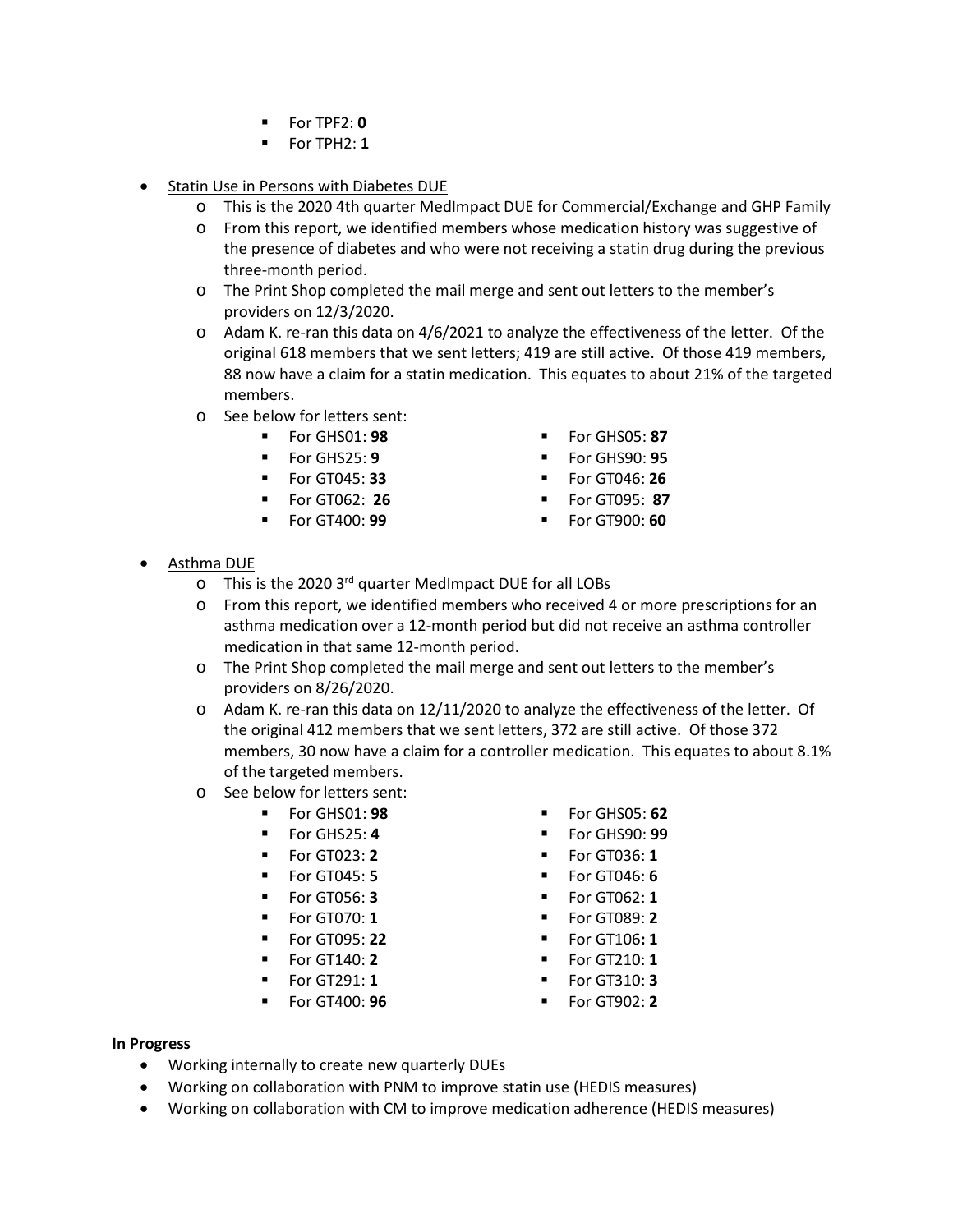## **Ongoing**

- Duplicate Anticoagulant Report
	- o We get this report **weekly** for **all LOBs** flagging members filling duplicate anticoagulant medications. We personally reach out to the providers/members of the flagged members to confirm proper medication therapy.
	- $\circ$  For 2021:
		- For COMM (Commercial): **6 members** reviewed and **0 interventions** made
		- For D6 (Exchange): **4 members** reviewed and **0 interventions** made
		- For TG48/GH51: **4 members** reviewed and **1 intervention** made
		- For TP45: **0 members** reviewed and **0 interventions** made
		- For TP56: **0 members** reviewed and **0 interventions** made
		- For EMYD: **2 members** reviewed and **0 interventions** made
		- For MT38: **0 members** reviewed and **0 interventions** made
		- For TP74: **0 members** reviewed and **0 interventions** made
- Duplicate Specialty Therapy
	- o We run an in-house retrospective report **quarterly** for **all LOBs** with help from Adam Kelchner and Aubrielle Smith. These members are identified and written up and sent to a medical director if follow up is needed.
		- For Commercial/Exchange/TPA in 2021, we reviewed Q2 2021 data and **0 members** were referred to Dr. Yarczower for additional follow-up.
- Suboxone with an Opioid Report
	- o We get this report **weekly** for **all LOBs** from Adam Kelchner and we are writing up each member that flags on the report. These members are being discussed at our weekly meeting with Dr. Meadows. He looks into whether it is appropriate to end the opioid authorizations still in place or if further intervention is required.
	- o For Commercial/Exchange/TPA in 2021, see below for the new members reviewed and those referred to Dr. Meadows:
		- For COMM: we have reviewed **7 new members** and **3 members** were referred to Dr. Meadows
		- For D6: we have reviewed **6 new members** and **2 members** were referred to Dr. Meadows
		- For EMYD: we have reviewed **4 new members** and **2 members** were referred to Dr. Meadows
		- For TG48: we have reviewed **3 new members** and **1 member** was referred to Dr. Meadows
- Ending Opioid Authorizations
	- o We are working on identifying members who have active opioid authorizations in place but have since started Buprenorphine therapy. The letter is sent to the members notifying them the opioid authorization has been ended due to the start of buprenorphine therapy.
	- o For Commercial/Exchange/TPA in 2021, see below for the number of letters we have sent to members notifying them that we are ending their opioid authorization(s):
		- $\blacksquare$  For D6: **1**
		- For COMM: **1**
		- For EMYD: **0**
		- For TG48/TG51: **1**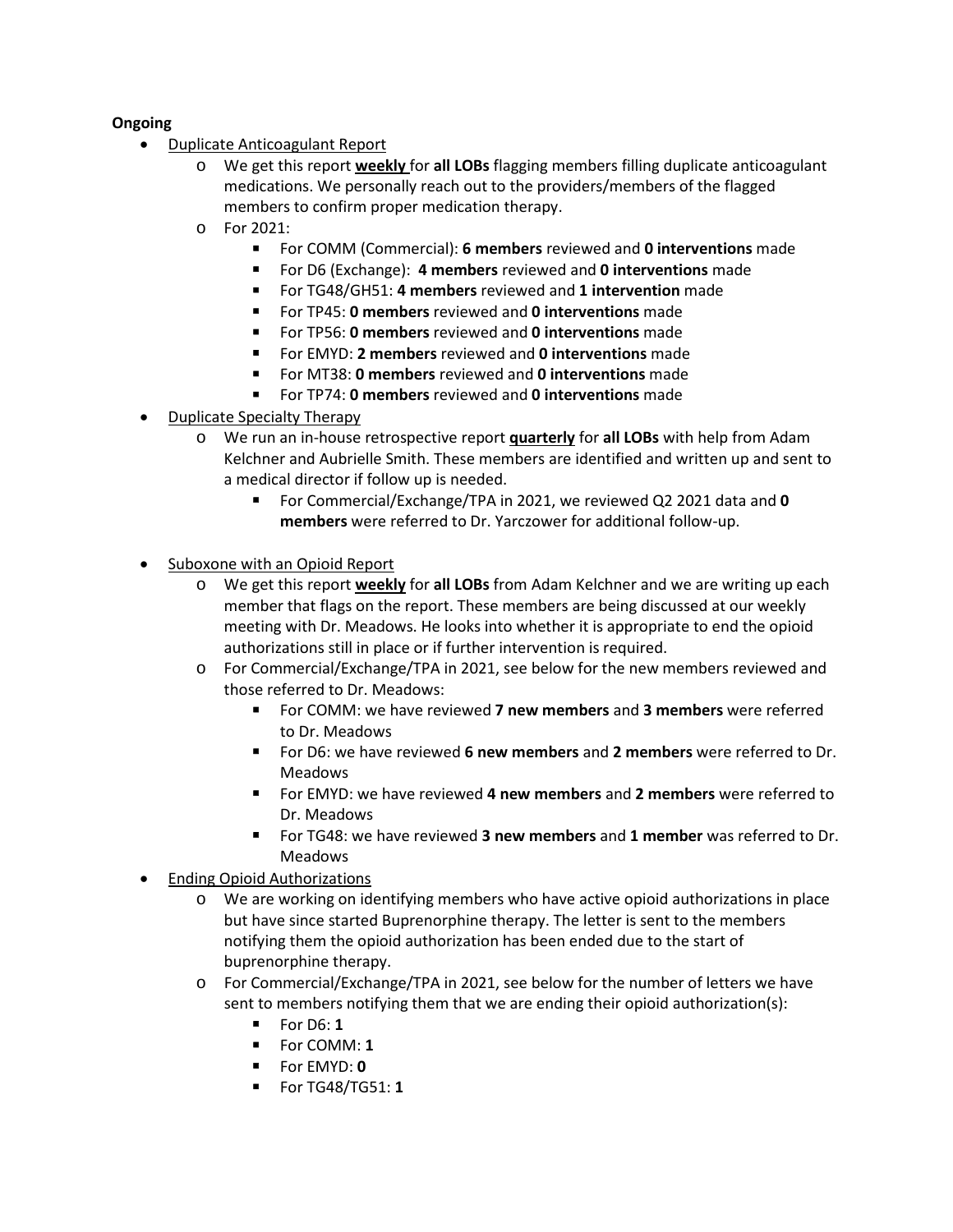- Opioid Overutilization Report
	- o We get this report **monthly** from PerformRx and we write up each member that flags on the report. We have been monitoring the members that are continuously showing up on the report by any change in their MED. For those members we deem appropriate we will send a letter to their PCP.
	- o For Commercial/Exchange/TPA in 2021, see below for the number of reviewed cases.
		- For COMM: we have reviewed **1 patient** and sent **1 case** to Dr. Meadows for review
		- For EMYD: we have reviewed **3 patients** and sent **0 cases** to Dr. Meadows for review
		- For TG48: we have reviewed **2 patients** and sent **0 cases** to Dr. Meadows for review
- FWA Reports
	- o We get this report **weekly** for **all LOBs** from Jeremy Baker. We prepare this report by determining which claims need to be verified, and our GHP technician makes calls to pharmacies to correct/verify claims.
	- o We review claims for anti-hypertensives, statins, 1-day supply, and inhalers
		- For COMM in 2021, we have reviewed cases and corrected claims, resulting in a **cost savings/avoidance of \$1,307.42**
		- For D6 in 2021, we have reviewed cases and corrected claims, resulting in a **cost savings/avoidance of \$107.18**
		- For TG48, TG51 in 2021, we reviewed cases and corrected claims, resulting in a **cost savings/avoidance of \$239.99**
		- For SASN in 2021, we reviewed cases and corrected claims, resulting in a **cost savings/avoidance of \$583.3**
- Severity Report
	- o We get this report **monthly** for **all LOBs** on members who have filled a medication that has a level one interaction with another medication they have a claim for
		- For Commercial/Exchange/TPA in 2021:
			- **o** \*We are working with PerformRx on a revision to this report\*
- **Tobacco Cessation Program** 
	- o We get this report **monthly** to identify members on prolonged tobacco cessation treatment. We send a letter and resource pamphlet to provide additional behavioral health support through Geisinger Health and Wellness.
	- o For Commercial/Exchange/TPA in 2021, we have sent letters to the below number of members:
		- **For COMM: 11**
		- For D6: **7**
		- For EMYD: **21**
		- For SASN: **0**
		- For SASE: **2**
		- For TG48, TG51: **4**
		- For TPB3: **1**
		- For TP23: **0**
		- For TP45: **0**
		- For TP46: **0**
		- For TP56: **0**
		- For TP88: **0**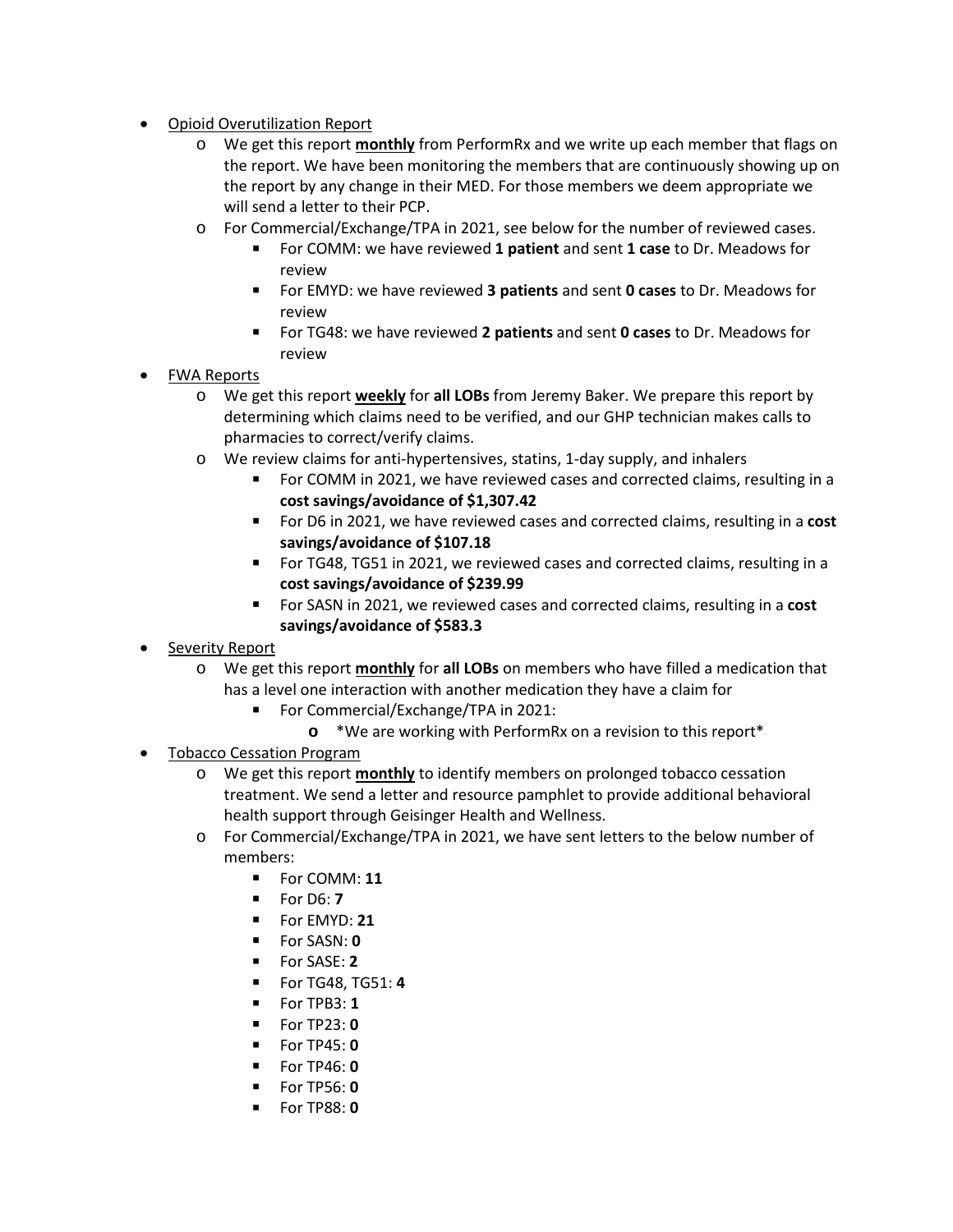- For TPA6: **0**
- For WF89: **0**
- STENT Adherence Report
	- o We get this report **monthly** to identify members on an antiplatelet medication and then flag for betablocker and statin medication claims.
	- o In 2021, we have sent letters encouraging adherence to the below number of members:
		- **o Members for Antiplatelet:**

**o** SASE: **4 o** TPB3: **1 o** TP41: **1** 

|   | $\circ$ | COMM: 60                         |
|---|---------|----------------------------------|
|   | $\circ$ | D6: 51                           |
|   |         | o EMYD: 4                        |
|   |         | o SASN: 5                        |
|   |         | o TG48, TG51: 11                 |
|   | $\circ$ | TP23: 0                          |
|   |         | o TP45:2                         |
|   |         | $O$ TP46: 1                      |
|   |         | o TP56:1                         |
|   |         | o TP88:2                         |
| O |         | <b>Members for Beta-Blocker:</b> |
|   |         | o COMM: 82                       |
|   |         | $O$ D6:58                        |
|   |         | o EMYD: 4                        |
|   |         | o SASN: 4                        |
|   |         | o TG48, TG51: 38                 |
|   |         | o TP23:1                         |
|   | $\circ$ | TP45:1                           |
| O |         | <b>Members for Statin:</b>       |
|   |         | o COMM:98                        |
|   |         | $O$ D6:61                        |
|   |         | o EMYD: 14                       |
|   |         | o SASN: 3                        |
|   |         | o TG48, TG51: 25                 |
|   | $\circ$ | TP23: 2                          |
|   |         | $O$ TP45: 3                      |
|   |         | o TP46: 2                        |
|   |         | o TP56:0                         |
|   |         | o TP88: 1                        |
|   |         | o TPA6: 2                        |
|   | $\circ$ | WF89: 1                          |

**o** TPD2: **1 o** SASE: **1 o** SASF: **1 o** TPB3: **0 o** TPF2: **1 o** TPI0: **1 o** TPL0: **1 o** TPM2: **1 o** TP46: **0**

**o** TPA6: **0 o** WF89: **4**

- **o** TP56: **0 o** TP88: **0 o** TPA6: **0**
- **o** WF89: **1**
- **o** TPI0: **1**
- **o** SASE: **1**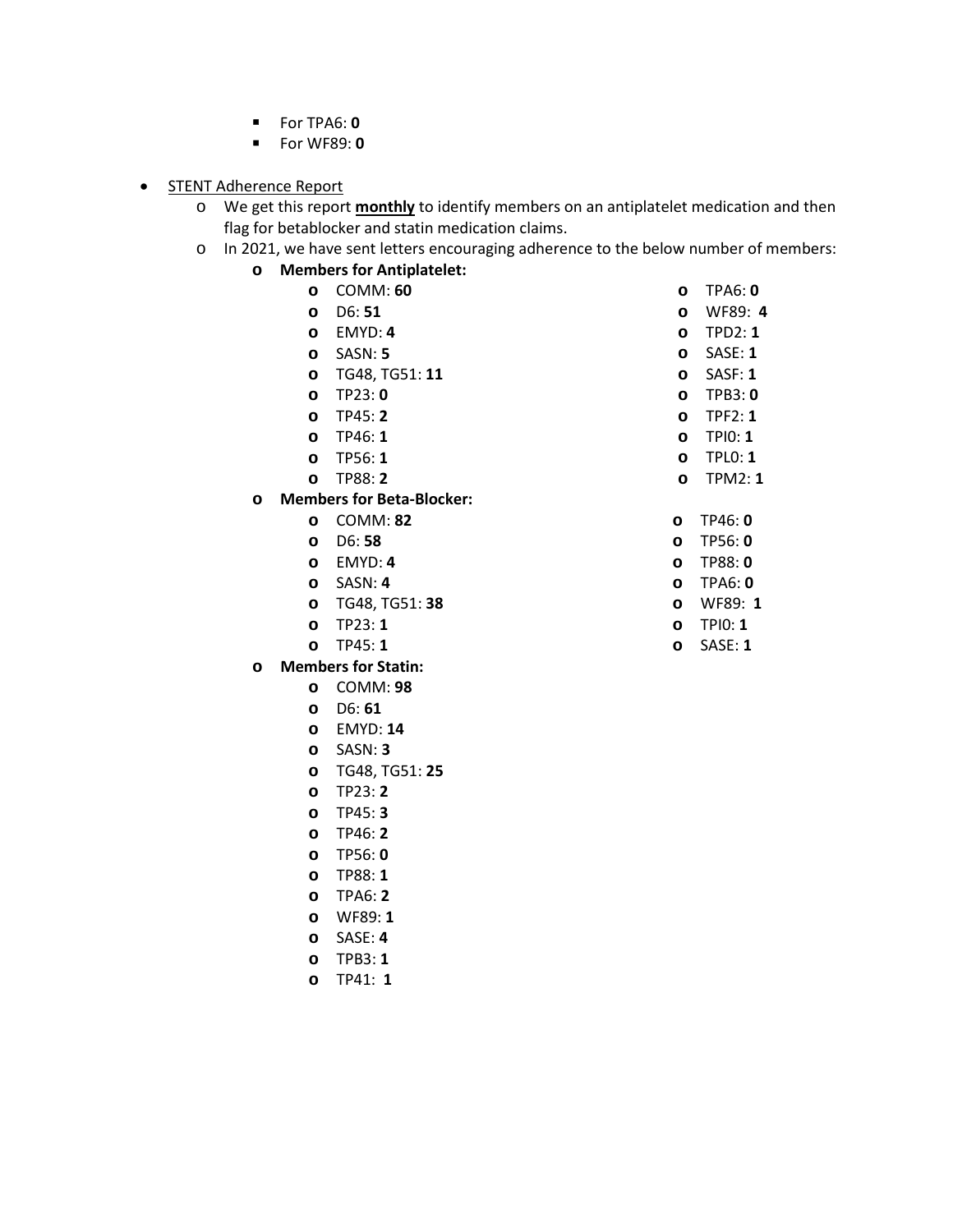- \*member may flag for more than one measure and are included in the count for each measure
- o We are also attempting telephonic outreach to members who are non-adherent in all 3 measures to encourage adherence.
- **HEDIS Initiatives: \*We are awaiting first round of proactive data for 2021\***
- Asthma Medication Ratio (AMR)
	- o Jesse Barsh runs this report **monthly,** and we send letters to the flagged members who have a ratio of controller to total asthma medications of < 0.5.
		- For Commercial/Exchange in 2021, see below for the number of letters sent to members:
			- **o** COMM: **7**
			- **o** D6: **9**
			- **o** EMYD: **0**
			- **o** TG48/TG50: **0**
- Antidepressant Medication Management (AMM)
	- o Jesse Barsh runs this report **monthly,** and we send letters to the flagged members who appear non-adherent to their antidepressant medications.
		- For Commercial/Exchange in 2021, see below for the number of letters sent to members:
			- **o** Effective Acute Phase:
				- o COMM: **0**
				- o D6: **0**
				- o EMYD: **0**
				- o TG48/TG50: **0**
			- **o** Effective Continuation Phase:
				- o COMM: **69**
				- o D6: **46**
				- o EMYD: **0**
				- o TG48/TG50: **0**
- Adherence to Antipsychotics for Individuals with Schizophrenia (SAA)
	- o Jesse Barsh runs this report **monthly,** and we send letters to the flagged members who appear non-adherent to their antipsychotic medications.
	- o HEDIS Specifications: The percentage of members 19-64 years of age during the measurement year with schizophrenia or schizoaffective disorder who were dispensed and remained on an antipsychotic medication for at least 80% of their treatment period.
		- For Commercial/Exchange in 2021, see below for the number of letters sent to members:
			- **o** COMM: **0**
			- **o** D6: **1**
			- **o** EMYD: **0**
			- **o** TG48/TG50: **0**
- Statin Therapy for Patients with Cardiovascular Disease (SPC)
	- o We get this report **monthly** to identify members with cardiovascular disease and who have not received a statin medication or who are non-adherent to statin therapy
		- For Commercial/Exchange in 2021, see below for the number of letters sent to **providers** to encourage statin therapy initiation**:**
			- **o** COMM: **21**
			- **o** D6: **17**
			- **o** EMYD: **0**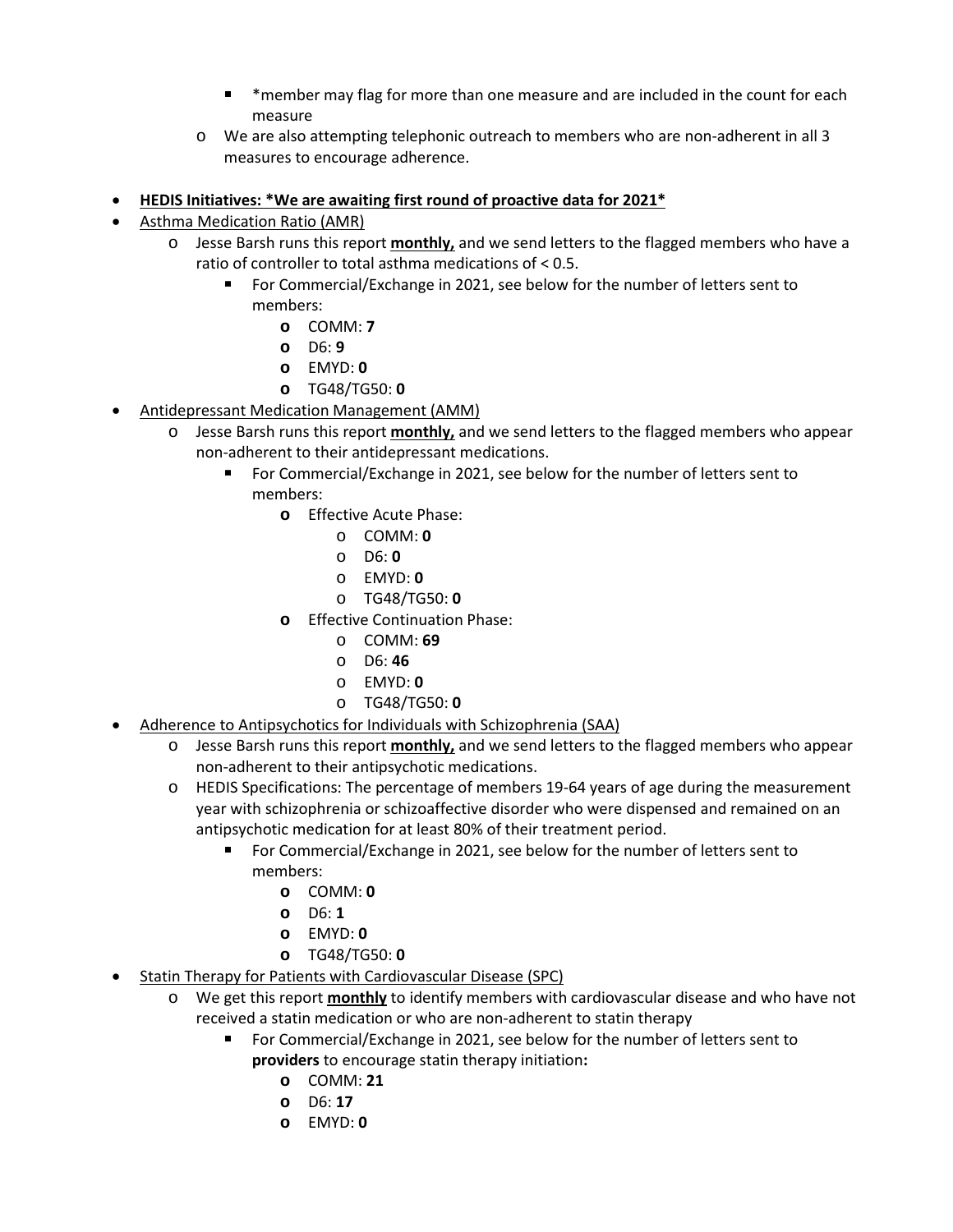- **o** TG48/TG50: **0**
- For Commercial/Exchange in 2021, see below for the number of letters sent to **members** to promote statin adherence:
	- **o** COMM: **17**
	- **o** D6: **5**
	- **o** EMYD: **0**
	- **o** TG48/TG50: **0**
- Statin Therapy for Patients with Diabetes (SPD)
	- o We get this report **monthly** to identify members with cardiovascular disease and who have not received a statin medication or who are non-adherent to statin therapy
		- For Commercial/Exchange in 2021, see below for the number of letters sent to **providers** to encourage statin therapy initiation**:**
			- **o** COMM: **196**
			- **o** D6: **105**
			- **o** EMYD: **0**
			- **o** TG48/TG50: **0**
		- For Commercial/Exchange in 2021, see below for the number of letters sent to **members** to promote statin adherence:
			- **o** COMM: **20**
			- **o** D6: **9**
			- **o** EMYD: **0**
			- **o** TG48/TG50: **0**
- Persistence of Beta-Blocker Treatment After a Heart Attack (PBH)
	- o We get this report **monthly** to identify members with a diagnosis of AMI who received betablocker treatment for 6 months after discharge and who are non-adherent to beta-blocker therapy
		- For Commercial/Exchange in 2021, see below for the number of letters sent to **members:** 
			- **o** COMM: **0**
			- **o** D6: **0**
			- **o** EMYD: **0**
			- **o** TG48/TG50: **0**

# **Completed**

- Commercial/Exchange DUR/FWA Program Fliers
	- o Last updated 08/2021 next update 02/2022
- Current Provider Letters
	- Congestive Heart Failure DUE
	- Coronary Artery Disease DUE
	- Statin Use in Persons with Diabetes DUE
	- Asthma Med Ratio DUE
	- **•** Opioid Overutilization
	- **EXEC** Severity Report
	- **Duplicate Anticoagulant Report**
	- **Statin Therapy for Patients with Cardiovascular Disease (SPC)**
	- **Statin Therapy for Patients with Diabetes (SPD)**
- Current Member Letters
	- Ending Opioid Authorizations
	- **Adherence to Antipsychotics (SAA)**
	- Antidepressant Medication Management (AMM)